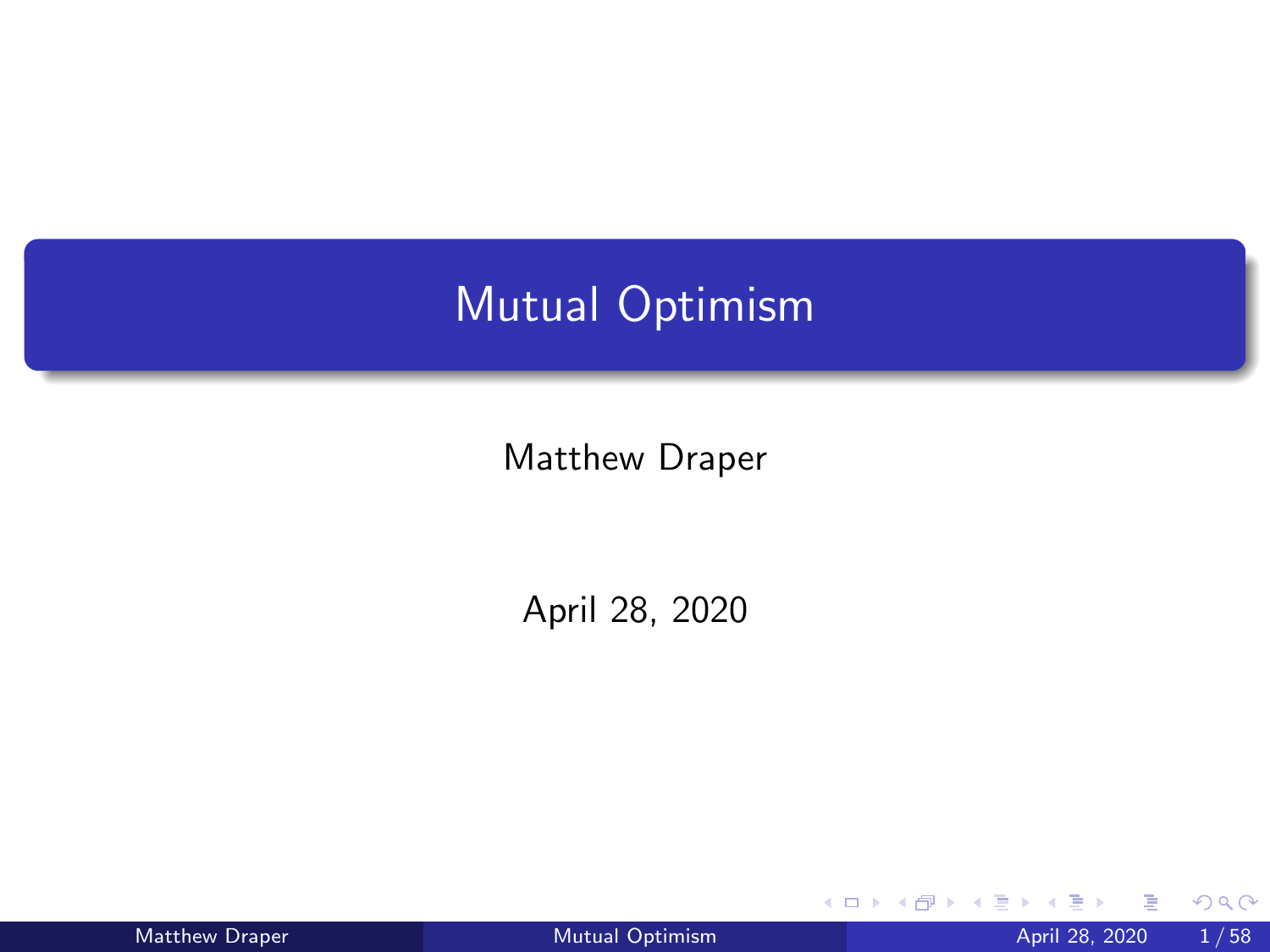- Fey, Mark and Kristopher W. Ramsay. 2007. "Mutual Optimism and War". American Journal of Political Science, 51(4), 738–754.
- Slantchev, Branislav L. and Ahmer Tarar. 2011. "Mutual Optimism as a Rationalist Explanation of War." American Journal of Political Science 55(1), 135-148.
- Fey, Mark and Kristopher W. Ramsay. 2016. "Mutual optimism in the bargaining model of war". Unpublished manuscript, Princeton University.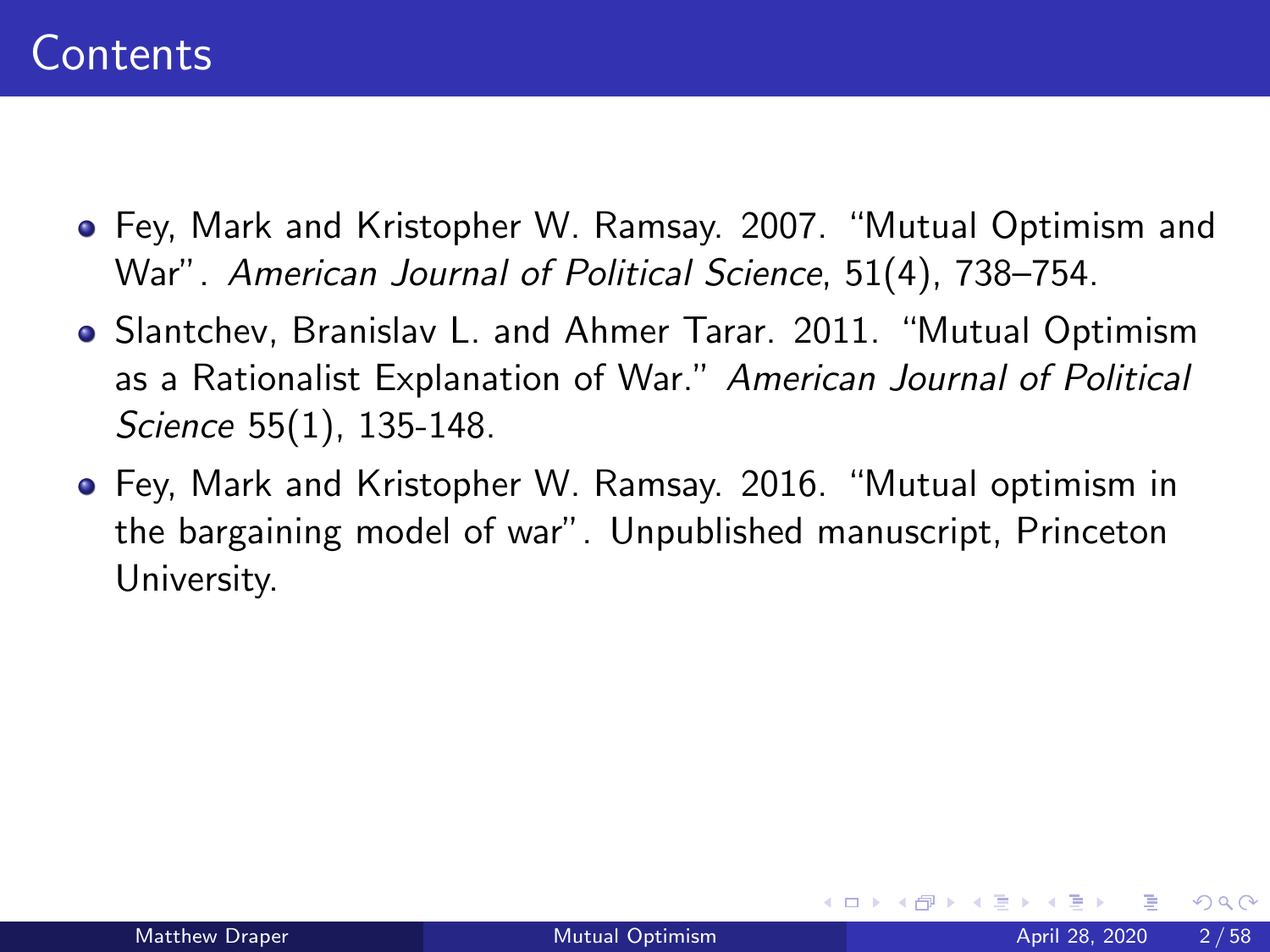Fey and Ramsay (2007) set out to formalize the mutual optimism argument for war onset. Usually attributed to Blainey (1973), versions of the mutual optimism argument appear in Wittman (1979), Lebow (1981), Levy (1983), Morrow (1985), Jervis (1988), Werner (1998), Van Evera (1999), Wagner (2000), Wittman (2001), Johnson (2004) and Stoessinger (2005).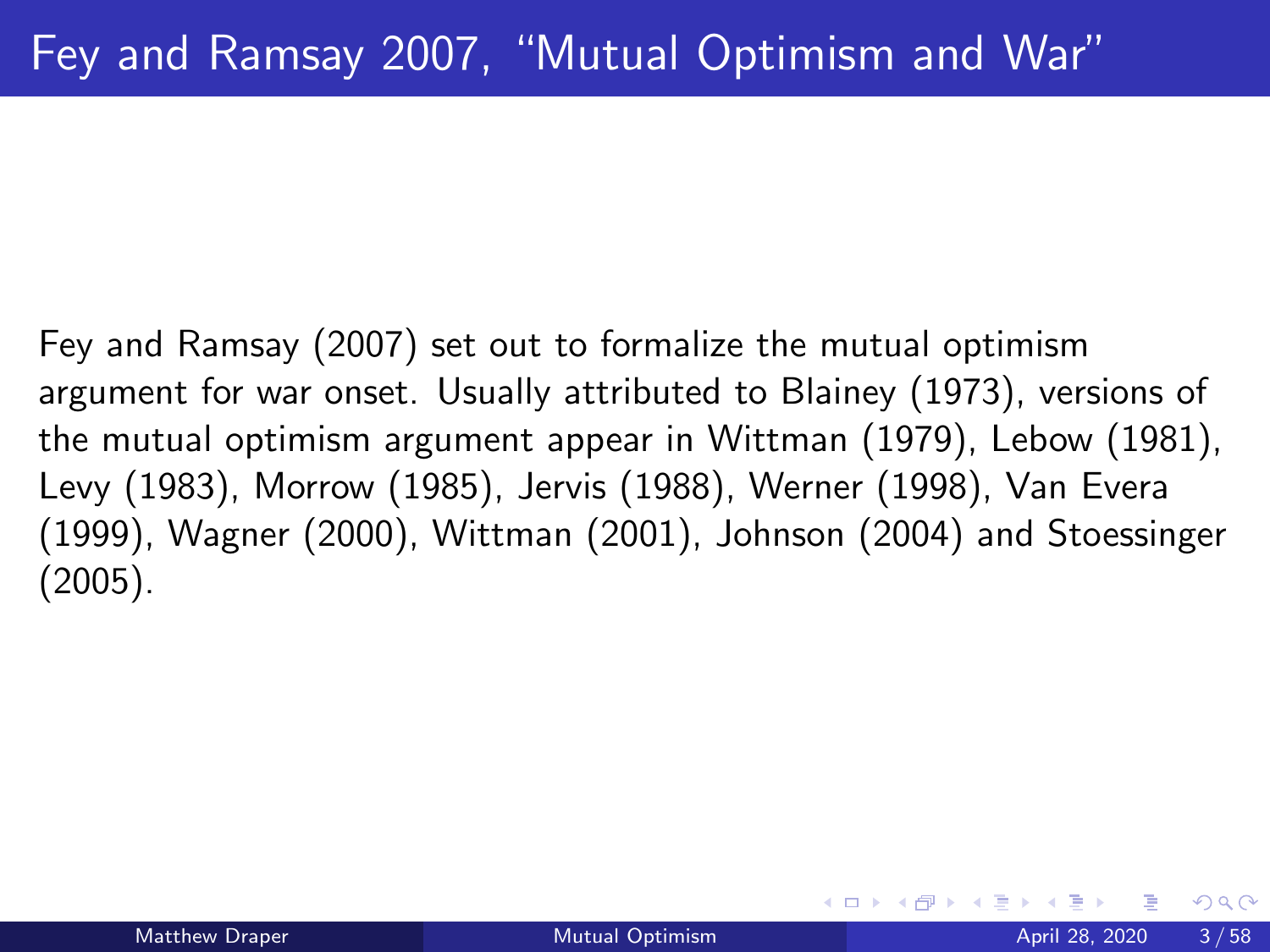# Background: The Mutual Optimism Argument

"Indeed, one can almost suggest that war is usually the outcome of a diplomatic crisis which cannot be solved because both sides have conflicting estimates of their bargaining power...It is not the actual distribution or balance of power which is vital: it is rather the way in which national leaders think that power is distributed... War is a dispute about the measurement of power." (Blainey 1973, 114).

"This recurring optimism is a vital prelude to war. Anything which increases that optimism is a cause of war. Anything which dampens that optimism is a cause of peace. This optimism does not derive from a mathematical assessment...predictions of how a nation will perform in a coming war are flavoured by moods which cannot be grounded in fact...these moods permeate what appear to be rational assessments of the relative military strength of the contending powers" (Blainey 1973, 53-54).

 $QQ$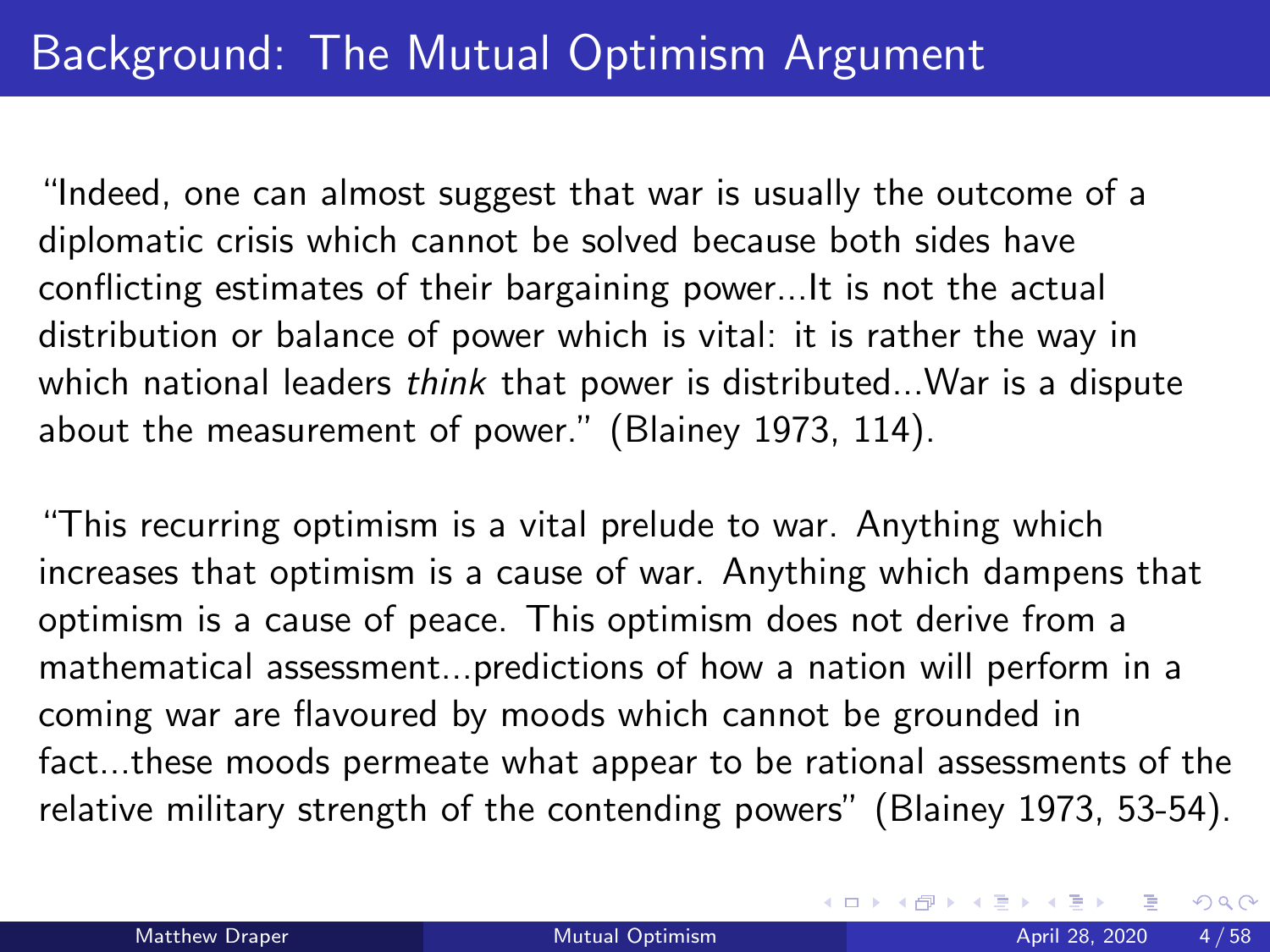## Model Assumptions

- **1** "Our first assumption concerns how nations arrive at war. Here we assume that both parties must choose to stand firm for war to occur. This assumption recognizes that war is a mutual act and is often made in the coercive diplomacy literature (Bueno de Mesquita and Lalman 1992; Fearon 1994; Schultz 2001)"
- **2** "Our second assumption is that there exists some settlement procedure that either side can choose when their opponent stands firm...At any given moment before war begins, a state could continue negotiations with the hopes of avoiding a fight."
- <sup>3</sup> "If we assume that differences in people's beliefs about the state of the world are the product of private information, such as their personal background, confidential intelligence information, any inputs they may receive from advisors, etc., then it is logical to suppose all players share a 'common prior'" (742).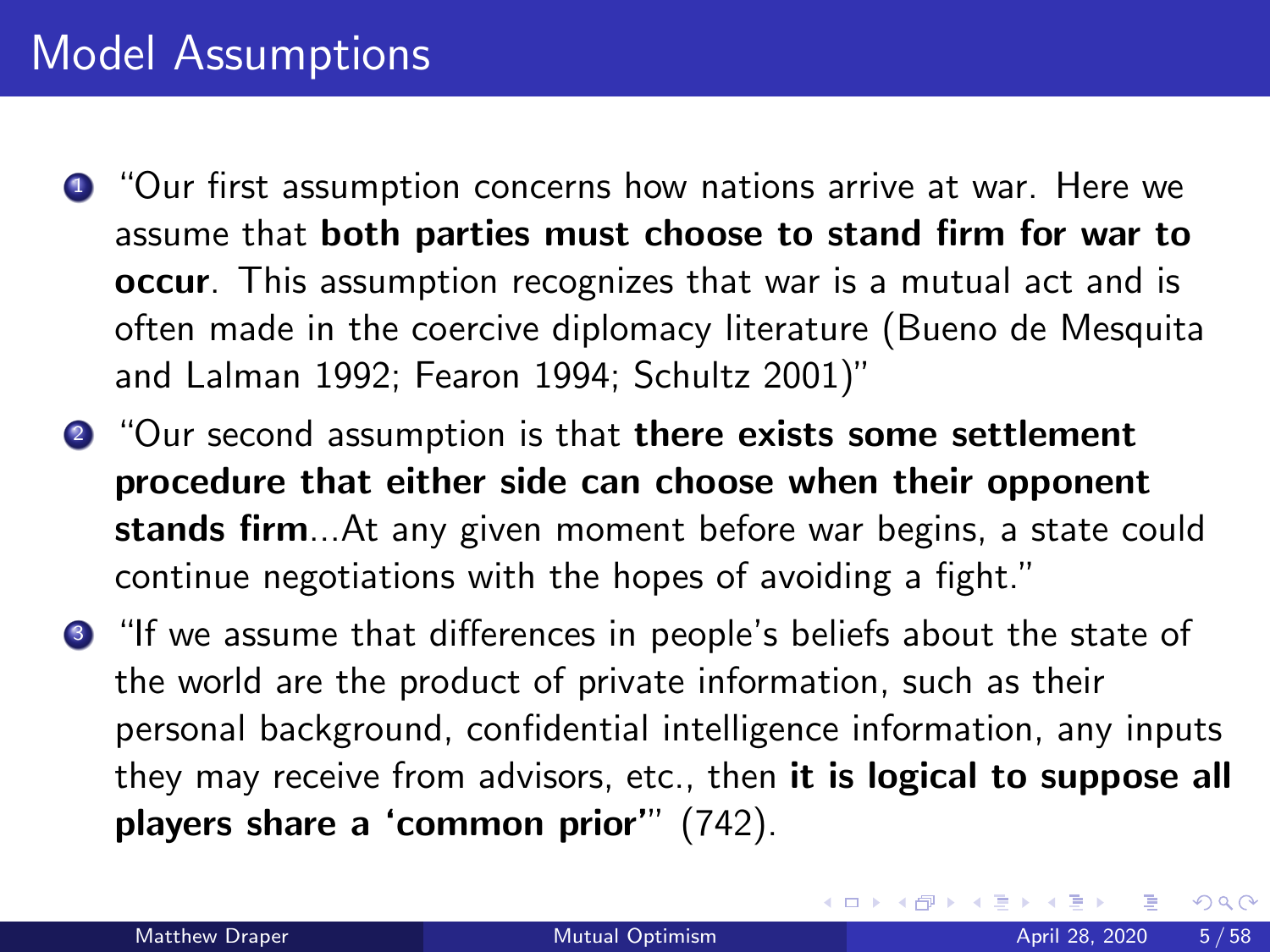"Imagine a game between two players, Alice and Bob, who have a choice between participating and not participating...At the beginning, each player is given a fair die to roll. If Alice's die generates a higher number than Bob's, Alice wins [and vice-versa], and Bob and Alice tie when their numbers are the same."

"Suppose that each player assigns a utility value of 1 to winning, 1 to losing, and 0 to a tie. Before deciding whether to participate in the contest or not, Alice observes the result of her die, and Bob observes the result of his die...The two players simultaneously announce whether or not they agree to play. If they both agree, payoffs are awarded as above and, in addition, each player pays a small cost  $0 < c < 1/6$ . If at least one player chooses not to play, then both receive a payoff of 0" (740).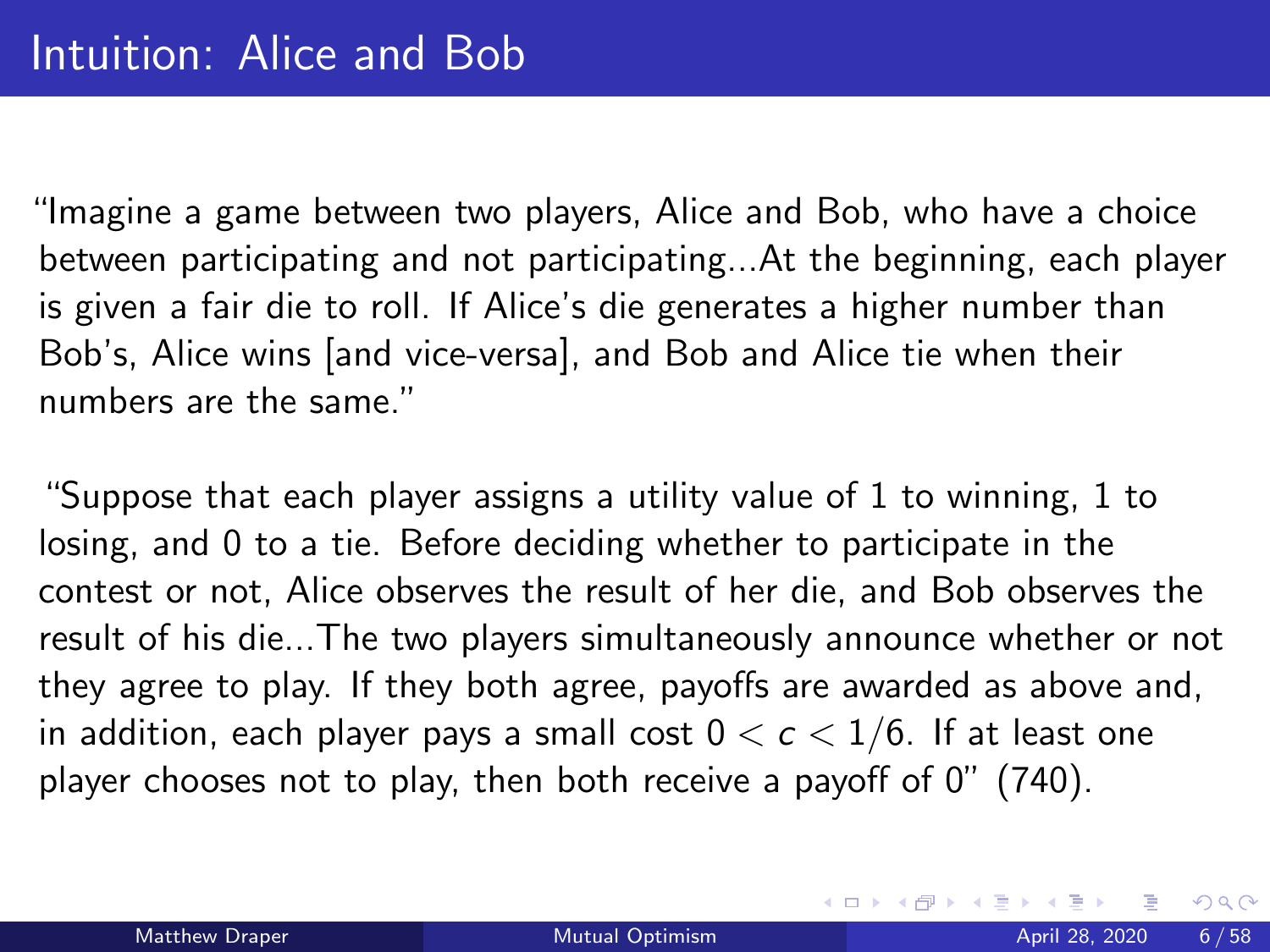Fey and Ramsay show that once we take strategic interaction into account, neither player will agree to play this game. Although it may initially seem rational for Alice to play if her die shows a 4, 5 or 6, she knows that if Bob chooses to play he must also have a 4, 5 or 6. This would lead her to play only with a 5 or 6, but because Bob will make a similar expected utility calculation, Alice should only play if she has a 6. But for identical reasons, Bob will also only play if he has a 6. Knowing this, and because she strictly prefers not playing to a tie, Alice (and Bob) will never choose to play.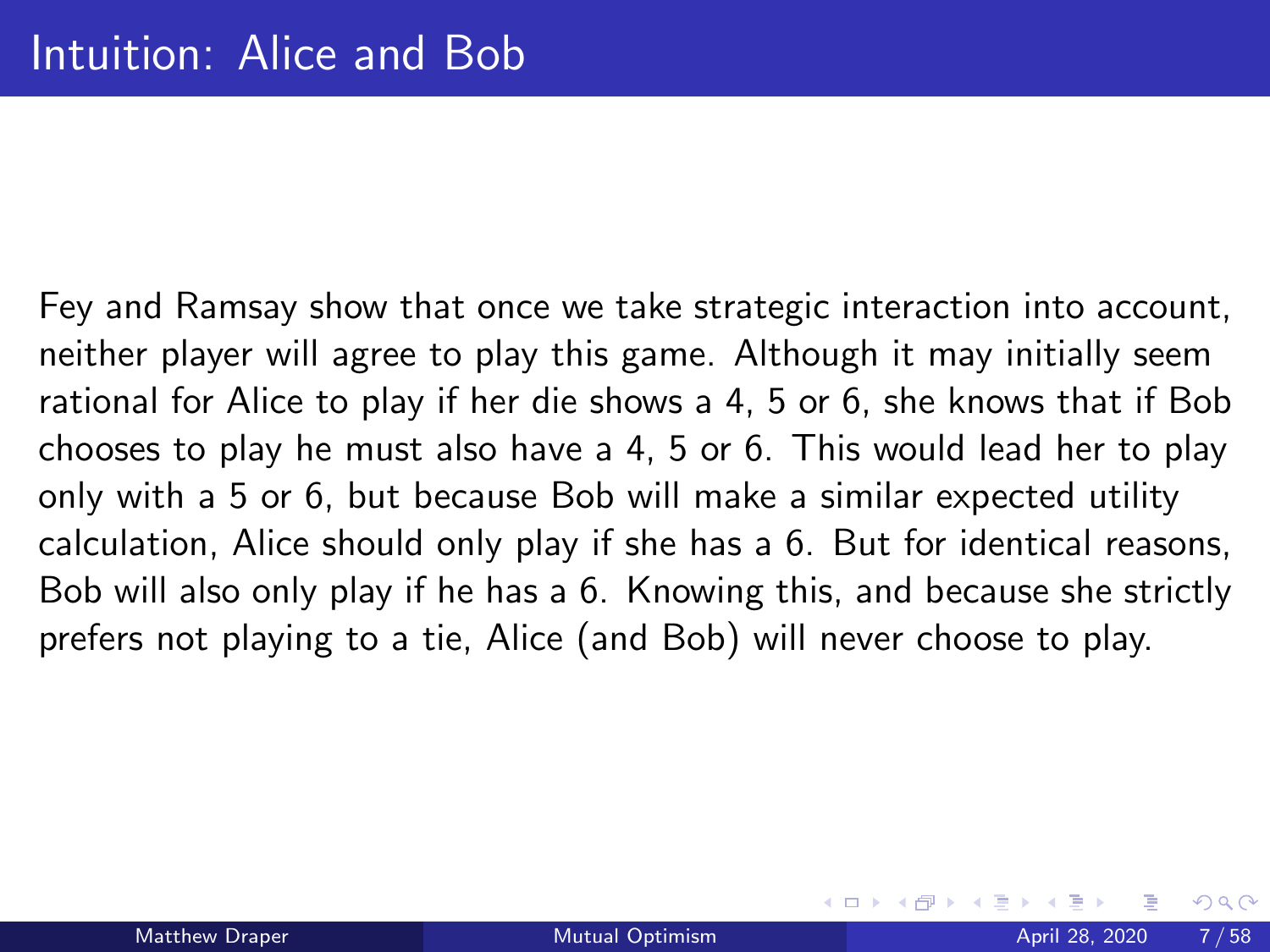"Thus, there cannot be a Bayesian–Nash equilibrium in which the game is played because of differing beliefs that result from private information" (741).

"This game is like the decision to go to war in that (a) it is costly to play and (b) when one side wins the other loses. It is also a model of mutual optimism, rather than just unilateral optimism, because the mutual agreement is key. For mutual optimism to be an explanation for playing the game, or participating in a war, both sides must be willing to play even though each knows only one can win" (Ramsay 2017, 513).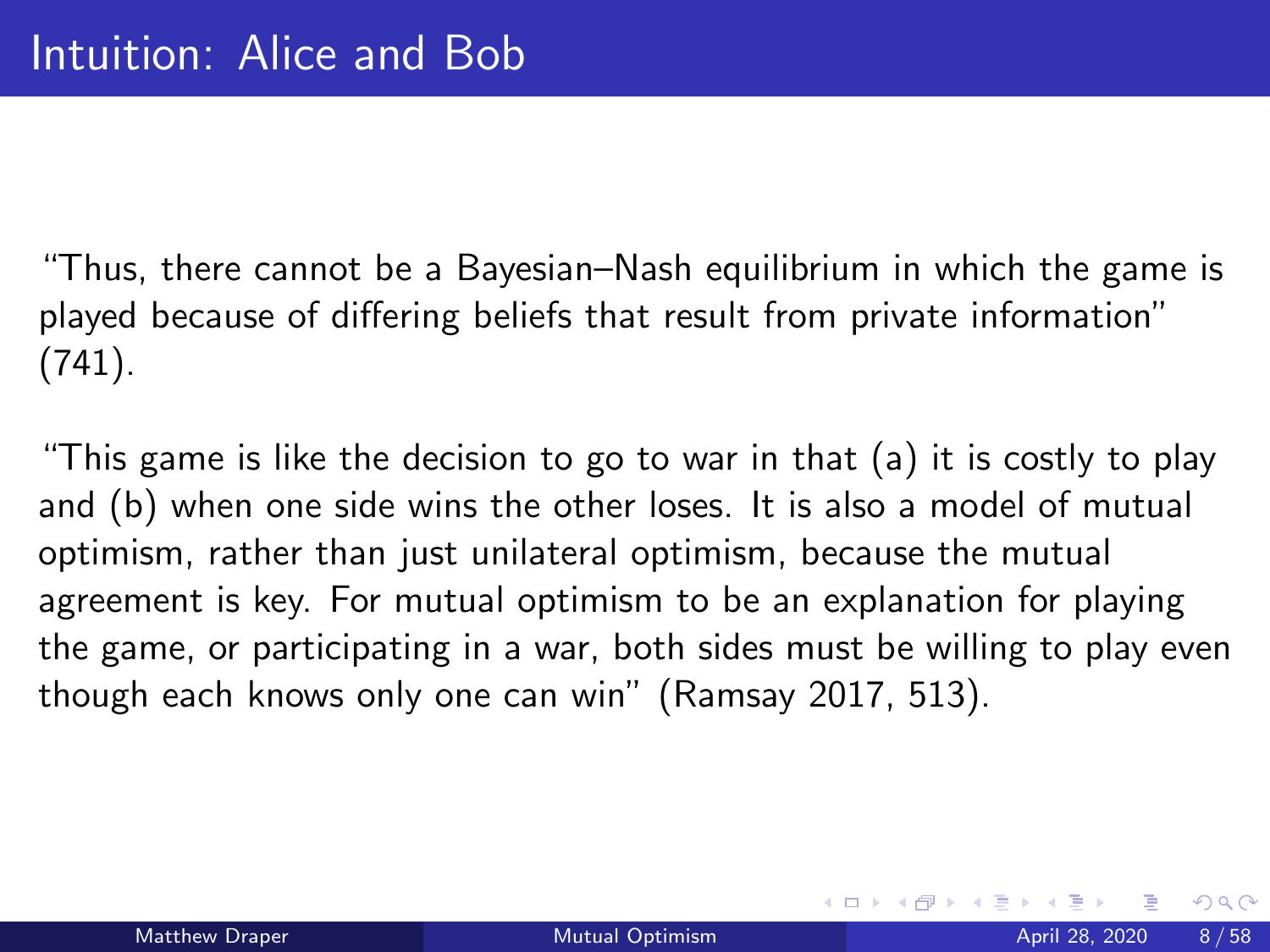$\omega \in \Omega$  : a possible state of the world ("balance of forces, technological differences, military strategy, latent resources of each side, support from allies, etc.")

 $E \subset \Omega$ : an event ("events are related to information sets and describe a set of states consistent with the history of the game")

 $P_i(\omega)$  : a possibility correspondence mapping every state  $\omega$  to some non-empty set of states that player  $i$  thinks are possible when the true state is  $\omega$ , such that  $P_i(\omega) \subseteq \Omega$ .

 $K_i(E)$  : a knowledge correspondence giving the set of states of the world  $\omega$  where player *i* knows that event  $\omega$  has occurred "for sure", such that  $K_i(E) = \{\omega : P_i(\omega) \subseteq E\}.$ 

So a player 'knows' event E at state  $\omega$  if  $P_i(\omega) \subseteq E$ .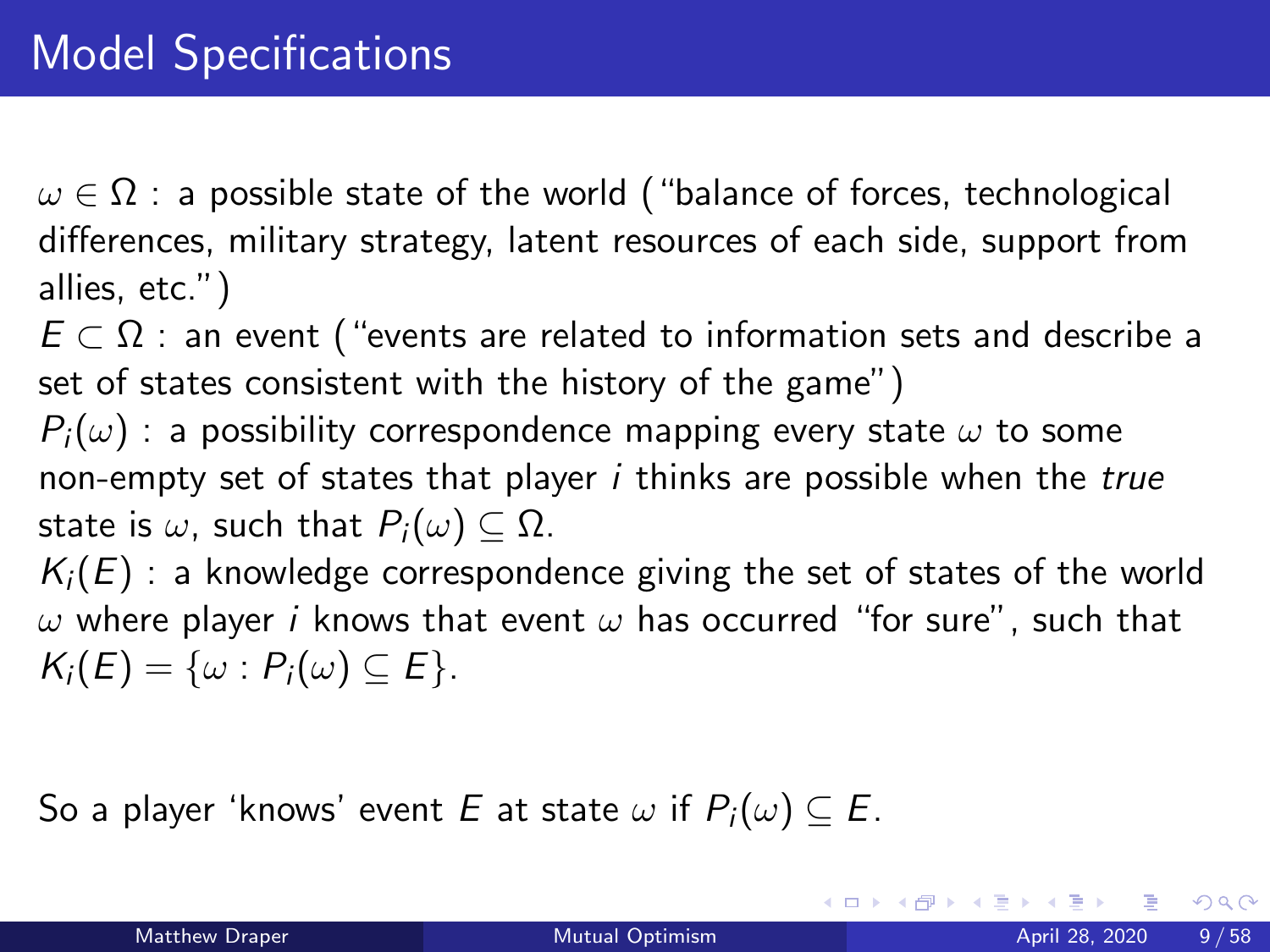Let  $\Omega = \{1, 2, 3, 4, 5\}$  and let player *i's* knowledge be represented by  $P_i(\omega)$ , taking on these values:  $P_i(1) = P_i(3) = \{1,3\}$  and  $P_i(2) = P_i(4) = P_i(5) = \{2, 4, 5\}.$ 

 $P_i$  implies that if the state is 1, the player thinks that the true state is either 1 or 3. Similarly, if the state is 4, then she thinks that the true state is 2, 4, or 5.

Now define the events  $F = \{1, 2\}$  and  $F' = \{1, 2, 3\}.$ 

By the definition of  $\mathcal{K}_i$ , player  $i$  "knows" an arbitrary event  $E$  at  $\omega$  if  $P_i(\omega) \subseteq (E)$ . So if  $\omega = 1$ , then *i* doesn't know F because  $P_i(1)=\{1,3\}\nsubseteq \{1,2\}.$  However, she does know  $F'$  because  $P_i(1) = \{1, 3\} \subset \{1, 2, 3\}$ 

∢ ロ ▶ - ∢ 母 ▶ - ∢ ヨ ▶ -∢ ヨ ▶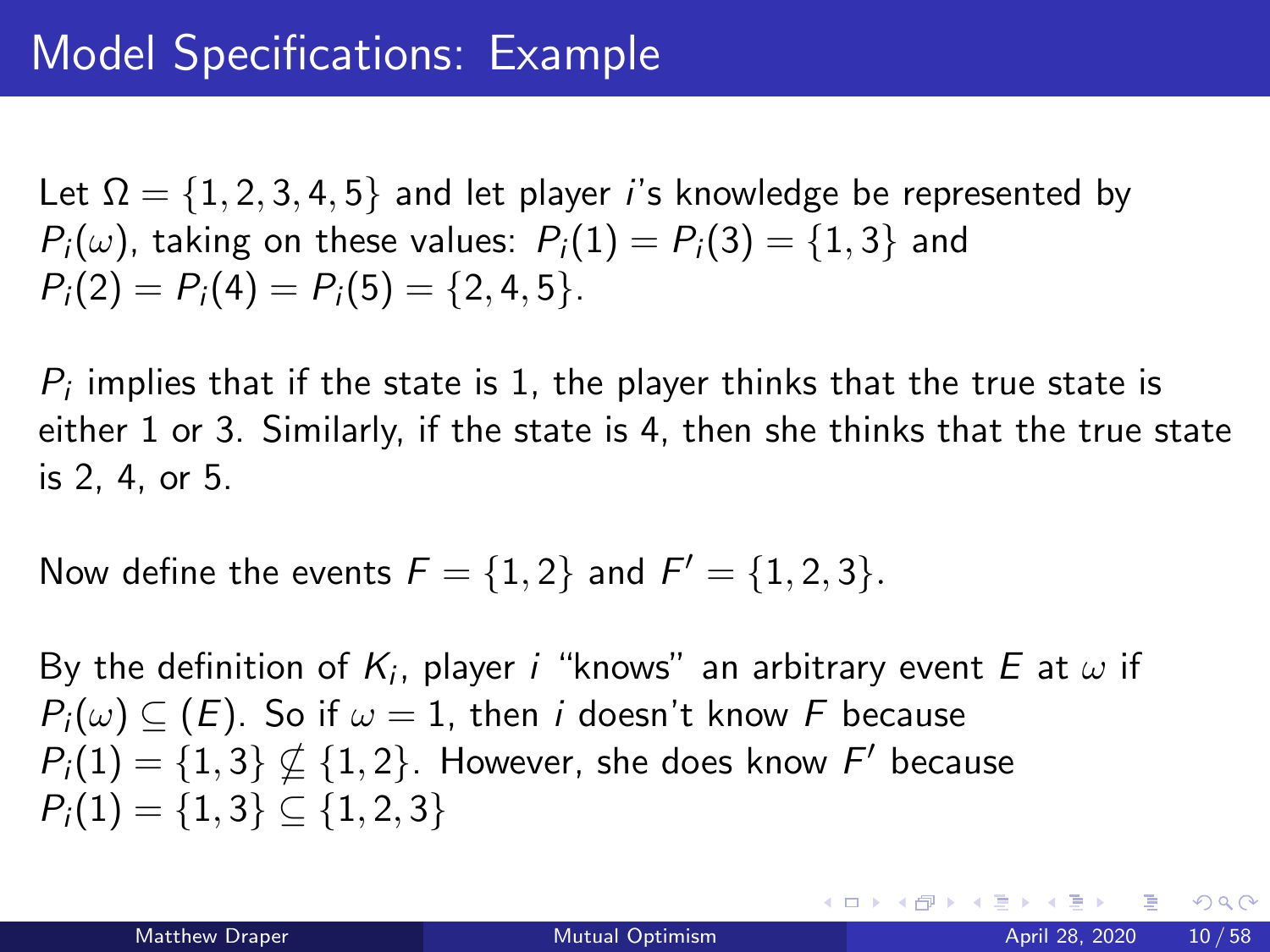A possibility correspondence  $P_i(\omega)$  for  $\Omega$  is *partitional* if there is a partition of Ω such that for every  $\omega \in \Omega$  the set  $P_i(\omega)$  is the element of the partition that contains  $\omega$ .

So  $\omega$  and  $\omega'$  are only distinguishable by  $i$  if they are in different elements of the partition.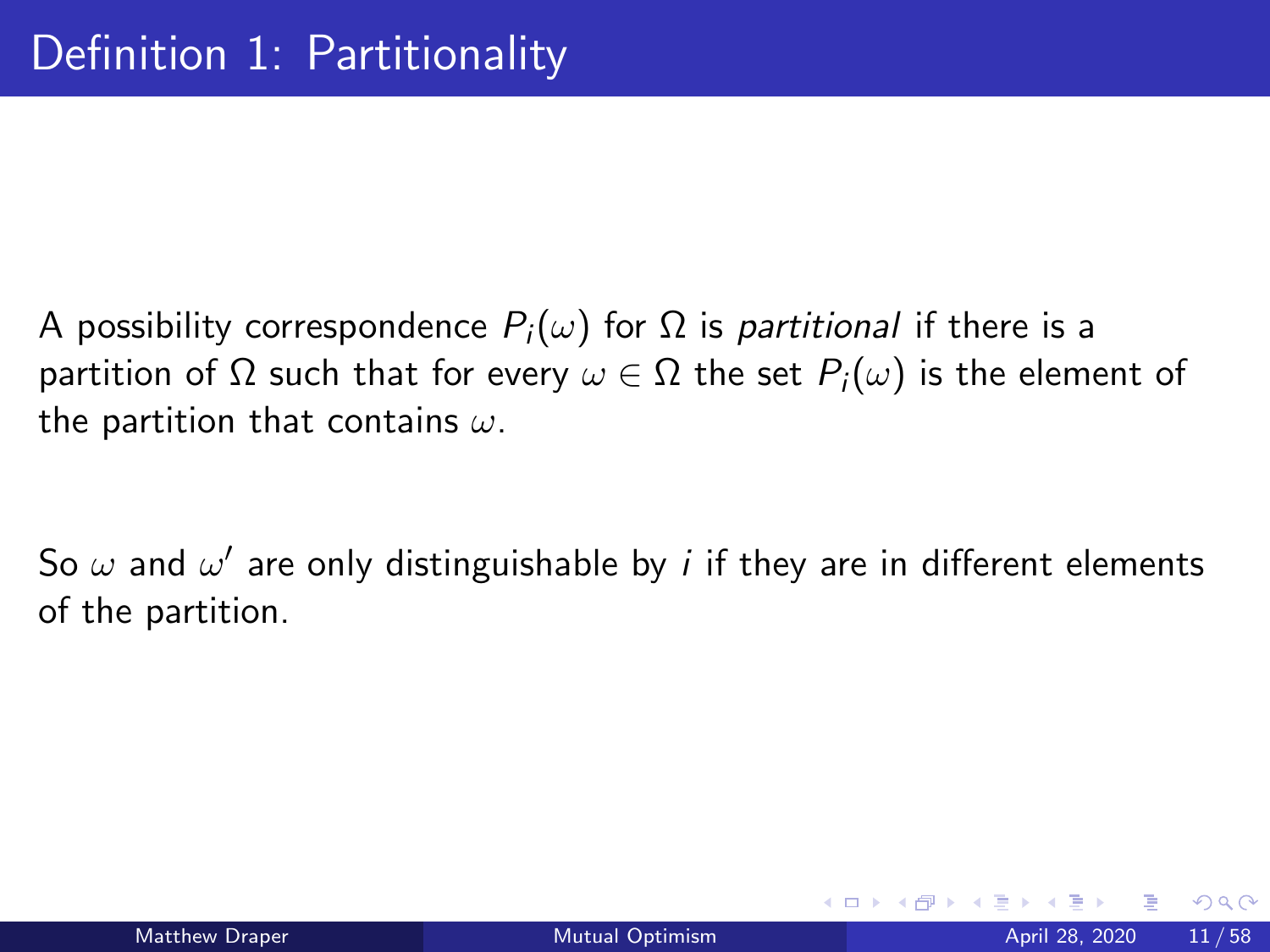Let  $P_i$  be a possibility correspondence for individual *i*. Then,

- $\textbf{1} \ \ P_i$  is nondeluded if, for all  $\omega \in \Omega, \ \omega \in P_i(\omega),$ (a rational person should always consider the true state of the world to be possible),
- $\bullet$  A player  $i$  knows that she knows if, for every  $\omega' \in_{i} (\omega)$ ,  $P_i(\omega') \subseteq P_i(\omega)$  $(P_i(\omega))$  cannot occur without *i* knowing that she knows it has occurred).
- **3** A player i knows that she doesn't know if, for every  $\omega \in \Omega$  and every  $\omega' \in P_i(\omega)$ ,  $P_i(\omega') \supseteq P_i(\omega)$ , (players know what they don't know).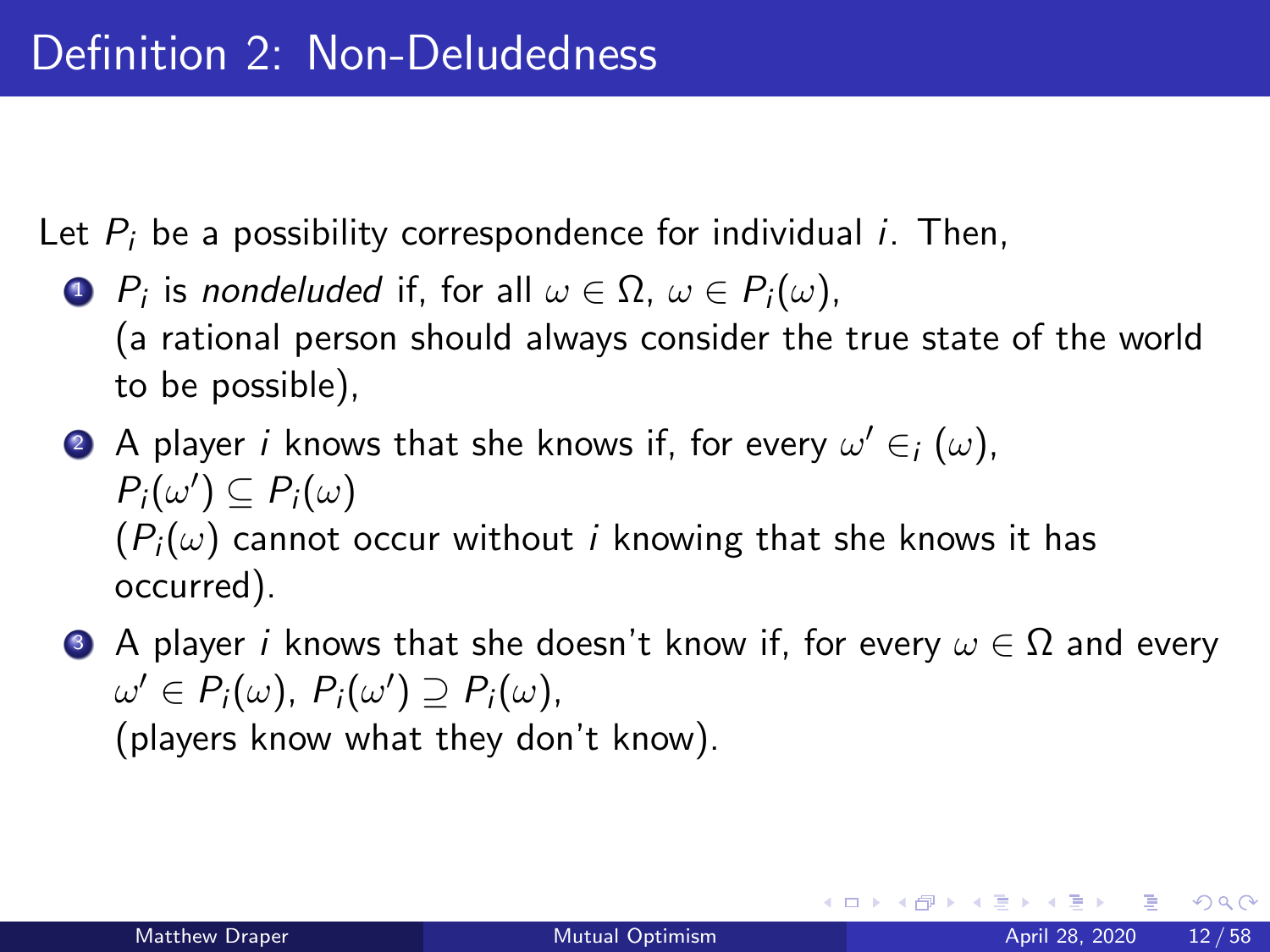**Unstated Lemma 0**:  $P_i$  satisfies these conditions (non-deludedness, know-what-you-know, know-what-you-don't-know) if and only if it is partitional.

4 ロ ▶ 4 何

 $QQ$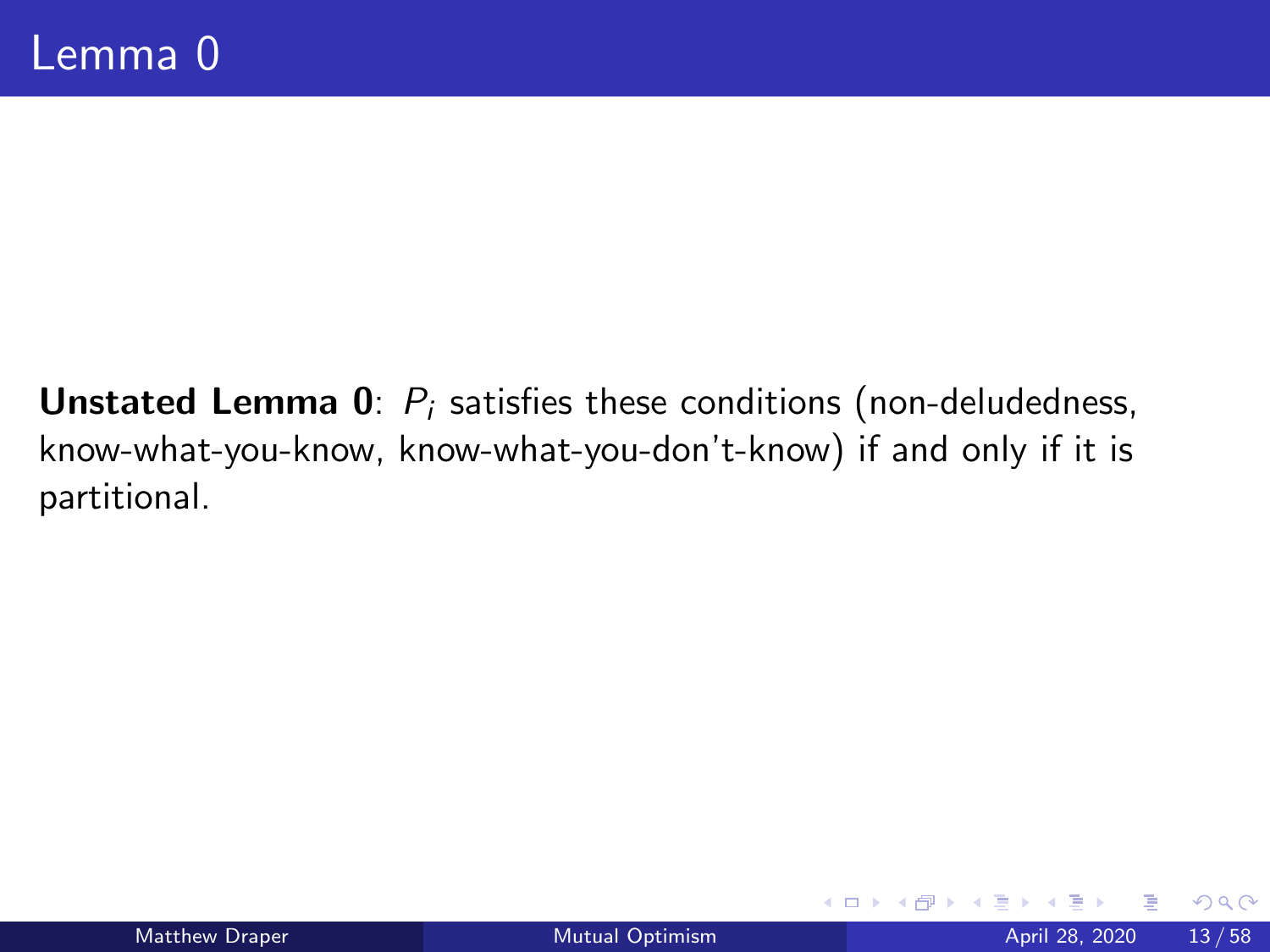An event  $E$  is *self-evident* for a possibility correspondence  $P_i$  if and only if for all  $\omega \in E$ ,  $P_i(\omega) \subseteq E$ .

(an event E is self-evident if, for any state in  $E$ , a player knows E has occurred).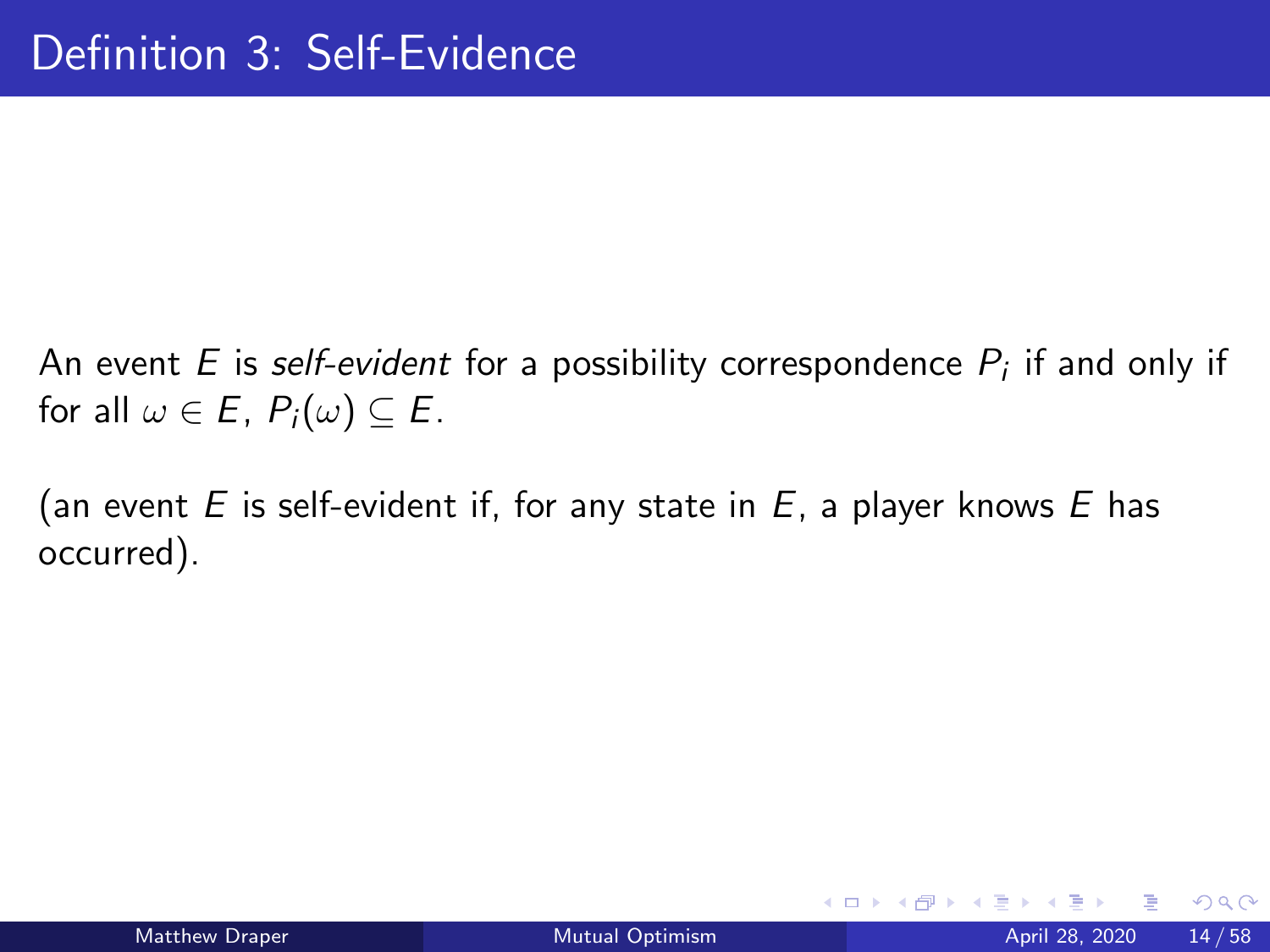Suppose  $P_i$  is nondeluded for all  $i.$  An event  $\digamma$  is common knowledge at a state  $\omega$  if and only if there is an  $\omega$  and a self-evident event E such that  $\omega \in E \subseteq F$  for all  $P_i.$ 

(an event that is self-evident to all players is common knowledge (see Proposition 3.5 in Rubinstein 1998)).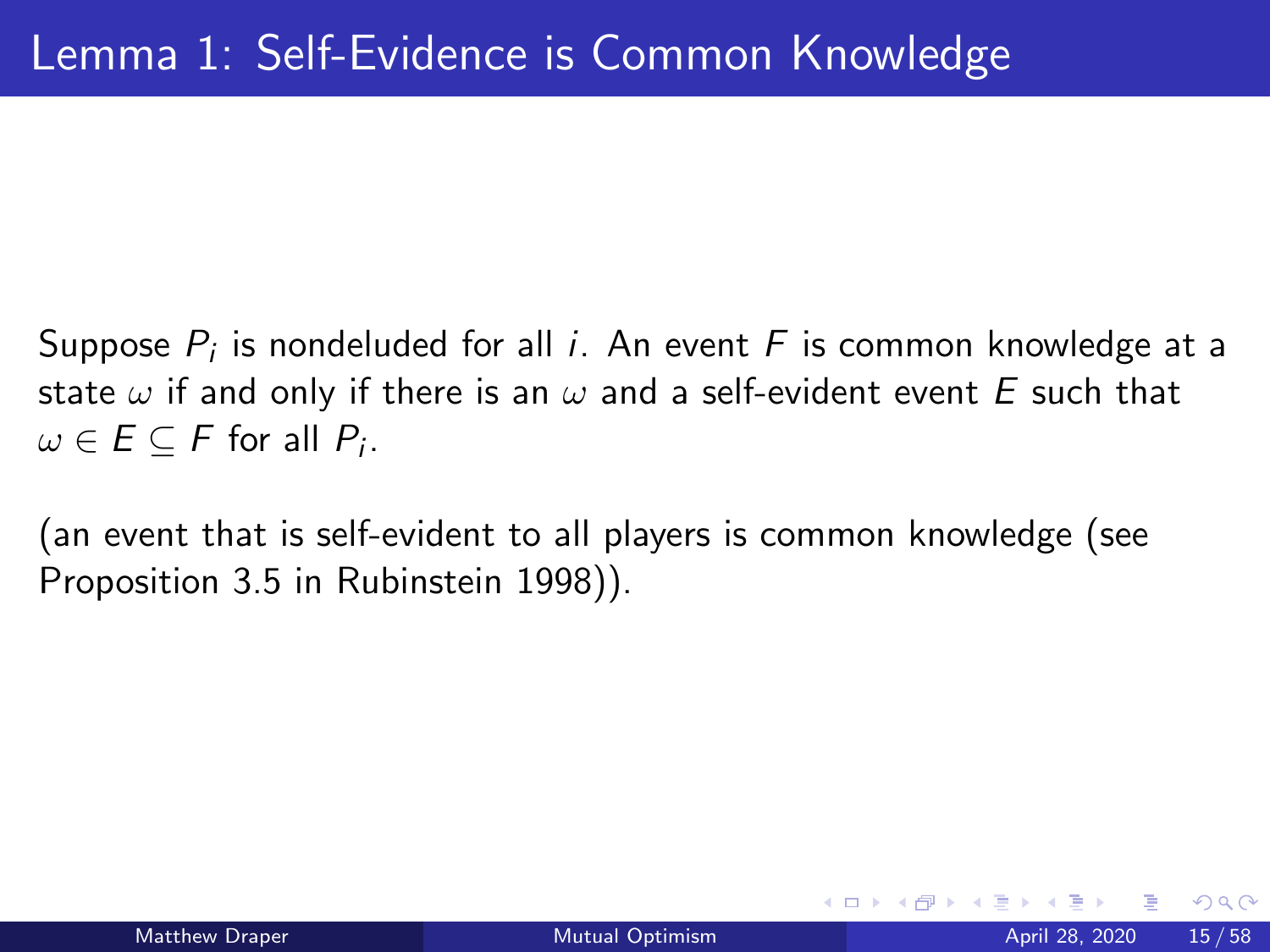#### An event E is a public event if and only if, for all i,  $K_i(E) = E$ .

イロト

∍

 $298$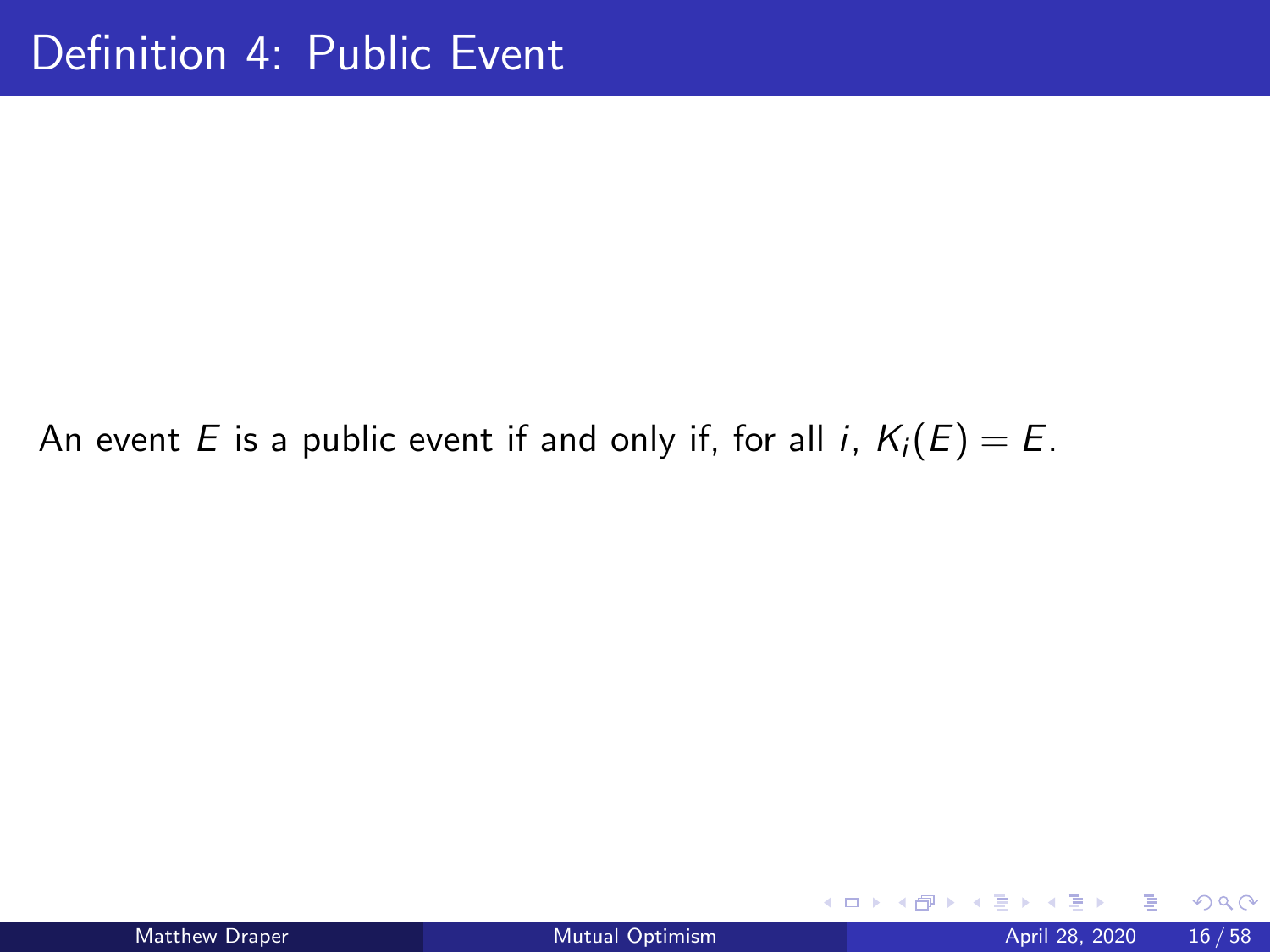If  $E$  is a public event, then for all  $i$ ,  $E$  is self-evident.

4 D F

 $QQ$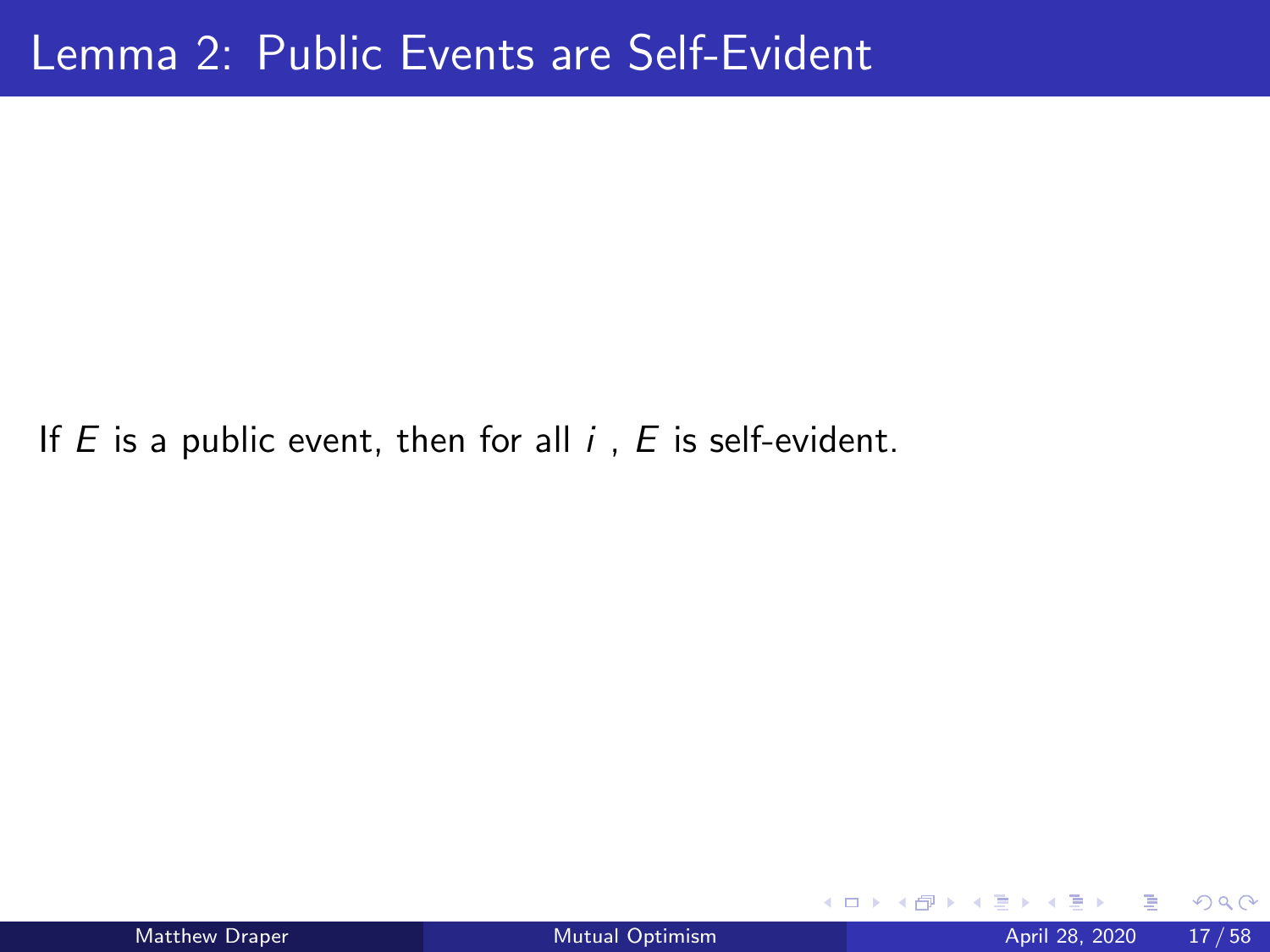Define functions  $p_1(\omega)$  and  $p_2(\omega)$  as giving the probability that each state will prevail in war, given the true state of the world  $\omega$   $(p_1(\omega) + p_2(\omega) = 1)$ . When events  $E \subseteq \Omega$  occur, states update their prior beliefs  $\pi$  as follows:

$$
E[p_i|E] = \frac{\sum_{\omega \in E} p_i(\omega)\pi(\omega)}{\sum_{\omega \in E} \pi(\omega)}
$$
(1)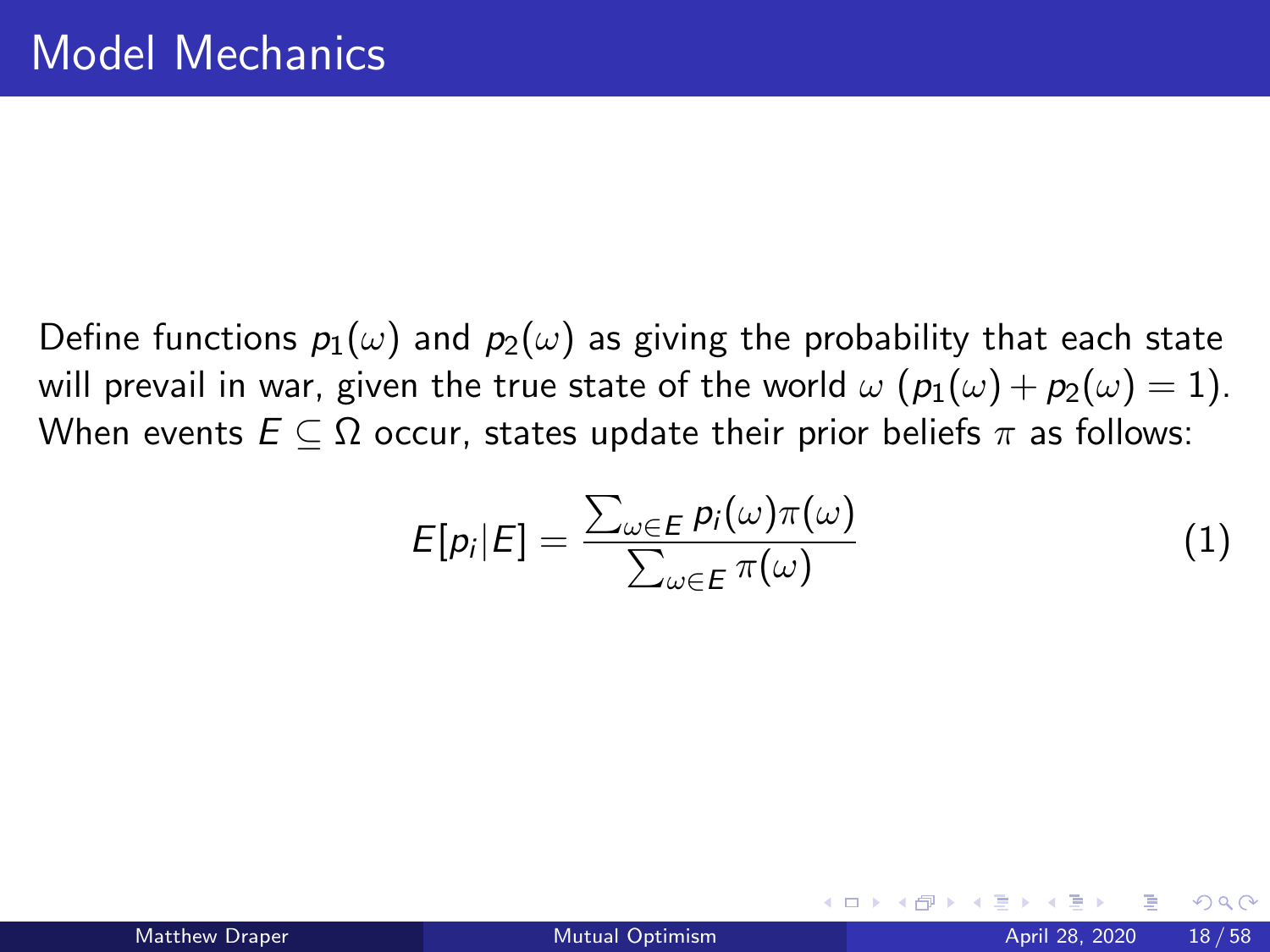Define two additional functions,  $r_1(\omega)$  and  $r_2(\omega)$ , specifying the bargaining outcome when the true state of the world is  $\omega$ . The authors assume that bargaining is efficient and therefore  $r_1(\omega) + r_2(\omega) = 1$ . Represent the private information of each state  $i$  by a (partitional) possibility correspondence  $P_i:\Omega\to 2^{\Omega}.$  States will construct their posterior beliefs about the probability of victory (2) and their expected payoff from bargaining (3) as follows:

$$
\hat{p}_i(\omega) = E[p_i|P_i(\omega)] \tag{2}
$$

$$
\hat{r}_i(\omega) = E[r_i|P_i(\omega)] \tag{3}
$$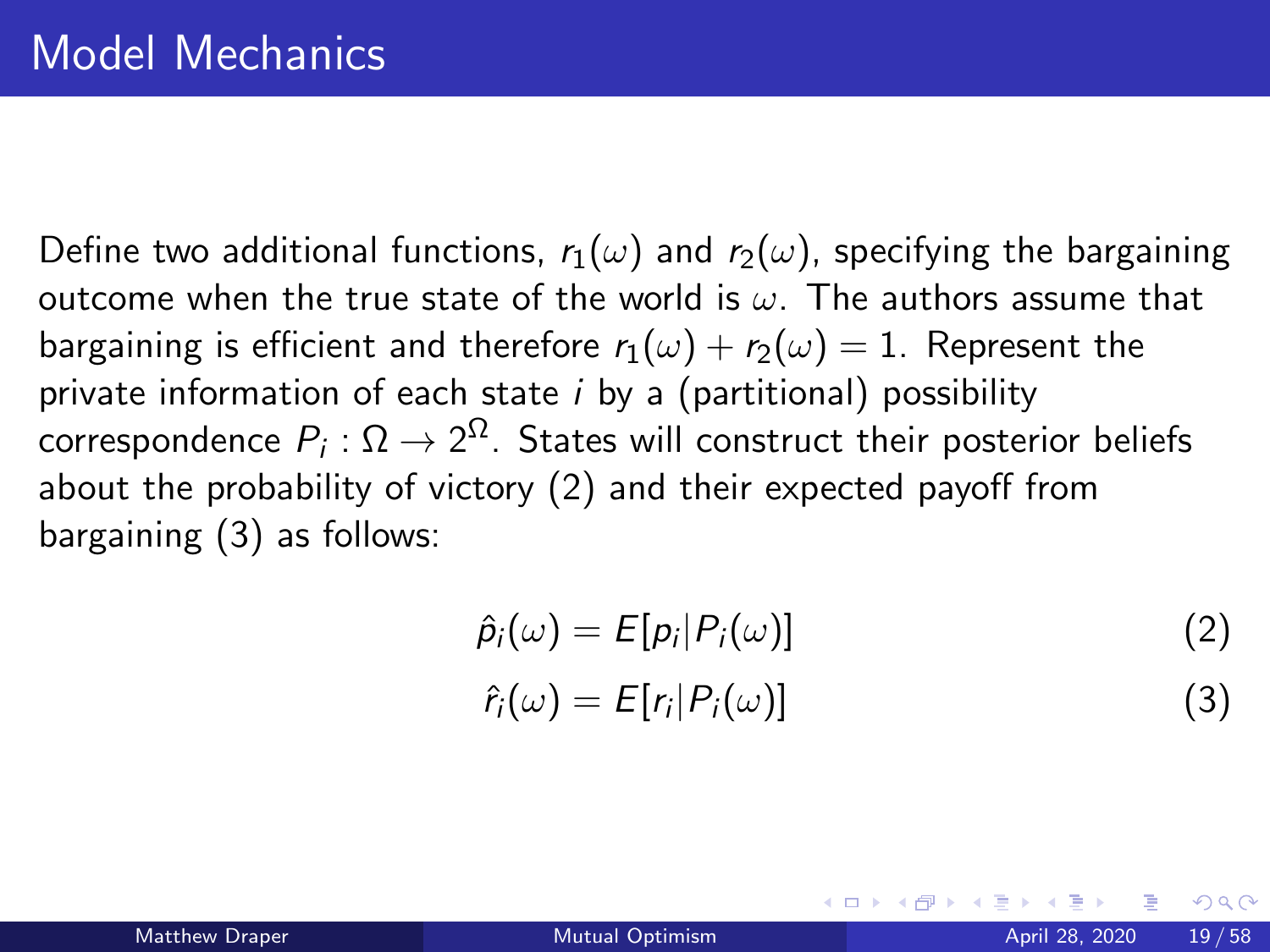We (finally) have the tools to define mutual optimism. Mutual optimism will occur in cases where the expected probability of victory exceeds the expected bargaining outcome (formally, where inequalities (4) and (5) are both true):

$$
\hat{\rho}_1(\omega) > \hat{r}_1(\omega) \tag{4}
$$

$$
\hat{p}_2(\omega) > \hat{r}_2(\omega) \tag{5}
$$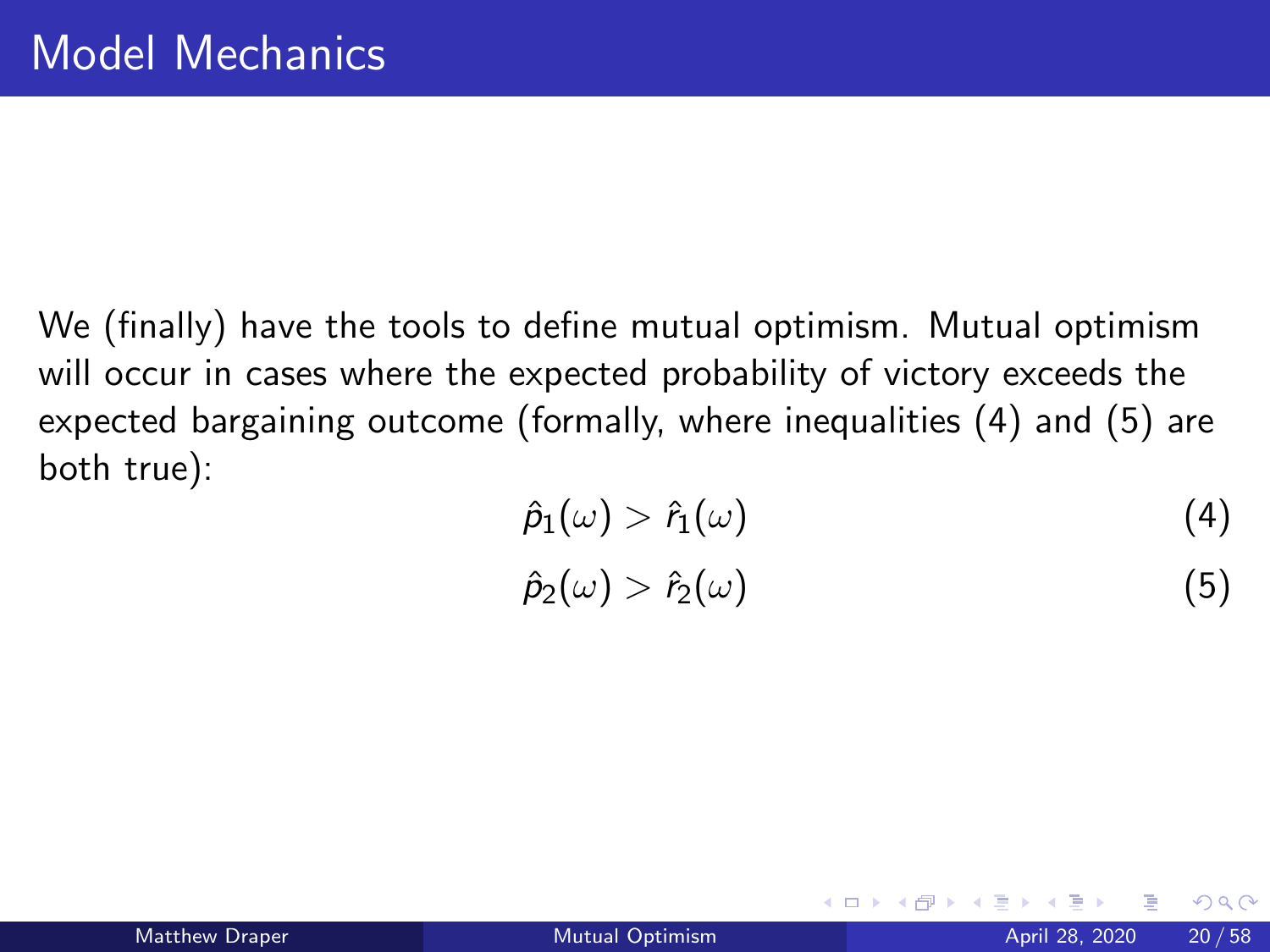The expected payoff of war depends on the probability and utility of victory and defeat, and the inefficiencies present in fighting. Fey and Ramsay normalize utility to be 1 for victory and 0 for defeat, and they assume a cost of war to each state i of  $c_i(\omega) > 0$ . The expected utility of war is thus  $\hat\rho_i(\omega)-\hat c_i(\omega)$ , where  $\hat c_i(\omega)=E[c_i|P_i(\omega)]$ . The expected utility of negotiation is  $\hat{r}_i$ .

 $n.b.$  - Neither the expected payoff of war nor the expected outcome of negotiations depends on the choice of actions by the two states: "we exclude the possibility of gaining an advantage by surprise attack or making threats in order to gain bargaining leverage" (744).

 $QQ$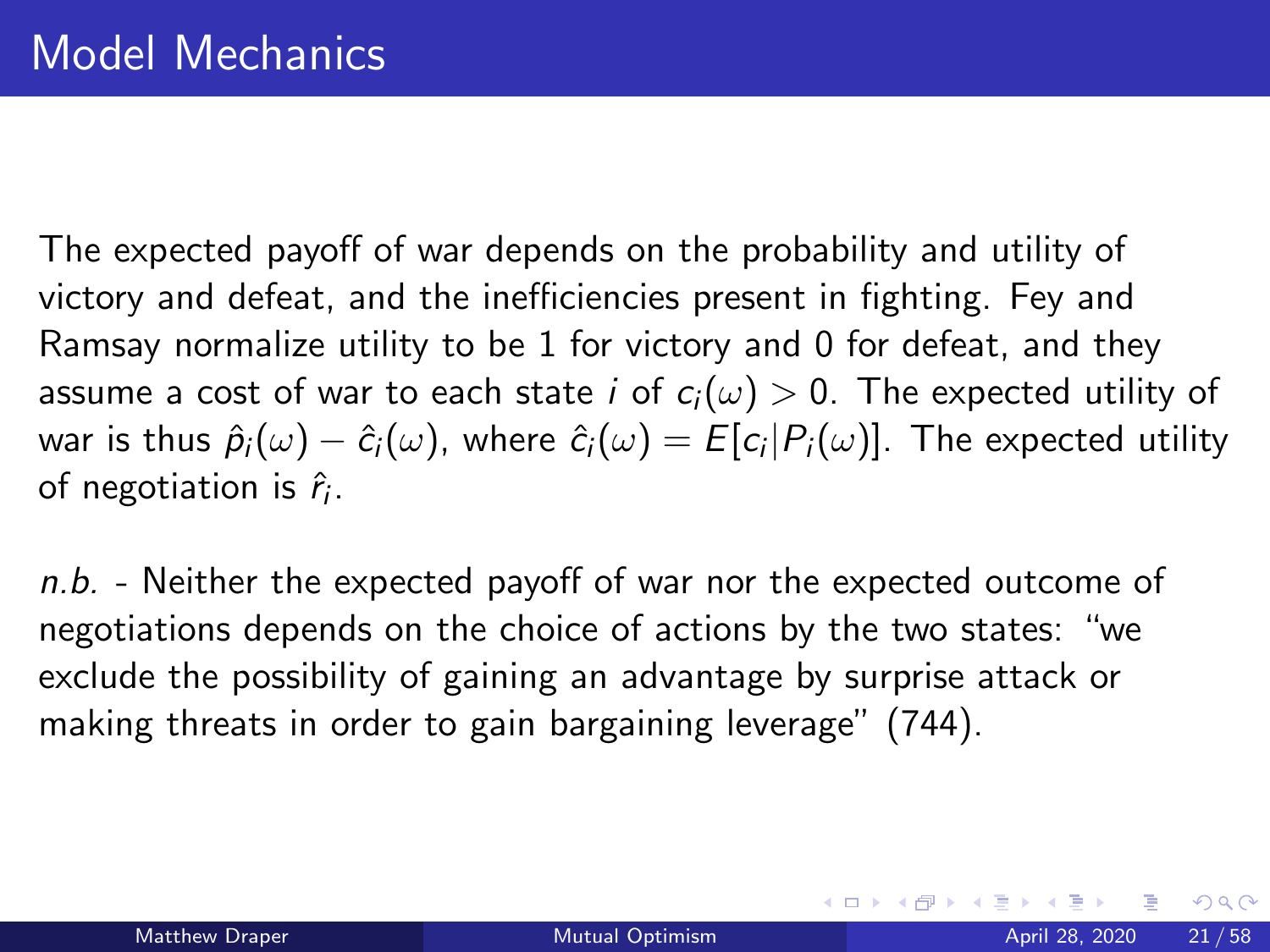As discussed above, Fey and Ramsay assume that both players must "stand firm" for war to occur, which they formalize as a requirement that there exist some action  $\tilde{a}_i \in A_i$  such that if player *i*'s opponent chooses to stand firm the outcome will be a settlement. They think that dropping this mutuality would render the concept of mutual optimism meaningless (745).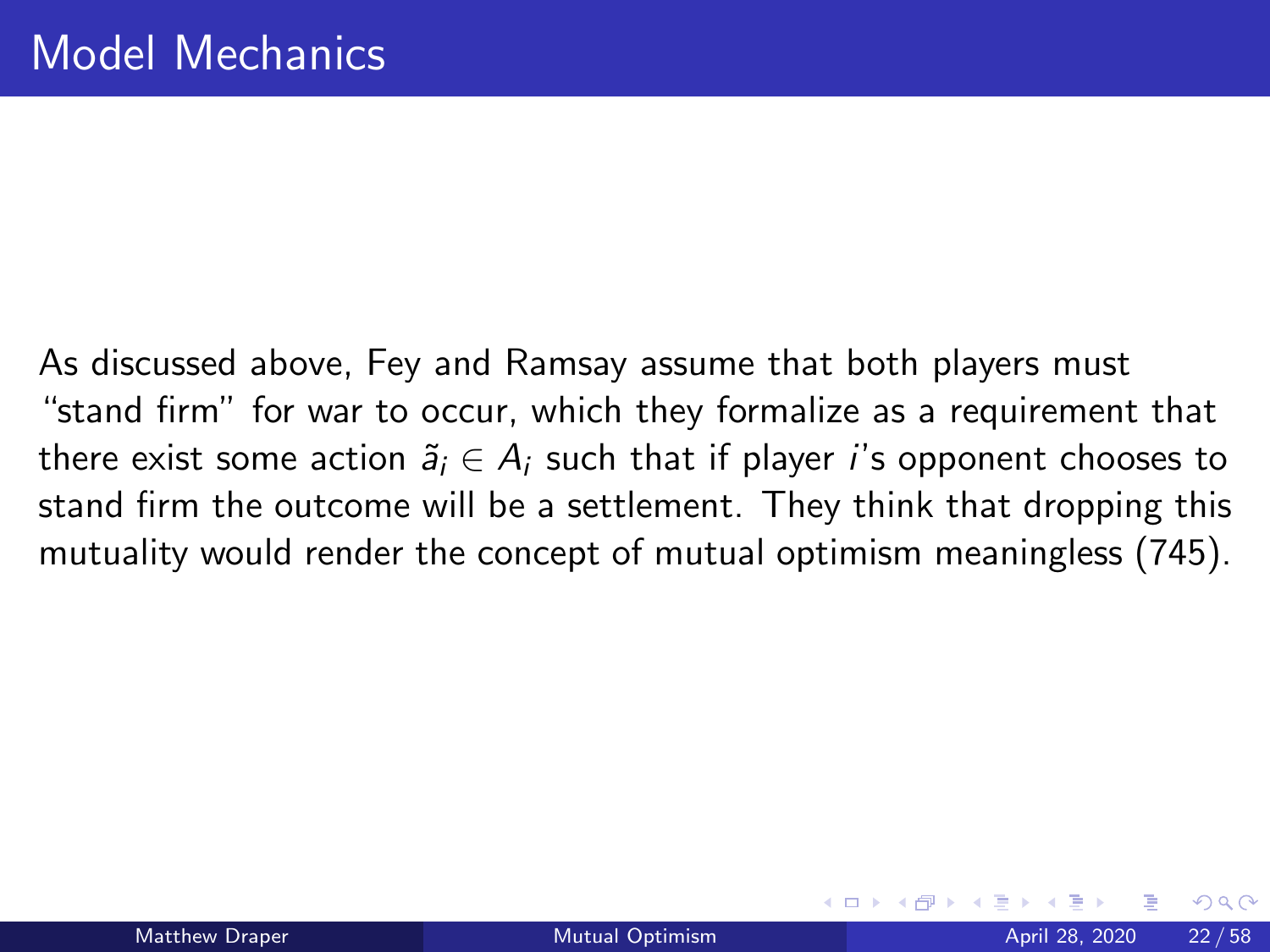Define a game as a mapping from players' choices into outcomes. Define a strategy as a mapping of player types into choices. Without loss of generality, define a new mapping  $r(\omega)$  that is a composition of the game-form mapping and the strategy mapping. By construction, this mapping captures both of Powell's (1999) conditions for a peaceful settlement: it will be an equilibrium to a bargaining game and represents the underlying balance of power.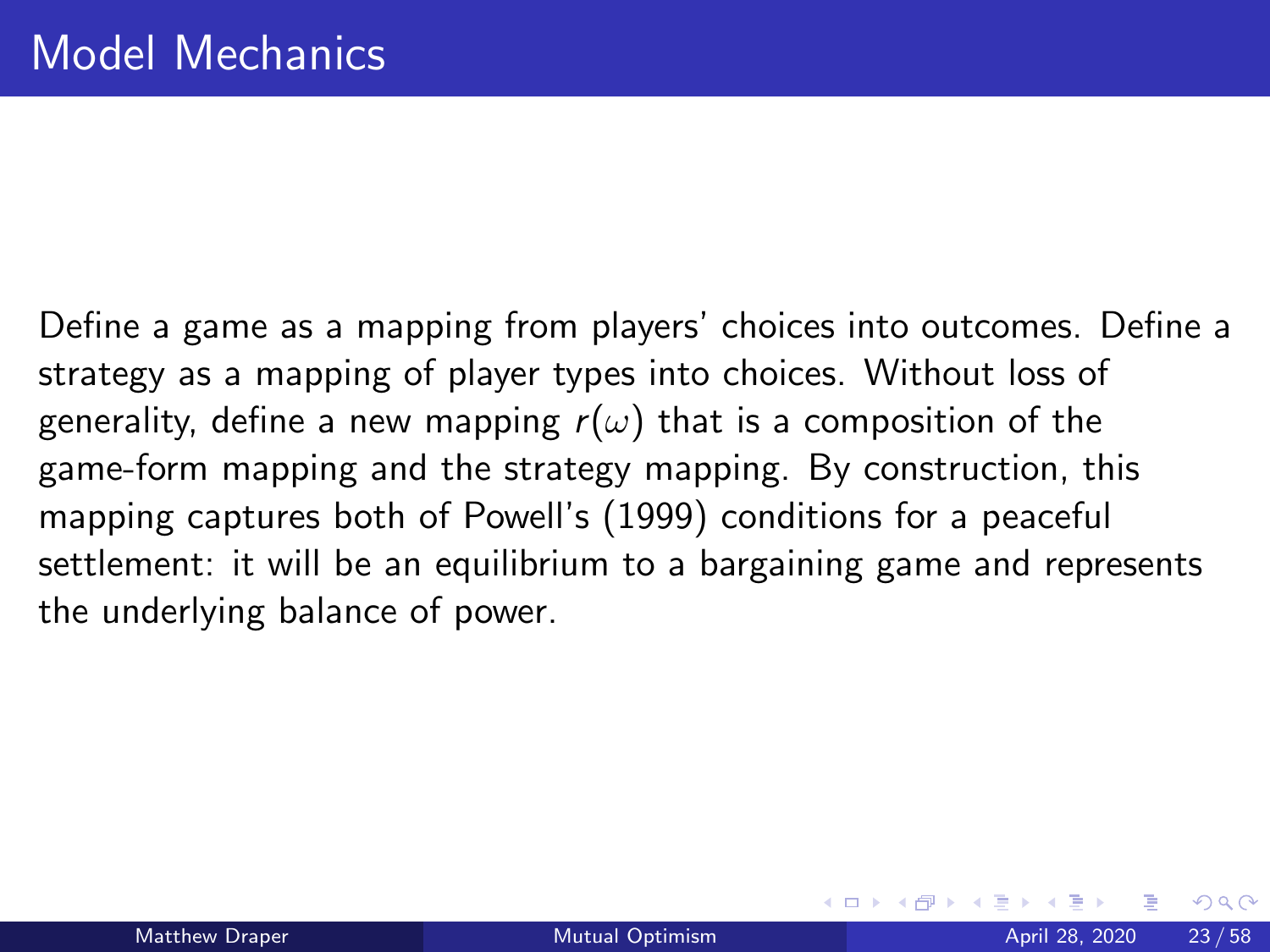Define the states' (pure) strategies  $s_i \in S_i$  as a function  $s_i : \Omega \rightarrow A_i$ , with the restriction that if a state cannot distinguish two states of the world, its action must be the same in both situations (formally  $P_i(\omega) = P_i(\omega') \Rightarrow s_i(\omega) = s_i(\omega')$ .

Finally, let  $F$  be the set of states for which the outcome of the game is war. If F is non-empty for some strategy profile  $(s_1, s_2)$ , then this is a strategy profile in which war occurs. Let G denote any strategic form game of incomplete information that satisfies the preceding assumptions on information structure, payoffs and strategies.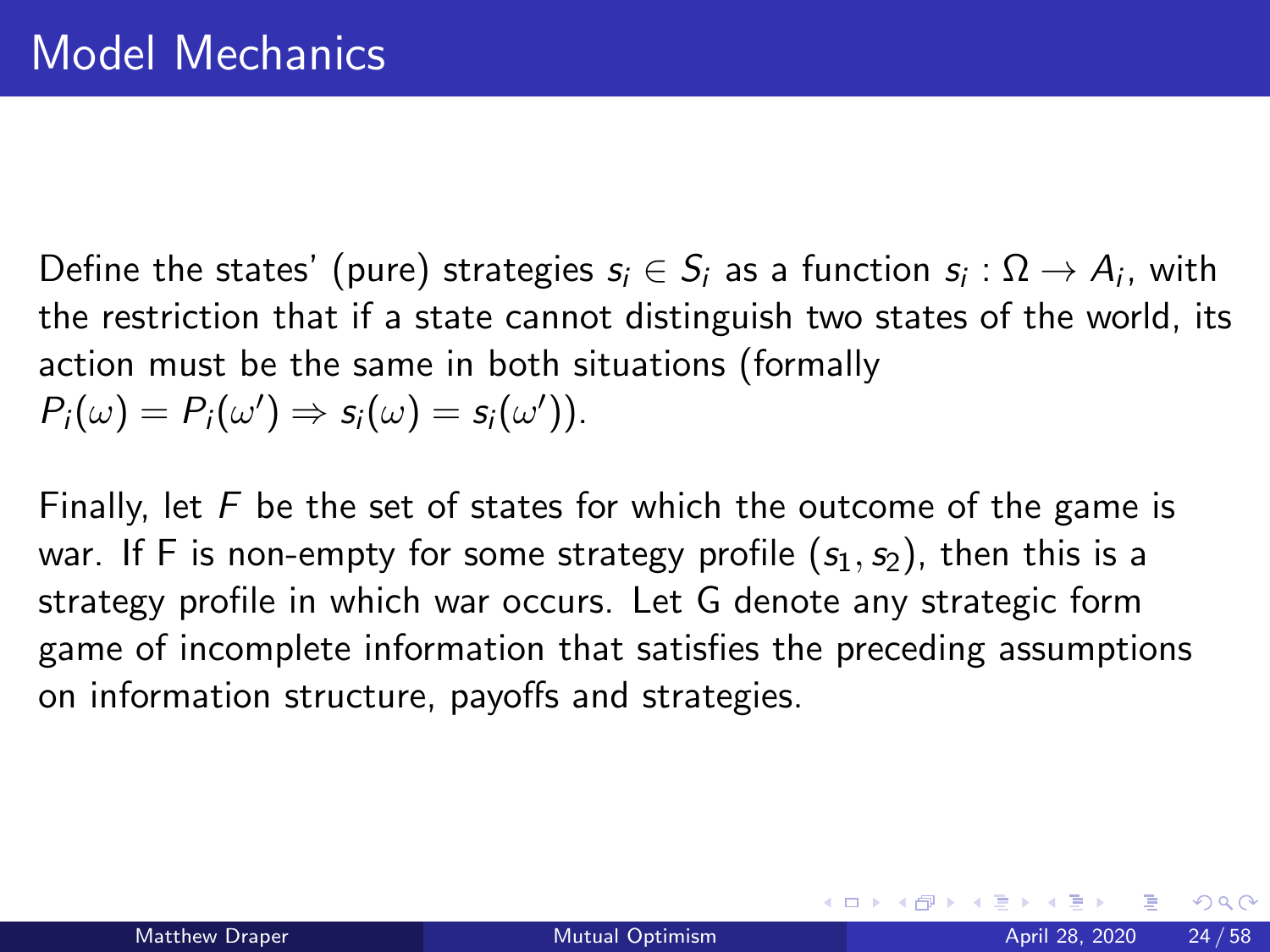**Theorem**  $1 -$  Suppose states have a common prior, war is a public event, and  $P_i$  is partitional for i  $= 1.2$ . Then there is no Bayesian Nash equilibrium of G in which war occurs.

Sketch of the Proof: If we suppose that there is a strategy profile  $(s_1^*,s_2^*)$ that is a BNE in which war occurs, states will prefer to deviate to action  $\tilde{a}_i$ because they would then receive a payoff of  $\hat{r}_i(\omega)$ . Because each state knows that the other is optimizing in equilibrium, they know that their opponent is only going to be willing to fight in states where the first player is likely to lose. The conjectured equilibrium is thus susceptible to an unraveling process analogous to the dice game between Bob and Alice.

 $QQ$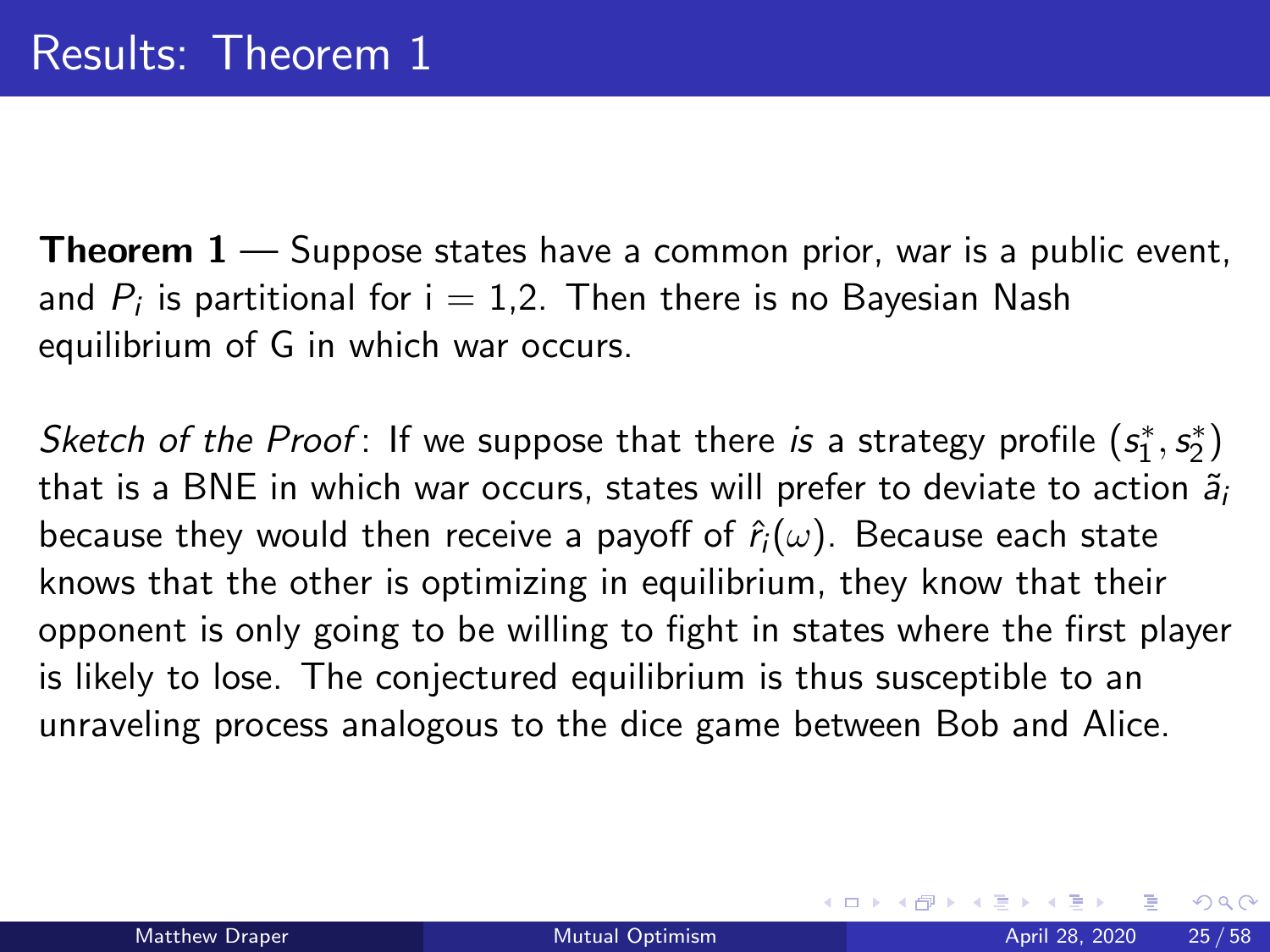According to the authors, Theorem 1 shows that "there cannot be an equilibrium in which both sides think they are better off fighting, and as a result, go to war" (746). They argue that this theorem subsumes Wittman's (1979) mutual optimism argument as a special case, and they argue that their result is robust to changes to the sequence of moves, making them either simultaneous or sequential. They offer an alternate formulation of Theorem 1: "if war is common knowledge when it occurs, it cannot occur because of mutual optimism".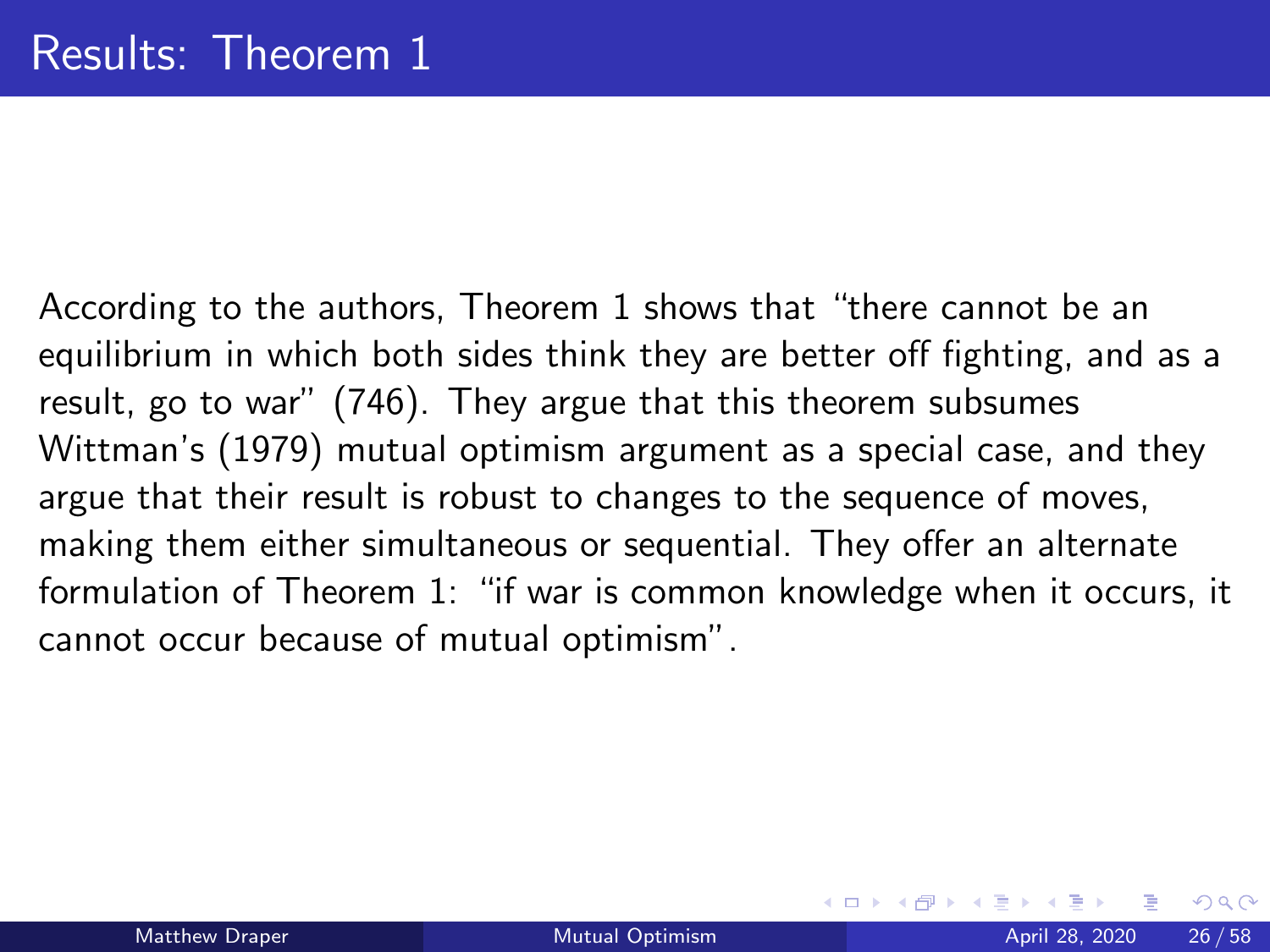In the remainder of the paper, the authors relax the condition of strict rationality by introducing cognitive biases, specifically inattention and a selective bias against bad news. They argue that even in the presence of these cognitive biases, the result in Theorem 1 still holds. They model cognitive biases with nested information sets, while preserving the assumption of non-deludedness.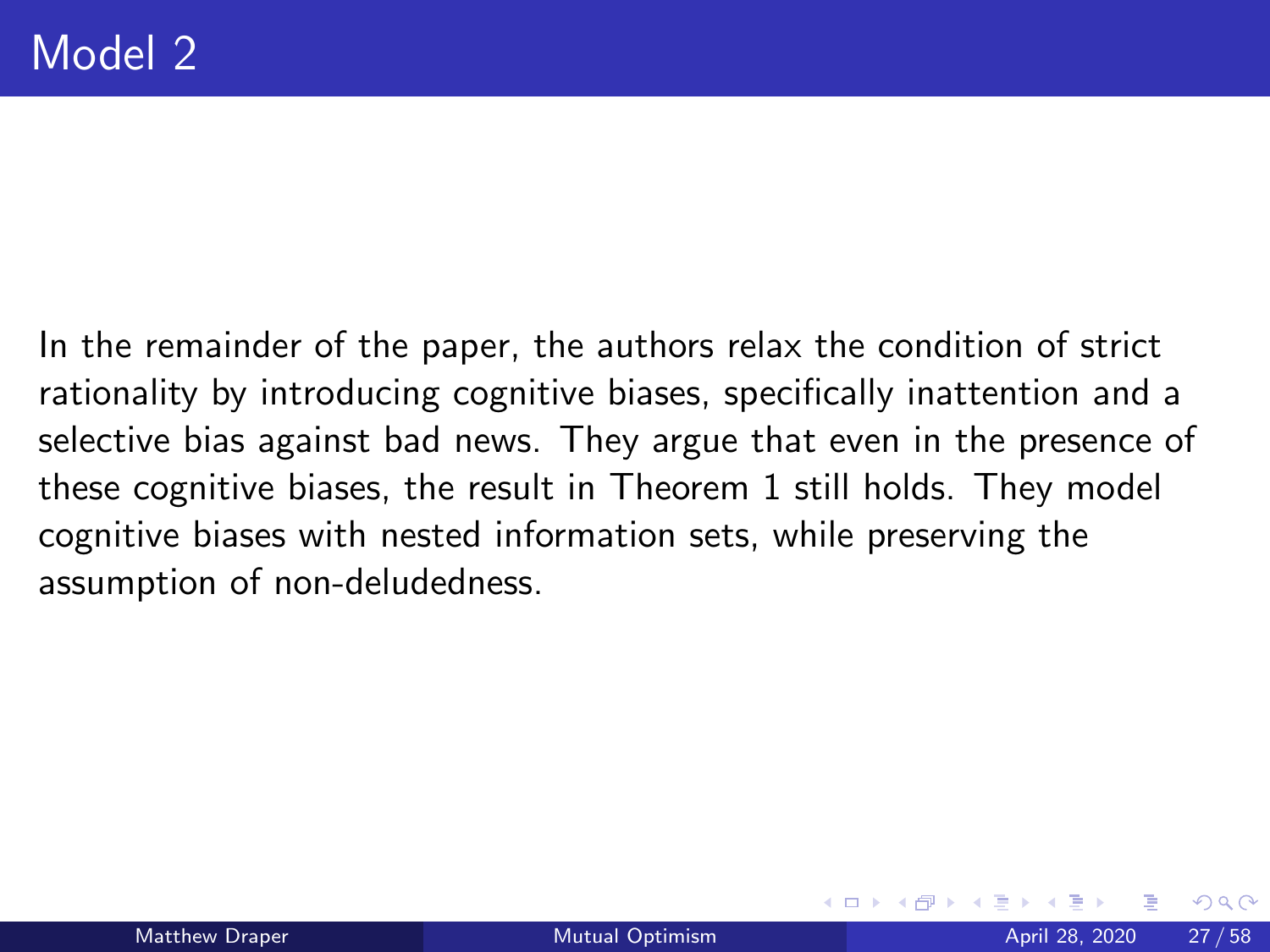A player's possibility correspondence is *nested* if for all  $\omega, \, \omega' \in \Omega,$  either  $(1)$   $P_i(\omega) \cap P_i(\omega') = 0$  or  $(2)$   $P_i(\omega) \subseteq P_i(\omega')$  or  $(3)$   $P_i(\omega') \subseteq P_i(\omega)$ .

4 D F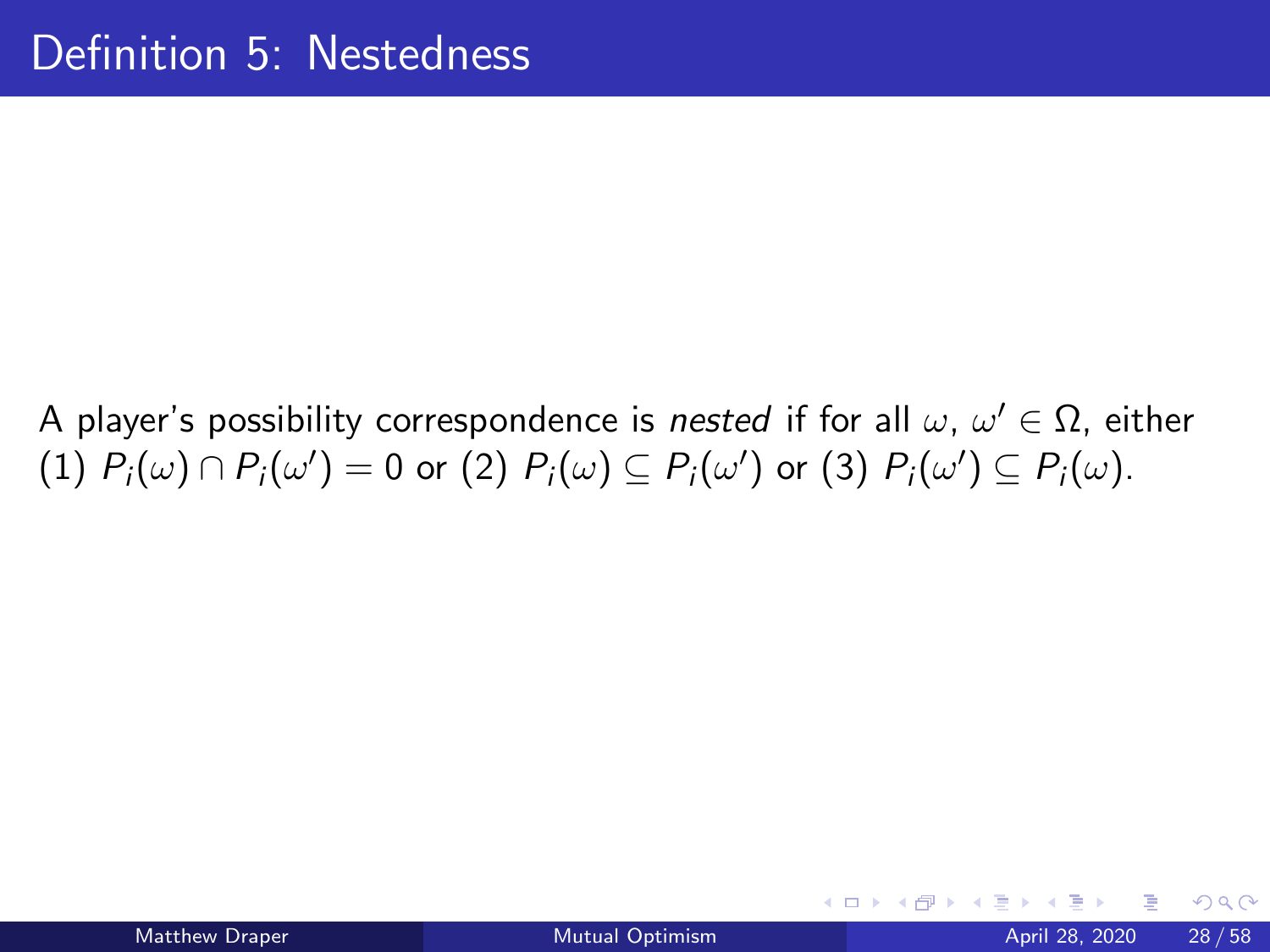**Theorem 2** Suppose countries have a common prior, war is a public event, and  $P_i$  is nondeluded and nested for  $i=1,2$ . Then there is no Bayesian Nash equilibrium of G in which war occurs.

Sketch of the Proof: As above (Theorem 1). In the appendix, Fey and Ramsay show that if we relax either of the two conditions in Theorem 2, the result does not hold and there do exist situations in which both states choose to fight in equilibrium because of their private information (mutual optimism).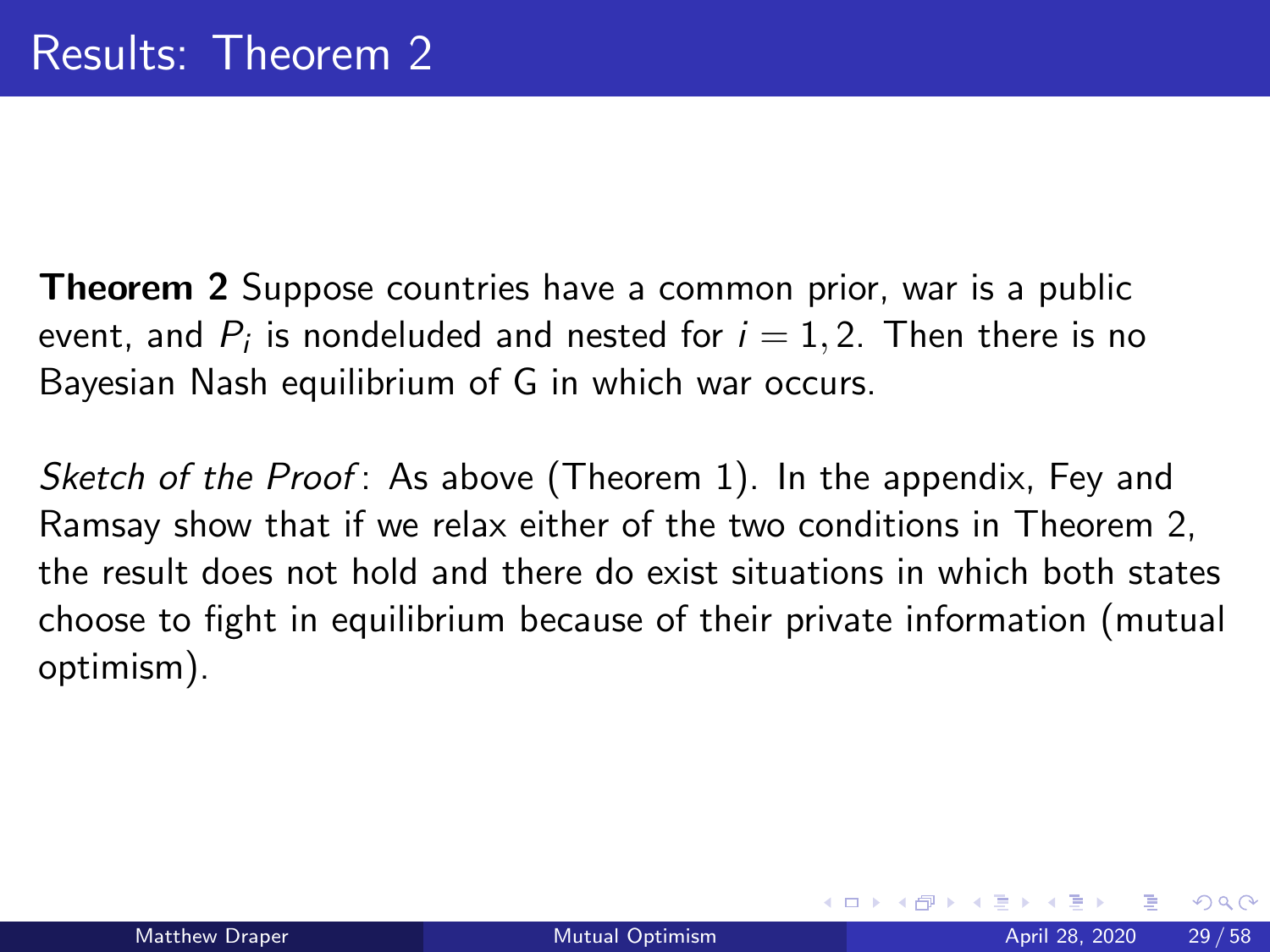The authors' final model relaxes the common priors assumption. Building on Smith and Stam (2004), they identify an interesting relationship between common-prior models with boundedly rational players (Theorem 2) and models with noncommon priors and fully rational players.

Specifically, the same constraints that non-rationality imposed on the possibility correspondences of each state implies bounds on exactly how "non-common" prior beliefs can be.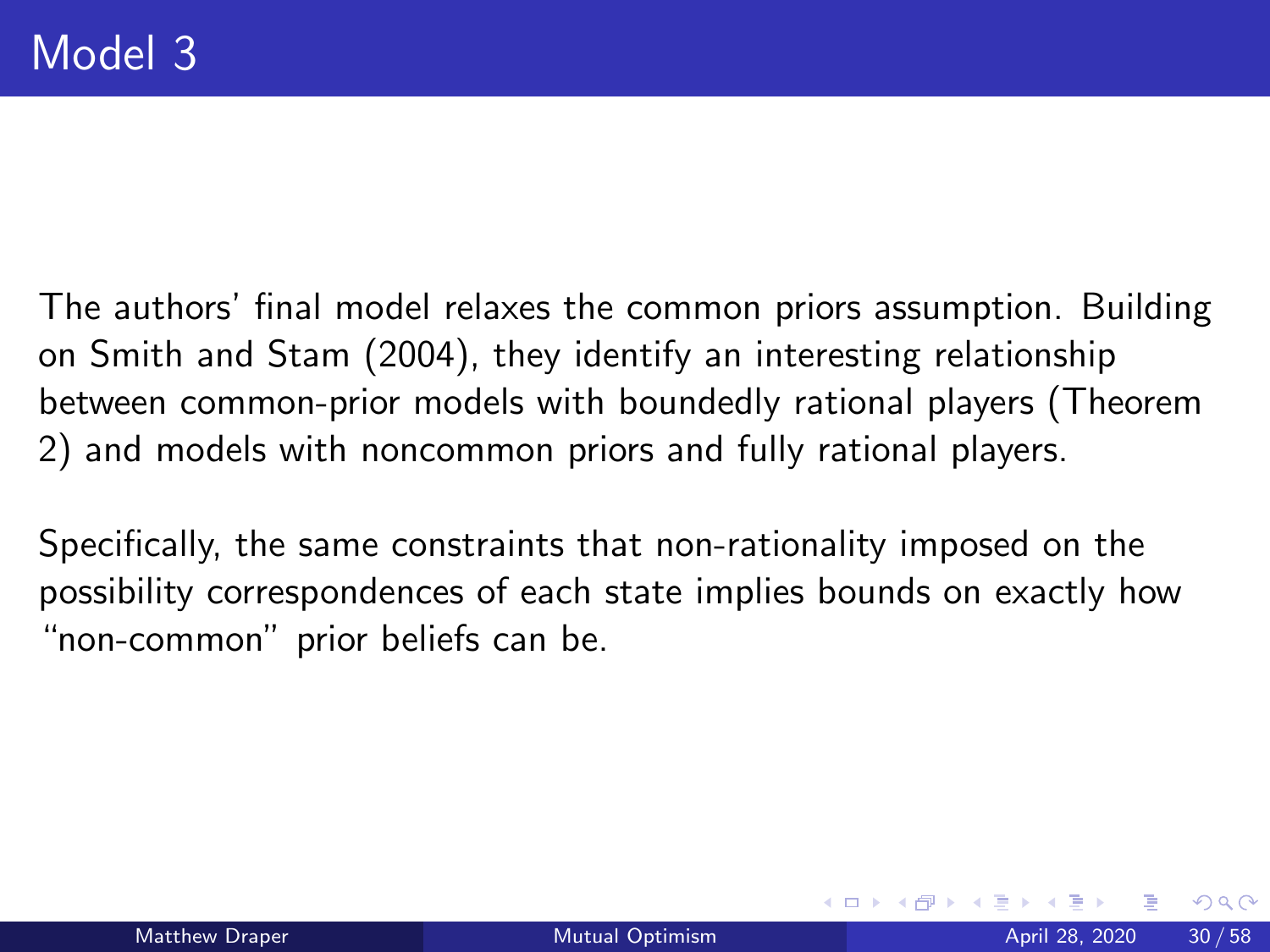A game  $G' = (\Omega', A, \mathbb{P}, u', \Pi')$  is strategically equivalent to a game  $G = (\Omega, A, \mathbb{P}, u, \Pi)$  if there is an onto [surjective] function  $\varphi : \Omega' \to \Omega$ such that for every state [of the world]  $\omega' \in \Omega'$ ,  $E[u'(a_i, a_{-i}|P'_i(\omega')] = E[u'(a_i, a_{-i}|P_i(\varphi(\omega'))].$ 

 $QQQ$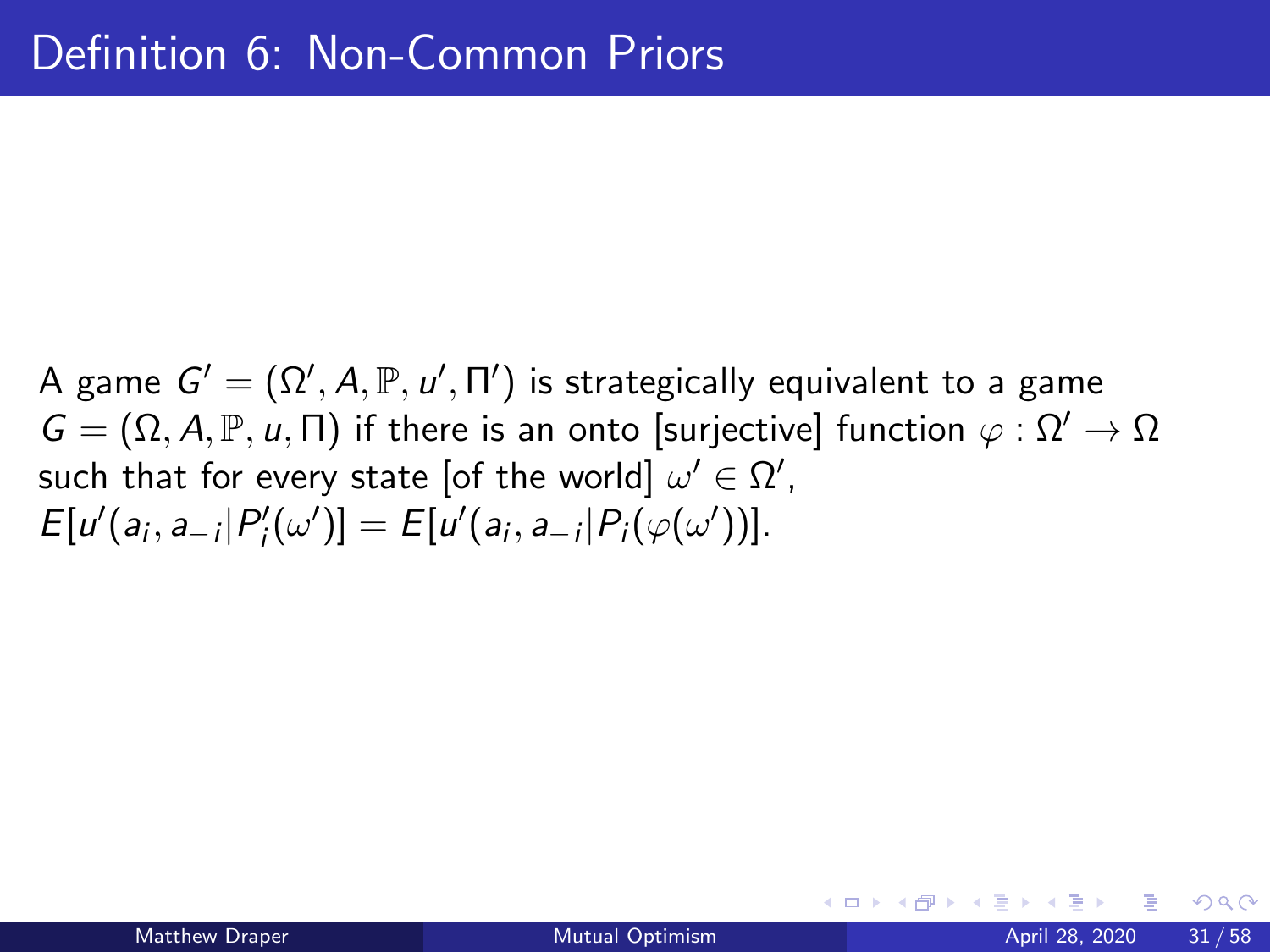First, they consider a game with nonpartitional information and show that there exists a strategically equivalent analogue in the noncommon priors framework.

**Proposition 1** For any finite game  $G = (\Omega, \pi, A, u, \mathbb{P})$  with nonpartitional information structure and a common prior, there exists a game  $G' = (\Omega', \pi, A, u', \mathbb{P}')$  that has a common state space  $\Omega'$ , noncommon priors  $\Pi=(\pi_1,\pi_2)$ , utility functions  $u'$ , and a partitional information structure  $\mathbb{P}',$  and is strategically equivalent to  $G.$ 

Sketch of the Proof: omitted to keep our heads from exploding (749).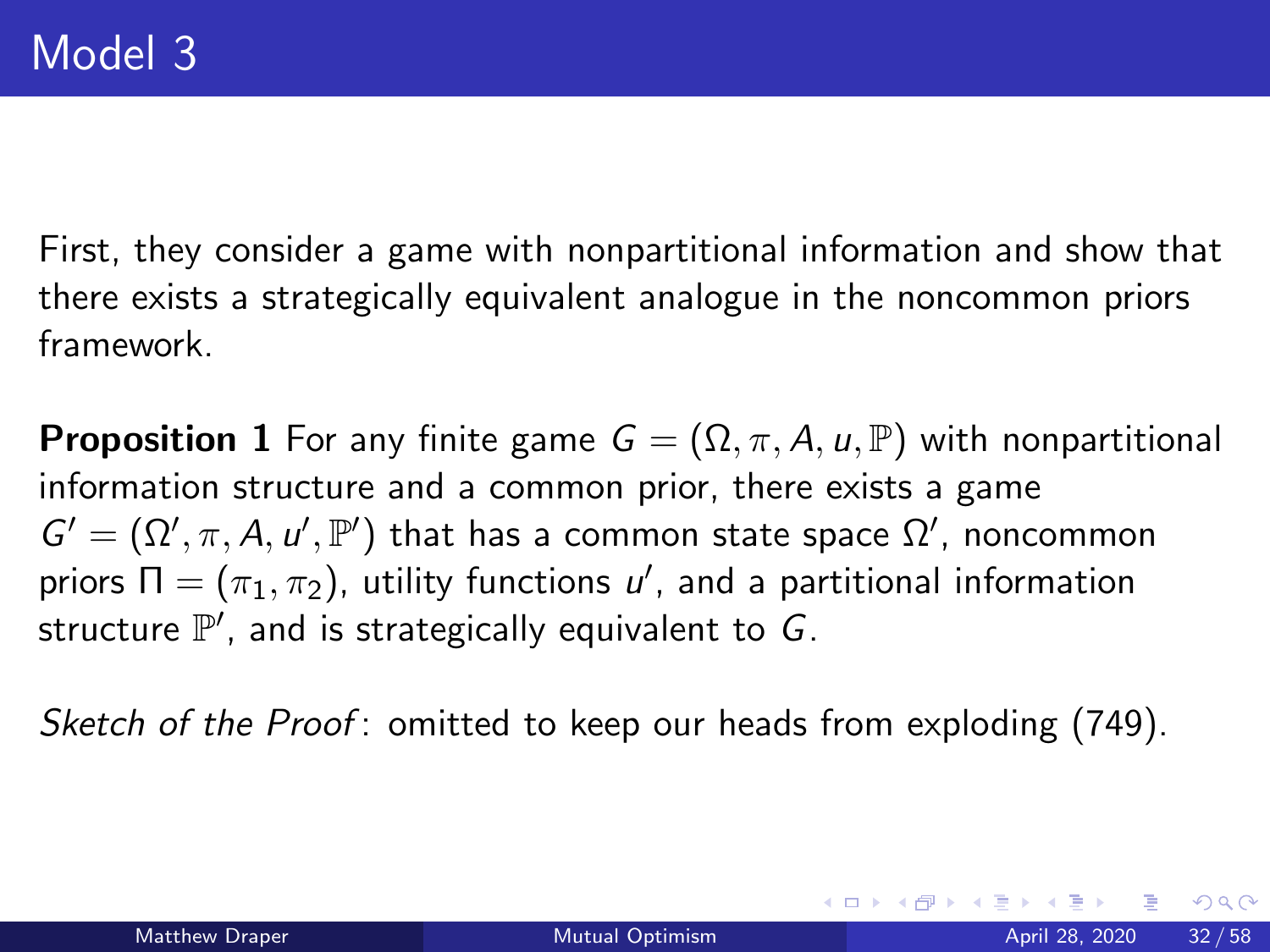**Proposition 2** For any finite game  $G = (\Omega, \pi, A, u, \mathbb{P})$  with nonpartitional information structure and a noncommon prior  $\Pi = (\pi_1, \pi_2)$ , there exists a game  $\hat{G} = (\hat{\Omega}, \hat{\pi}, A, \hat{u}, \hat{\mathbb{P}})$  that has a common state space  $\hat{\Omega}$ , a common prior  $\hat{\pi}$ , utility functions  $\hat{u}$ , and a nonpartitional information structure ( $\hat{P}$ ) that is strategically equivalent to G.

つへへ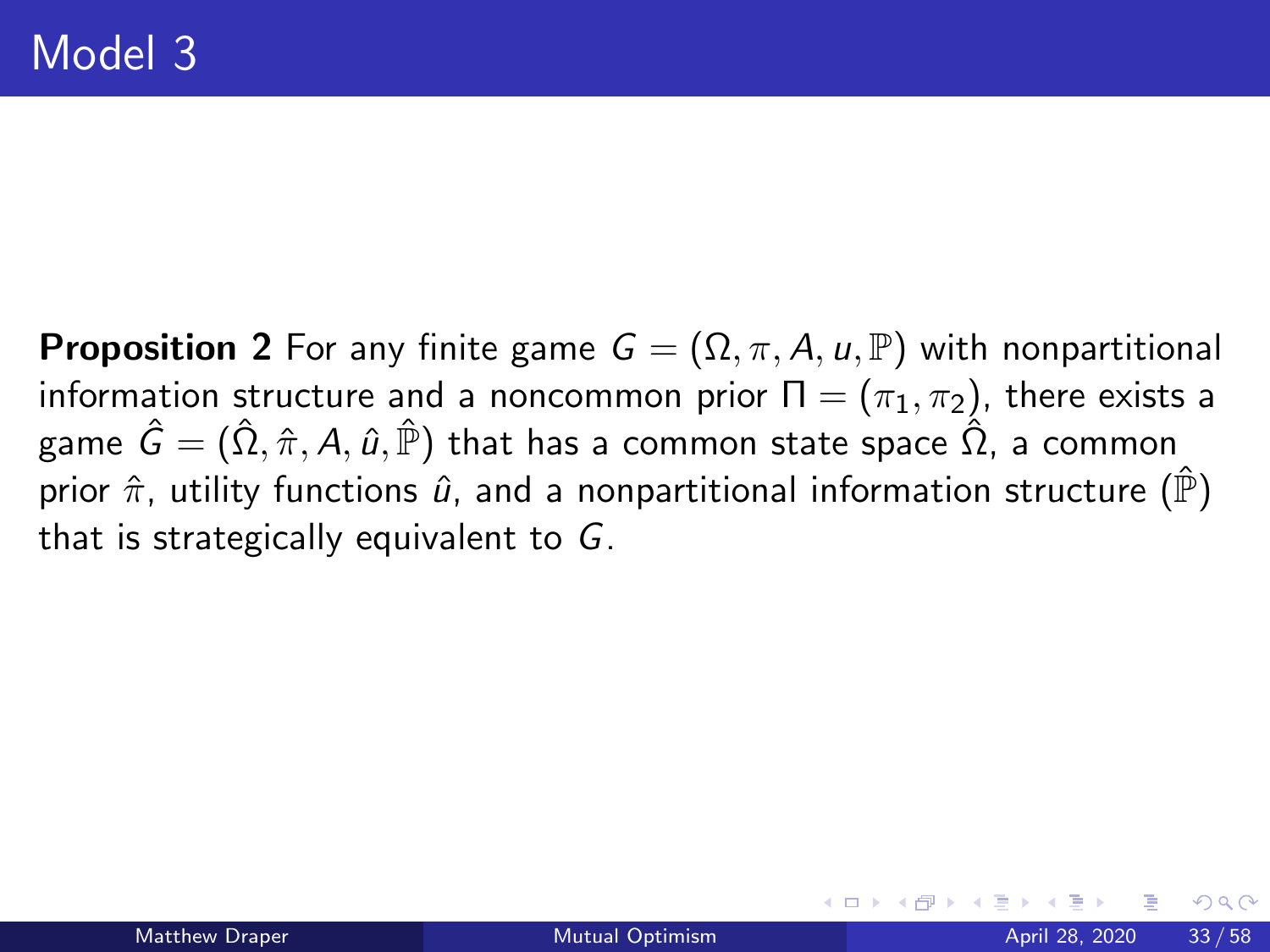On the basis of these results, Fey and Ramsay conclude that prior models have inadvertently locked players into war through misspecification of the extensive form of the game. War, in other words, is a consequence of arbitrary and unwarranted modeling restrictions (on the game tree and on available actions) rather than a result of mutual optimism.

For a war to be caused by mutual optimism, Fey and Ramsay imagine that both players must choose to fight in equilibrium entirely on the basis of their private information. This seems like an unrealistic way to understand mutual optimism. I also wonder about the assumption of common priors. If we consider an iterated version of this game, priors would only become common in the event of war. We can imagine a scenario where extended peace could lead to wildly conflicting estimates of military power among the contending parties, making peace less likely.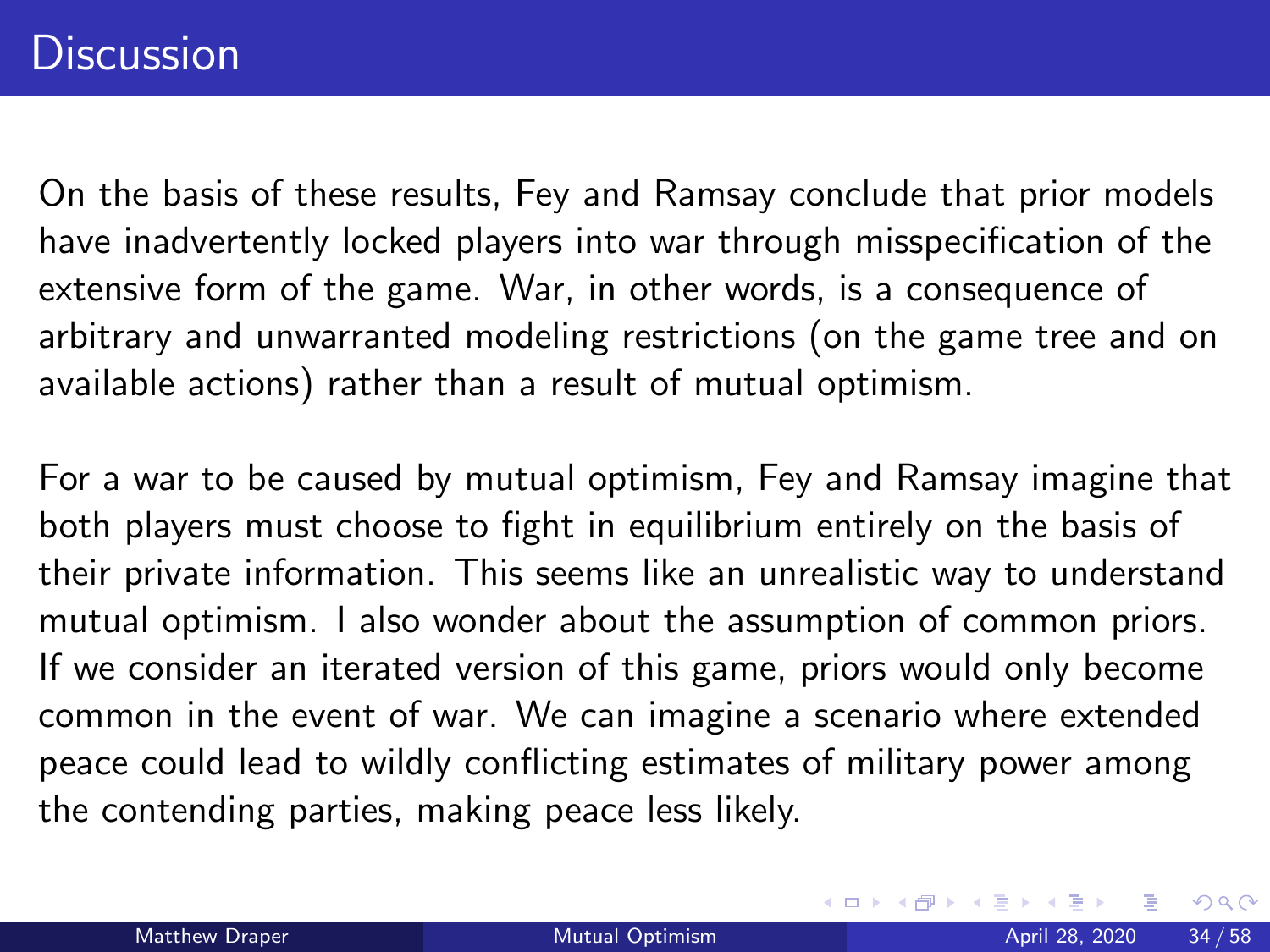## **Discussion**

This article seems to exemplify the risks of importing models from economics without considering their applicability. We have some reasons to think that the economics literature on efficient exchange might not be a good fit for crisis bargaining. The literature cited by Fey and Ramsay (Aumann 1976, Milgrom and Stokey 1982, Rubinstein and Wolinsky 1990, Sebenius and Geanakoplos 1983, Tirole 1982) mostly seems to use complete-information models.

The article's conclusion is vulnerable to an existence proof. After all, it is a categorical assertion that mutual optimism cannot occur, not simply an argument that it is unlikely or irrelevant. One well-attested case of a war caused by mutual optimism would seem to be enough to cause the argument in this paper to unravel. The idea that we might use *logical* impossibility to understand human motivation seems misplaced, even on strict rationalist assumptions.

 $\Omega$ 

イロト イ押ト イヨト イヨ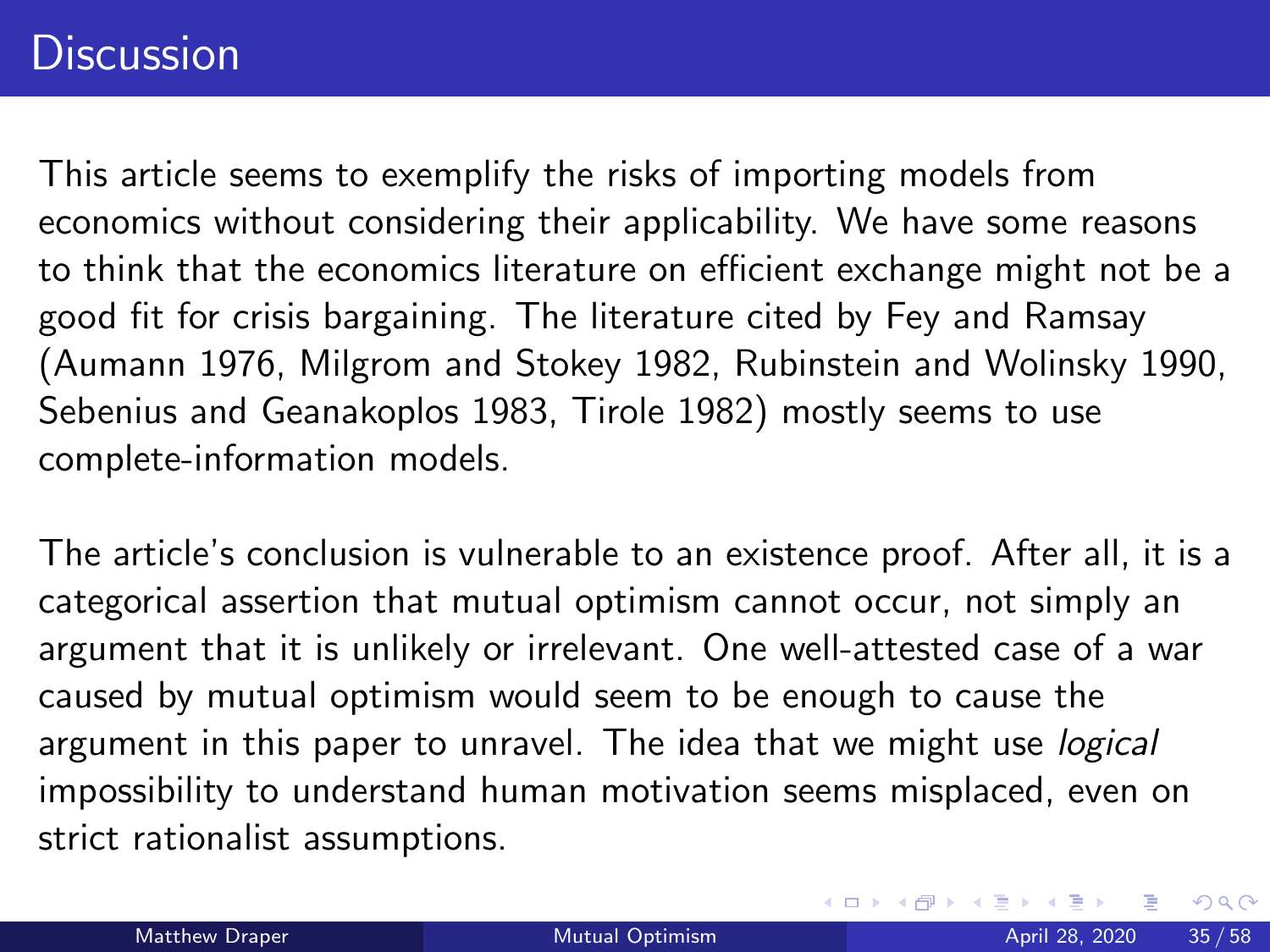Slantchev and Tarar (2011) show that Fey and Ramsay's model would not allow for war even in situations where war should occur given the complete-information payoffs. This gives us some reason to think that the presence or absence of mutual optimism may not be driving their result. Slantchev and Tarar go on to demonstrate that the absence of war in the Fey and Ramsay model is an artifact of their decisions to allow one actor to impose peace on terms that are worse than the other side's expected payoff from war and their decision to rule out improving the terms of settlement through brinksmanship (crisis behavior).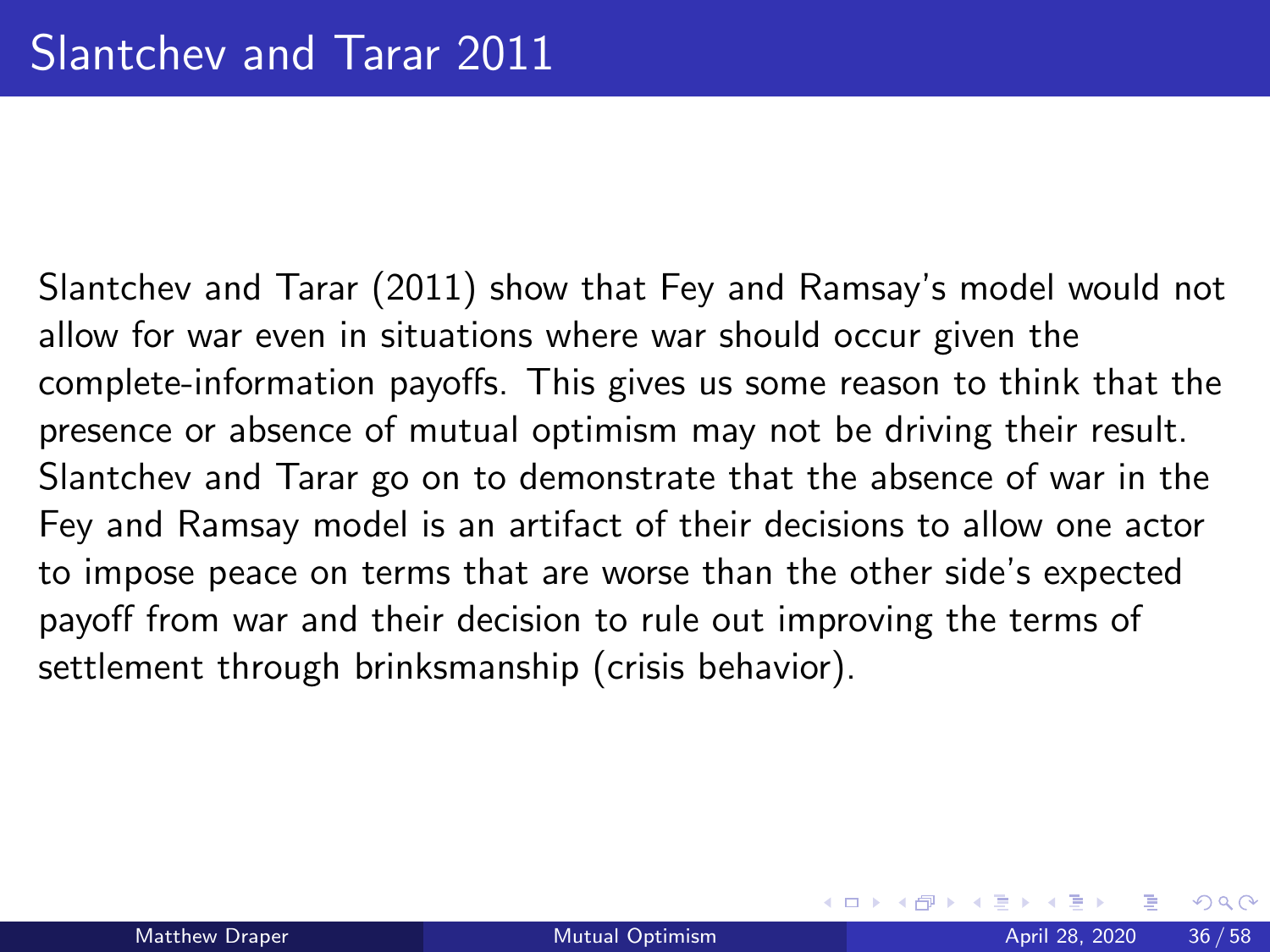Slantchev and Tarar propose that we can better understand the role of mutual optimism in war onset by using a version of Fearon's (1995) ultimatum crisis bargaining model with some status-quo division of the good  $(d, 1-d)$ , where players S and D divide shares of some good such that D obtains  $d \in [0,1]$  and S obtains  $(1-d)$ .

Call a state "satisfied" with the status quo if its status quo payoff is at least as high as its payoff from war, and "dissatisfied" otherwise. If both states are satisfied, there will be no war. At most one of these players can be dissatisfied (Powell 1999). Supposing D to be the dissatisfied player, we have a crisis in which war can only be avoided by revising the status quo in D's favor. S moves first, and will make an offer of  $(y, 1 - y)$ .

 $QQ$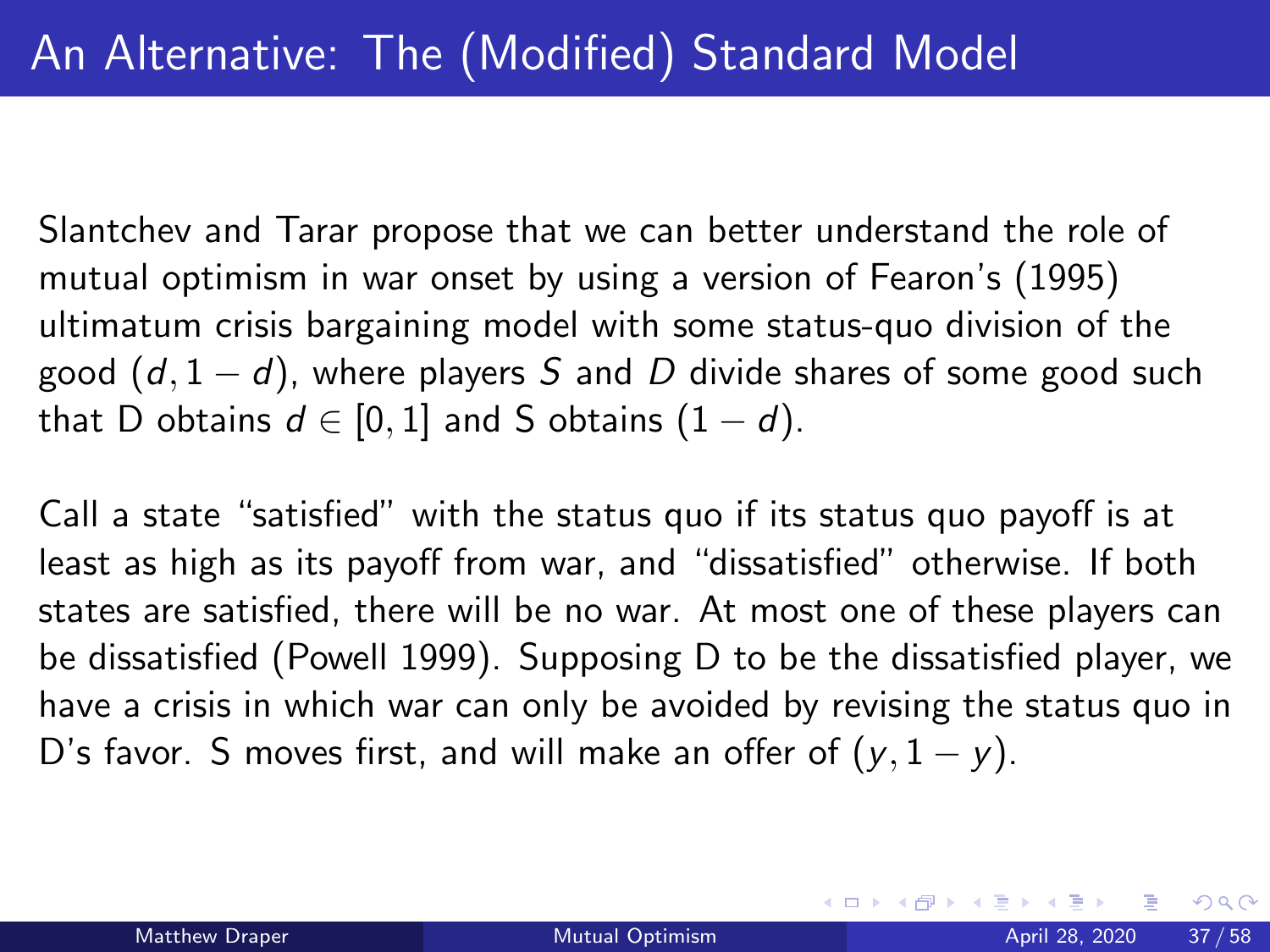In the case of complete information, there exists a subgame-perfect equilibrium in which D accepts any  $y > p - c_D$ , and S offers exactly  $y' = p - c_D$ . War will not occur. With incomplete information, the authors modify Fearon's assumption of uncertainty over the costs of fighting to an analogous uncertainty over military capabilities. Considering a two-type case with asymmetric information regarding these capabilities, the authors arrive at the following proposition, which they call the Risk-Return Tradeoff result: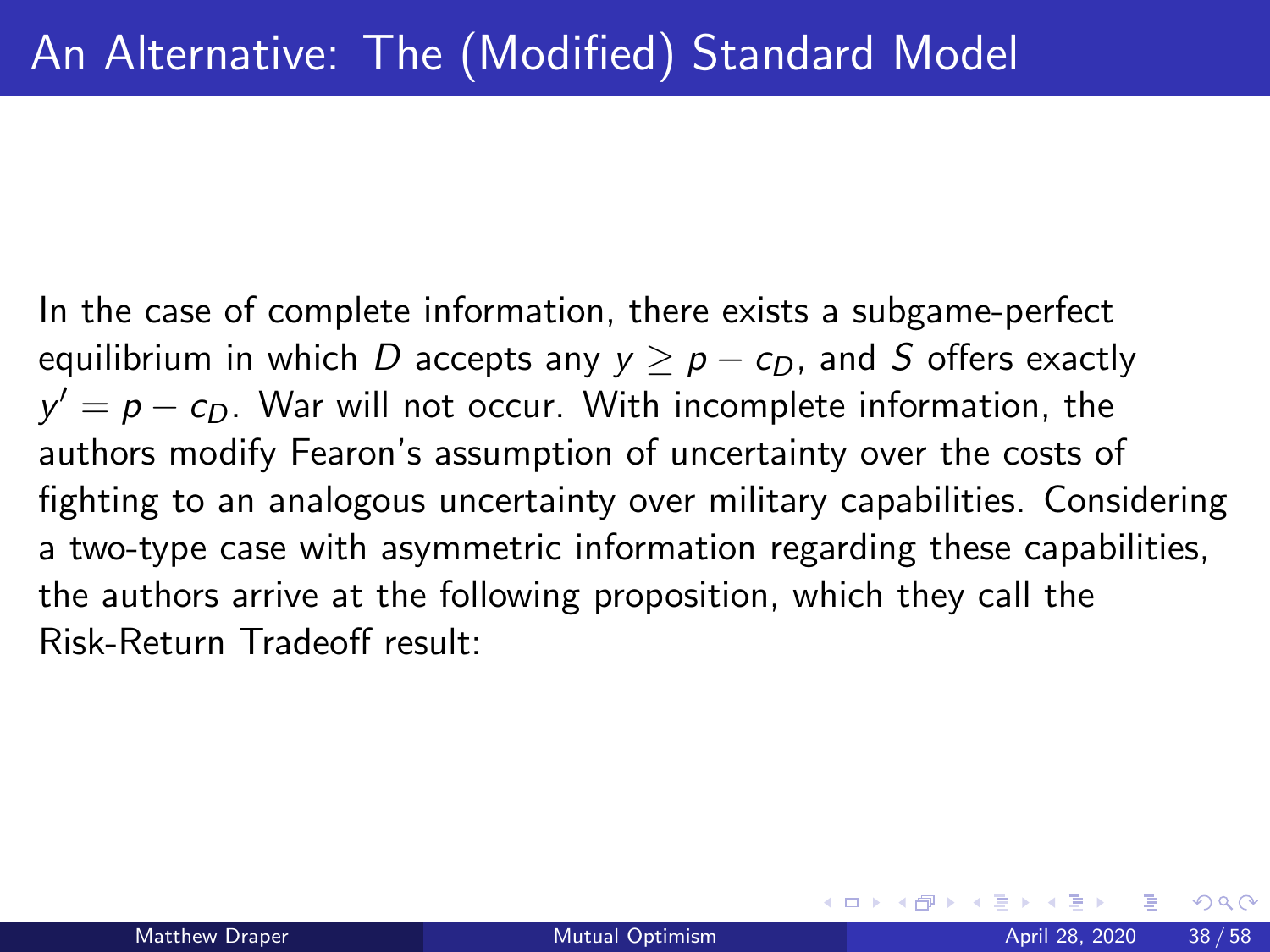In all PBE, D accepts any  $y \ge y_h = p_h c_D$  if strong, any  $y \ge y_w = p_w c_D$  if weak, and rejects any other offer. The offer S makes depends on the critical belief threshold,  $k = \frac{p_h - p_w}{p_h - p_w + Cr}$  $\frac{p_h-p_w}{p_h-p_w+c_D+c_S}\in(0,1)$ , as follows:

**1** if  $q > k$ , then S offers  $y_h$ , which D always accepts;

**2** if  $q \le k$ , then S offers  $y_w$ , which D accepts if weak but rejects if strong.

 $200$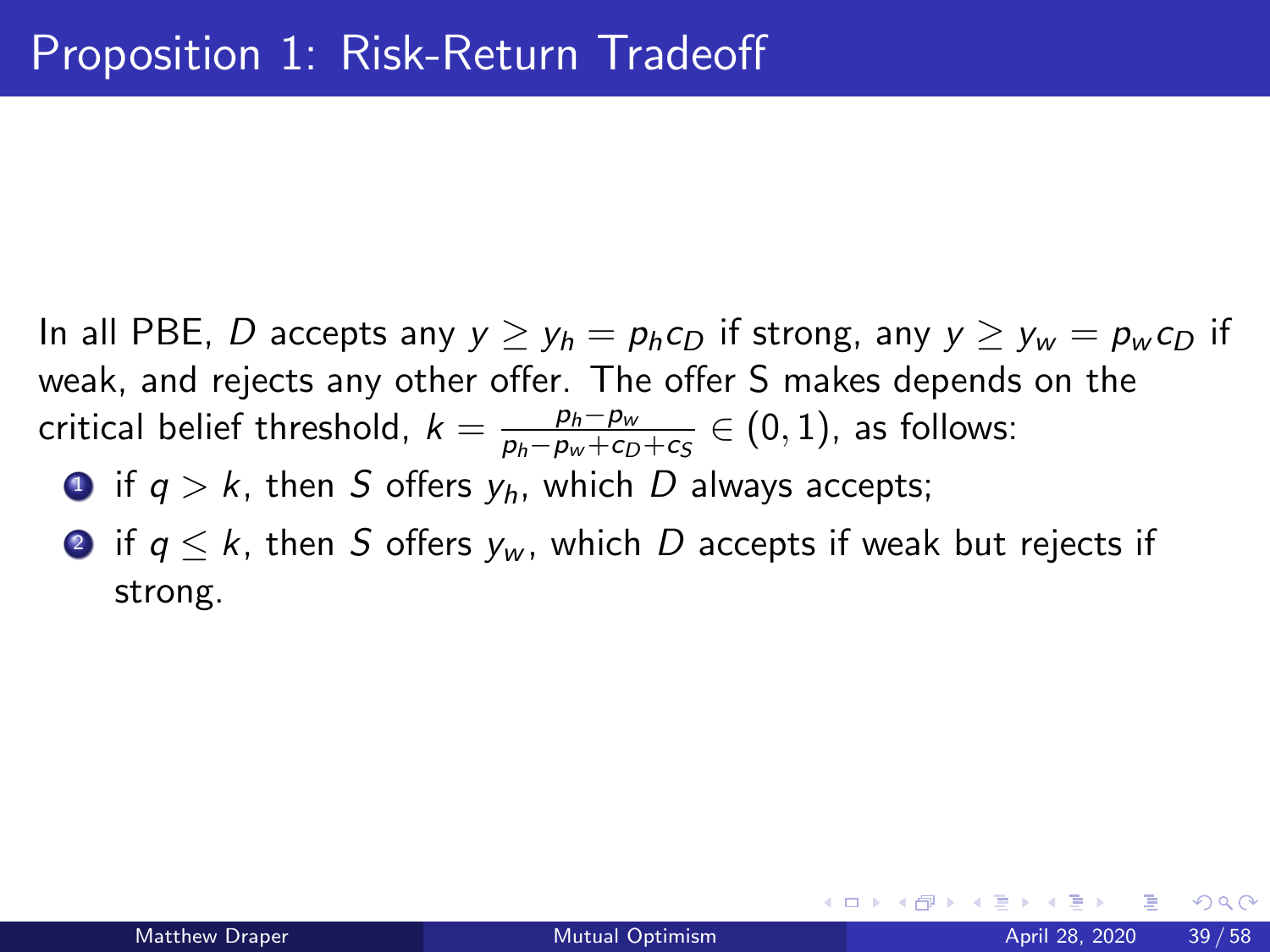Slantchev and Tarar point out that this result of war due to incomplete information could easily be construed as war caused by mutual optimism. They define optimism as confidence that one is facing the weak type  $(q < k)$ . Maintaining the assumption of asymmetric information, they assume that a player (D) who knows his type will be optimistic when he is strong and pessimistic when he is weak. Note that as defined here, war will not occur unless both sides are optimistic. They thus conclude that mutual optimism is a necessary and sufficient condition for war in this "standard" model.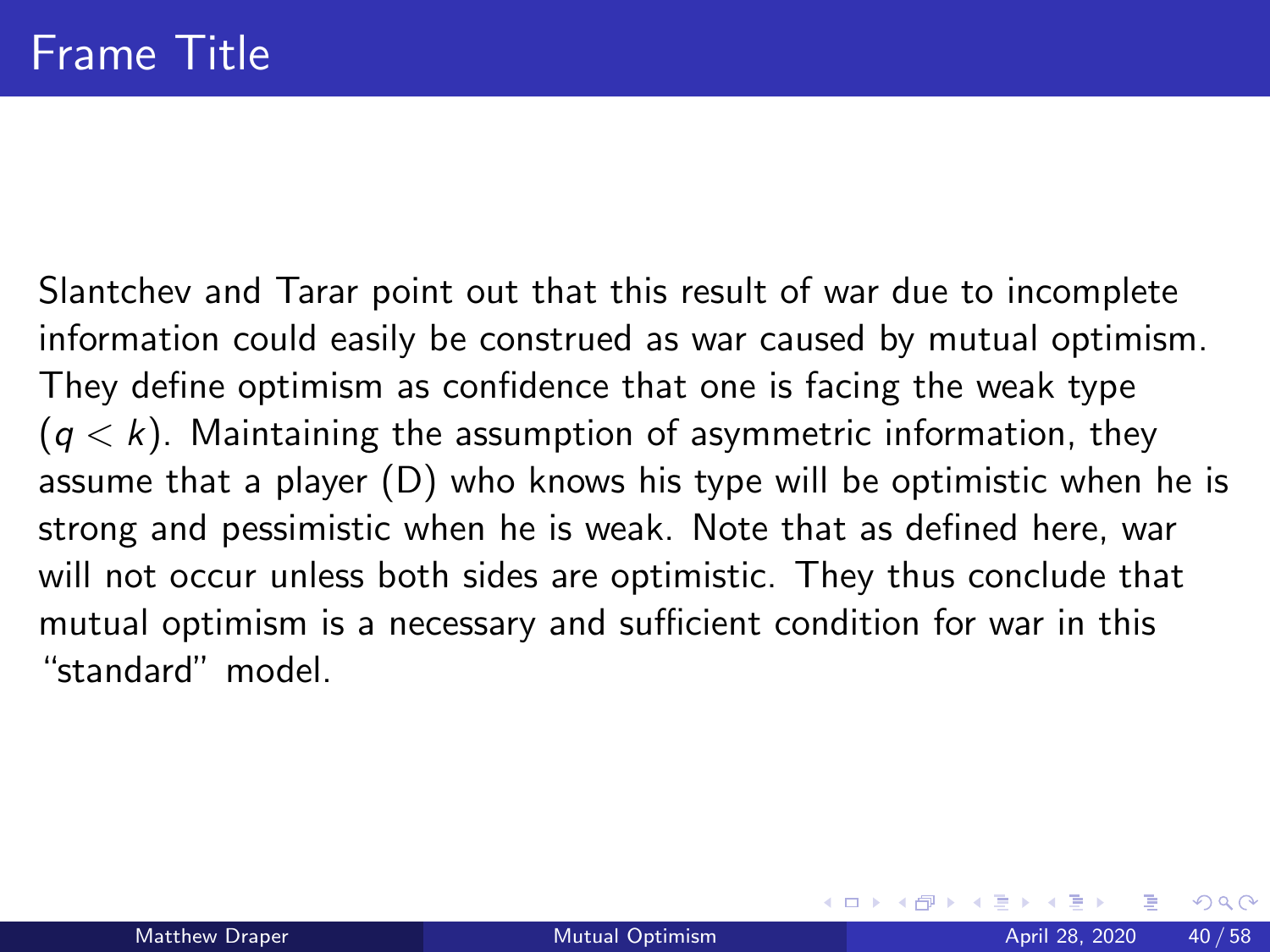## TABLE 1 Optimism and War in the Standard Model

|               | pessimistic<br>(weak, $p_w$ ) | D optimistic<br>(strong, $p_h$ ) |
|---------------|-------------------------------|----------------------------------|
|               |                               |                                  |
| S pessimistic | peace                         | peace                            |
| (q > k)       | (S offers $y_h$ ,             | (S offers $y_h$ ,                |
|               | $D$ accepts)                  | $D$ accepts)                     |
| S optimistic  | peace                         | war                              |
| $(q \leq k)$  | (S offers $y_w$ ,             | (S offers $y_w$ ,                |
|               | $D$ accepts)                  | $D$ rejects)                     |

∍

**4 ロ ▶ 4 冊** 

 $299$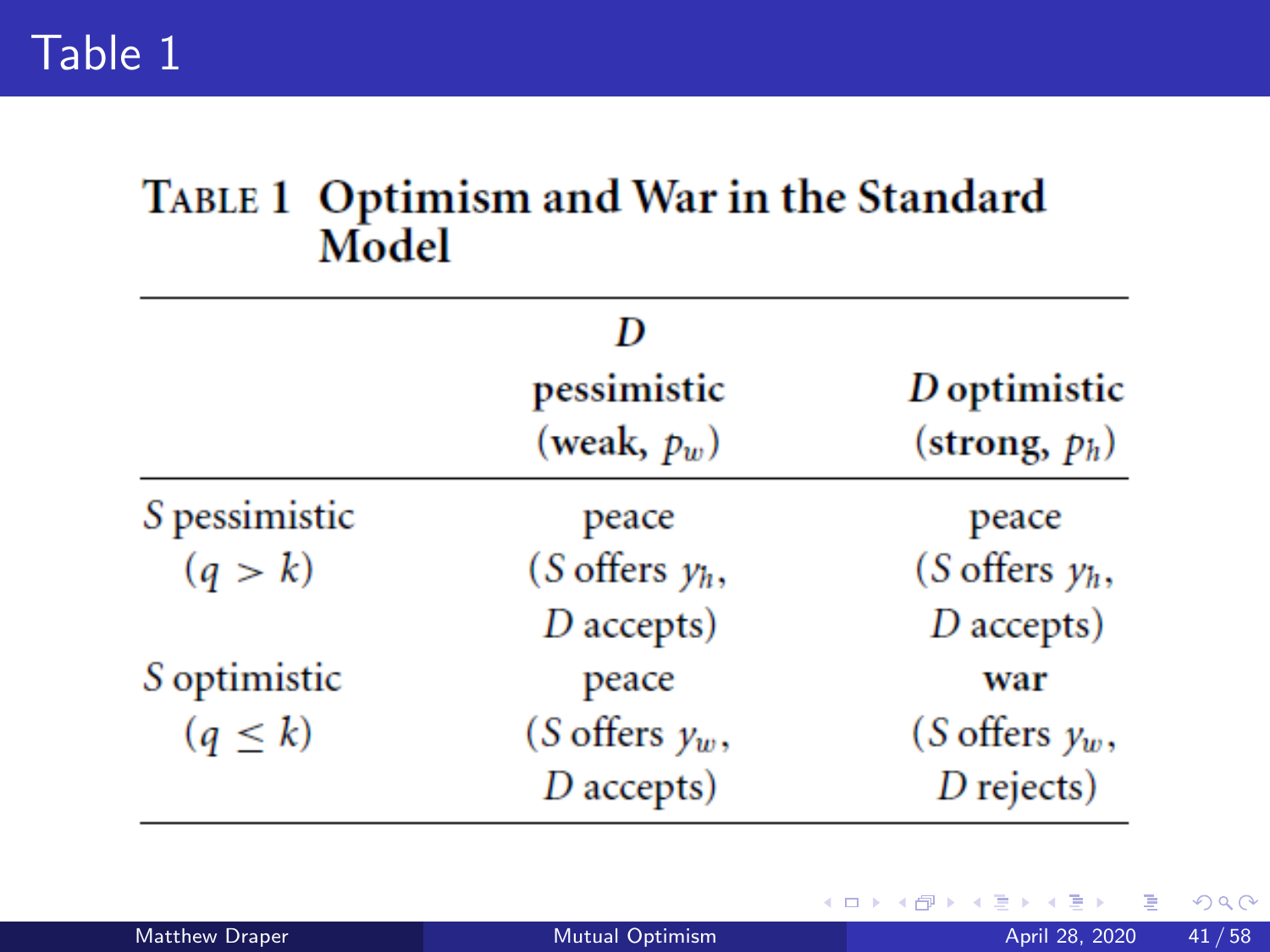Slantchev and Tarar argue that Fey and Ramsay have improperly conceptualized peace. Recall that Fey and Ramsay say that both sides must "stand firm" for war to occur, and that they further argue that the standard model does not allow for this. But notice that in the standard model, war can only occur if S chooses to make a limited offer, which carries some positive risk of rejection and therefore war. This implies that war in the standard model is a mutual act.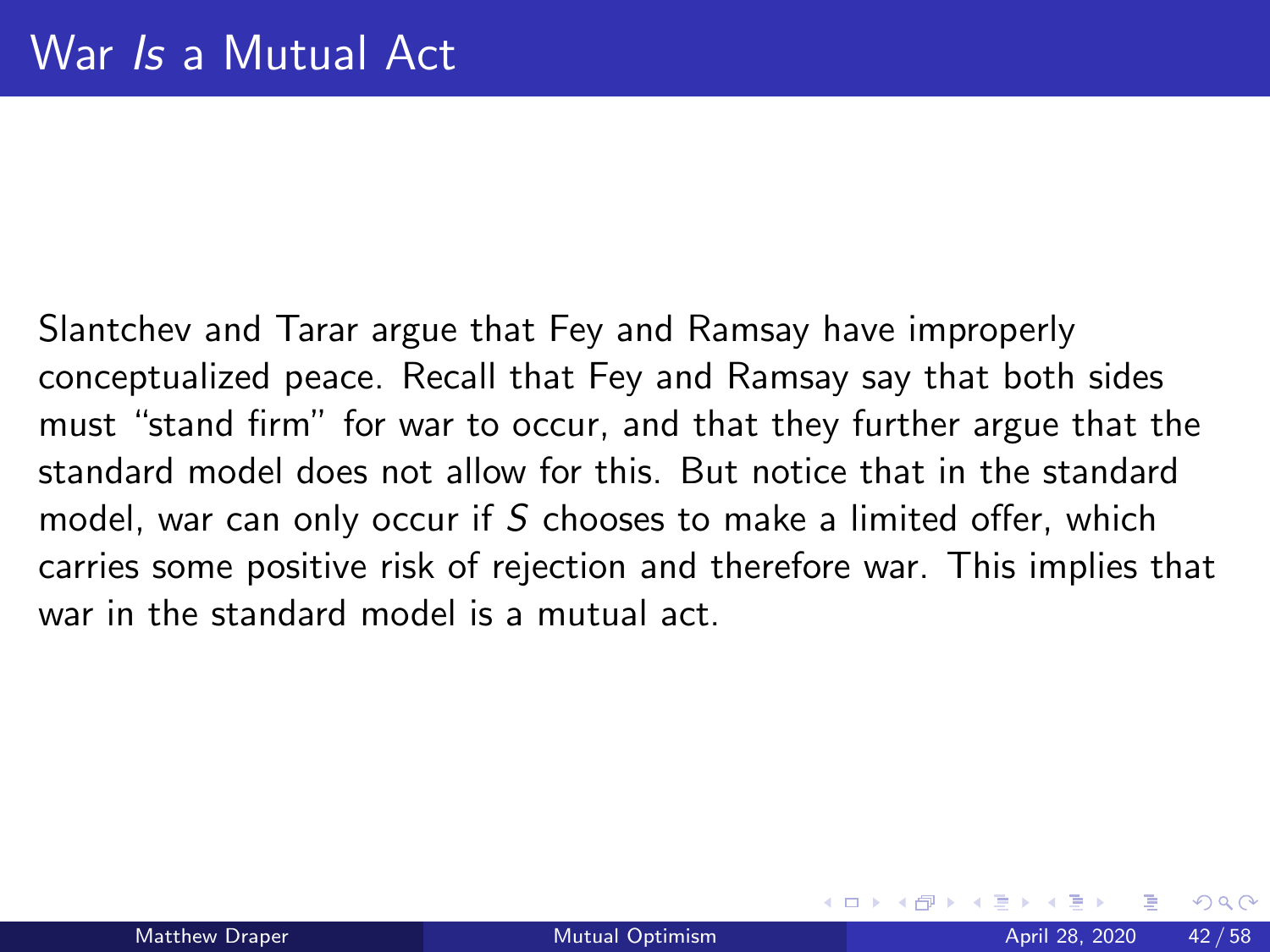As we saw above, Fey and Ramsay argue that the standard model cannot involve mutual optimism because it allows for states to unilaterally start wars. In light of the last section, it is clear that if war is indeed a mutual act, Fey and Ramsay are incorrect that the standard model cannot give an account of mutual optimism.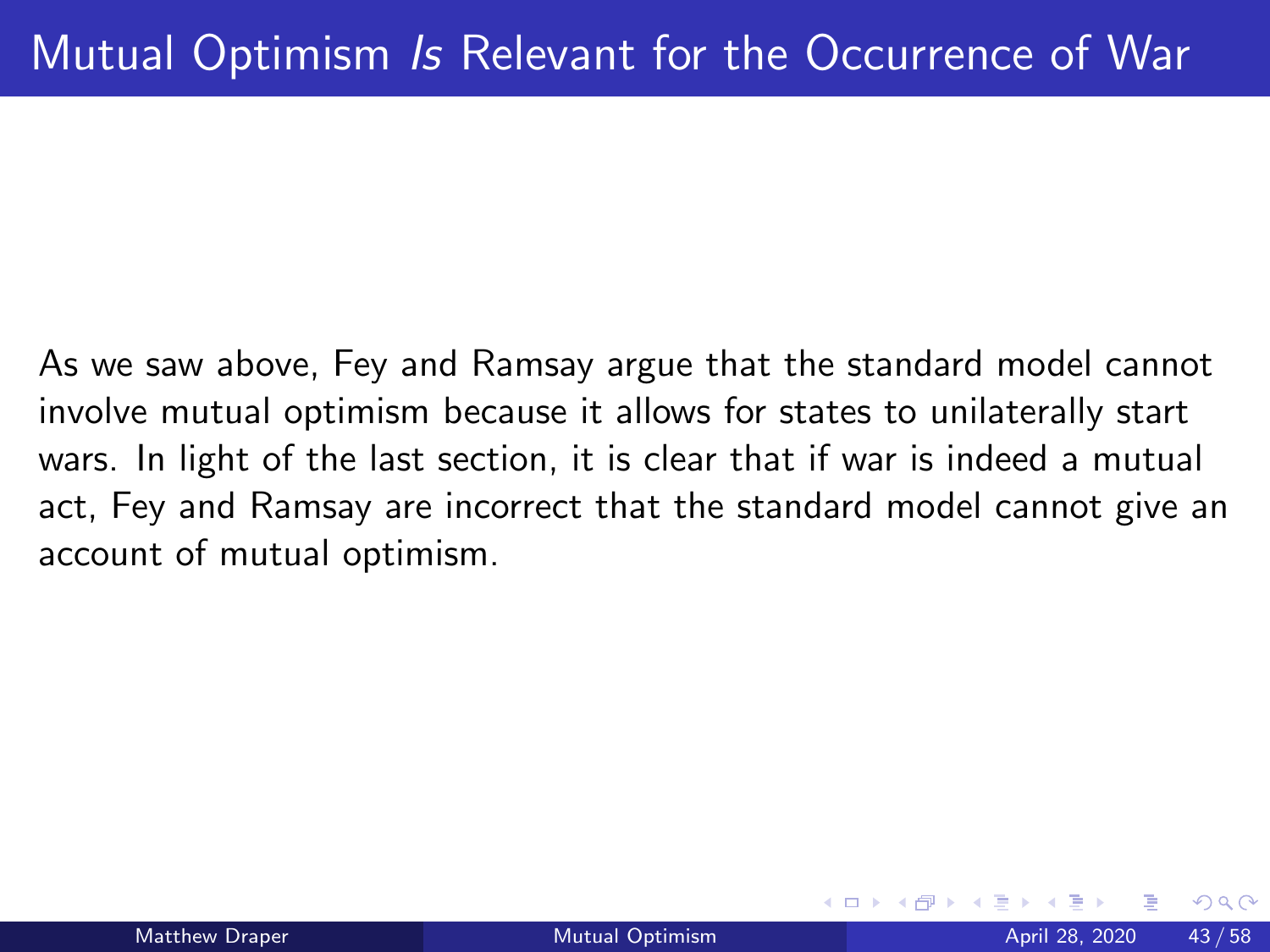Fey and Ramsay conceptually distinguish the risk-return tradeoff from mutual optimism, calling the former the result of "inconsistent expectations" and the latter the result of "inconsistent beliefs" (738). Slantchev and Tarar argue instead that the risk-return tradeoff is the mechanism through which mutual optimism causes war. "High expectations about war (because she believes  $D$  is likely weak) cause  $S$  to forsake the strategy that guarantees peace and to make a limited offer, which she is fully aware carries a risk of war, to  $D$ . High expectations about war cause  $D$  to reject this offer even though he is fully aware that doing so will result in war. Thus, when MO is present, the actors engage in specific behaviors and their interaction ends in war" (140).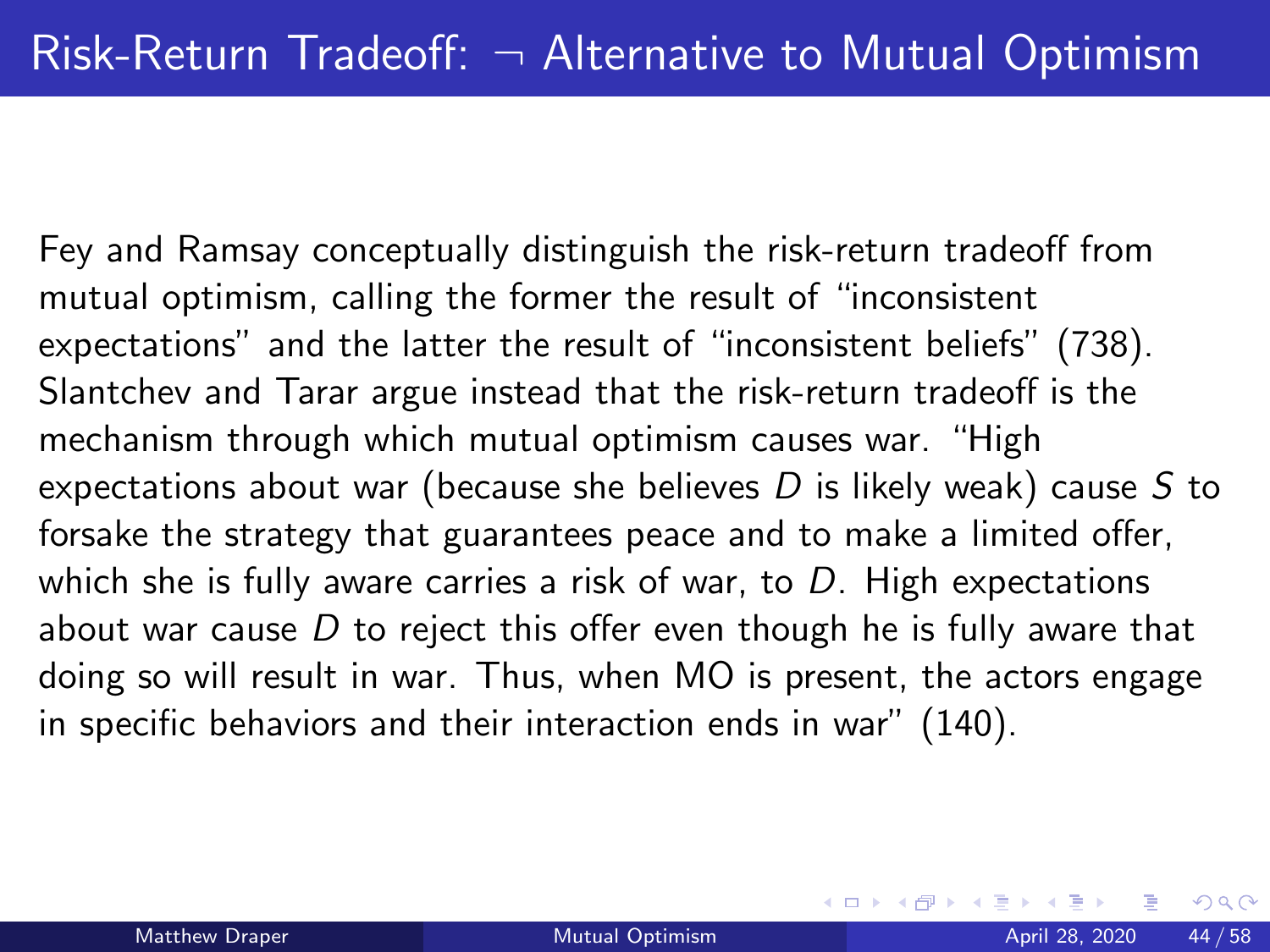Recall that Fey and Ramsay were unsatisfied with existing models because they allow for regret after bargaining but before war. This would seem to undermine the mutual optimism explanation for war because players are in fact not optimistic when war begins. In the standard model, for example, once  $D$  has rejected any offer,  $S$  knows for sure that she is facing the strong type, and that she is thus less likely to prevail in war. Calling this optimism seems wrong.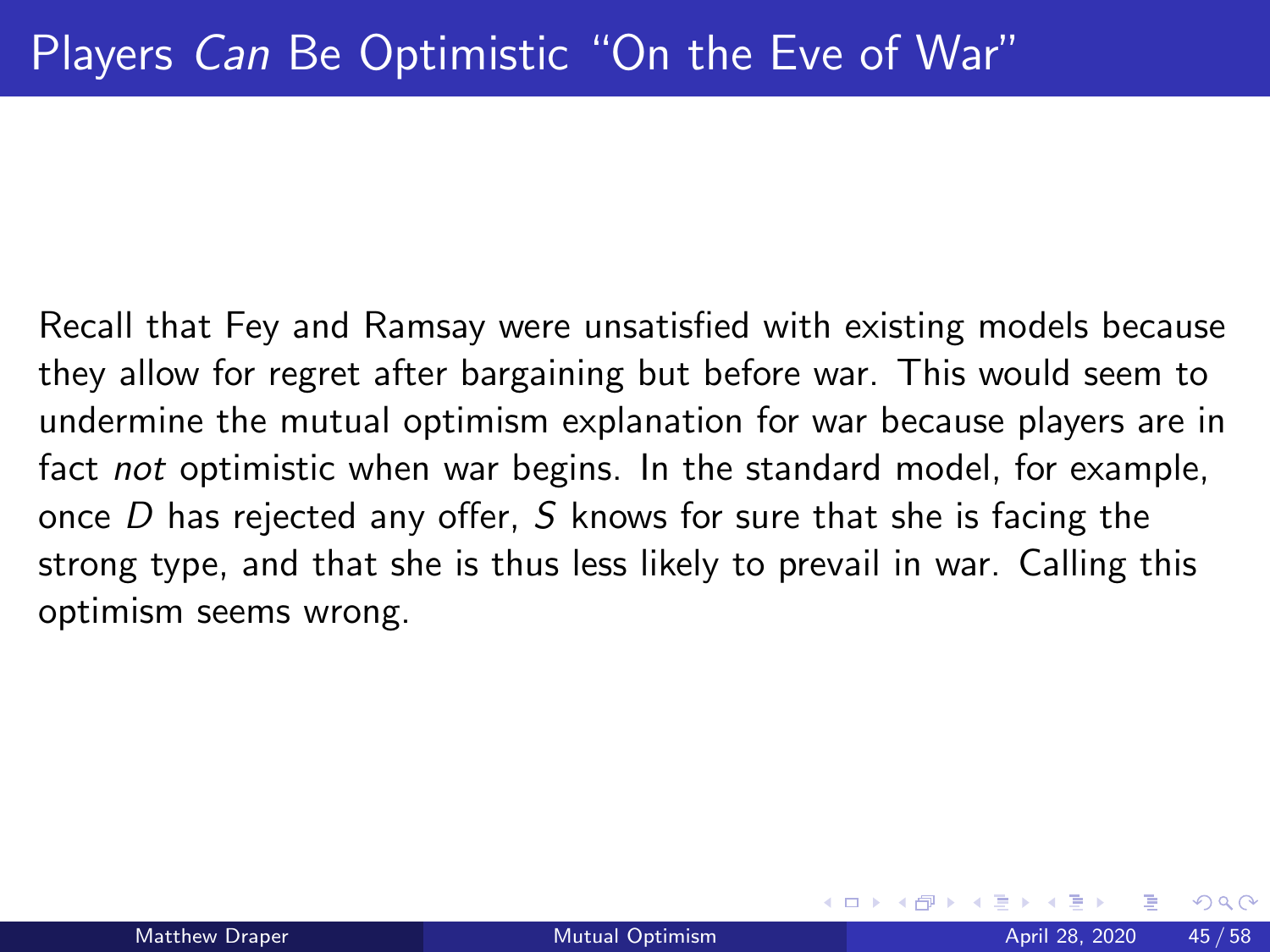Slantchev and Tarar acknowledge that this "buyer's remorse" is a feature of the two-type standard model, but they demonstrate that in a model with than two types this post-negotiation regret evaporates while the mutual optimism results hold.

Consider a variant of the standard model where D can be either weak,  $p_w$ , moderately strong,  $p_m$ , or very strong,  $p_h$ , with  $p_h > p_m > p_w$ . S is unsure which type she is facing, but believes that her opponent is strong with probability  $q_h \in (0,1)$ , moderate with probability  $q_m \in (0,1)$ , and weak with probability  $1 - q_m - q_h \in (0, 1)$ . They argue that the following proposition establishes that mutual optimism will cause war through the risk-return trade-off mechanism in this model as well: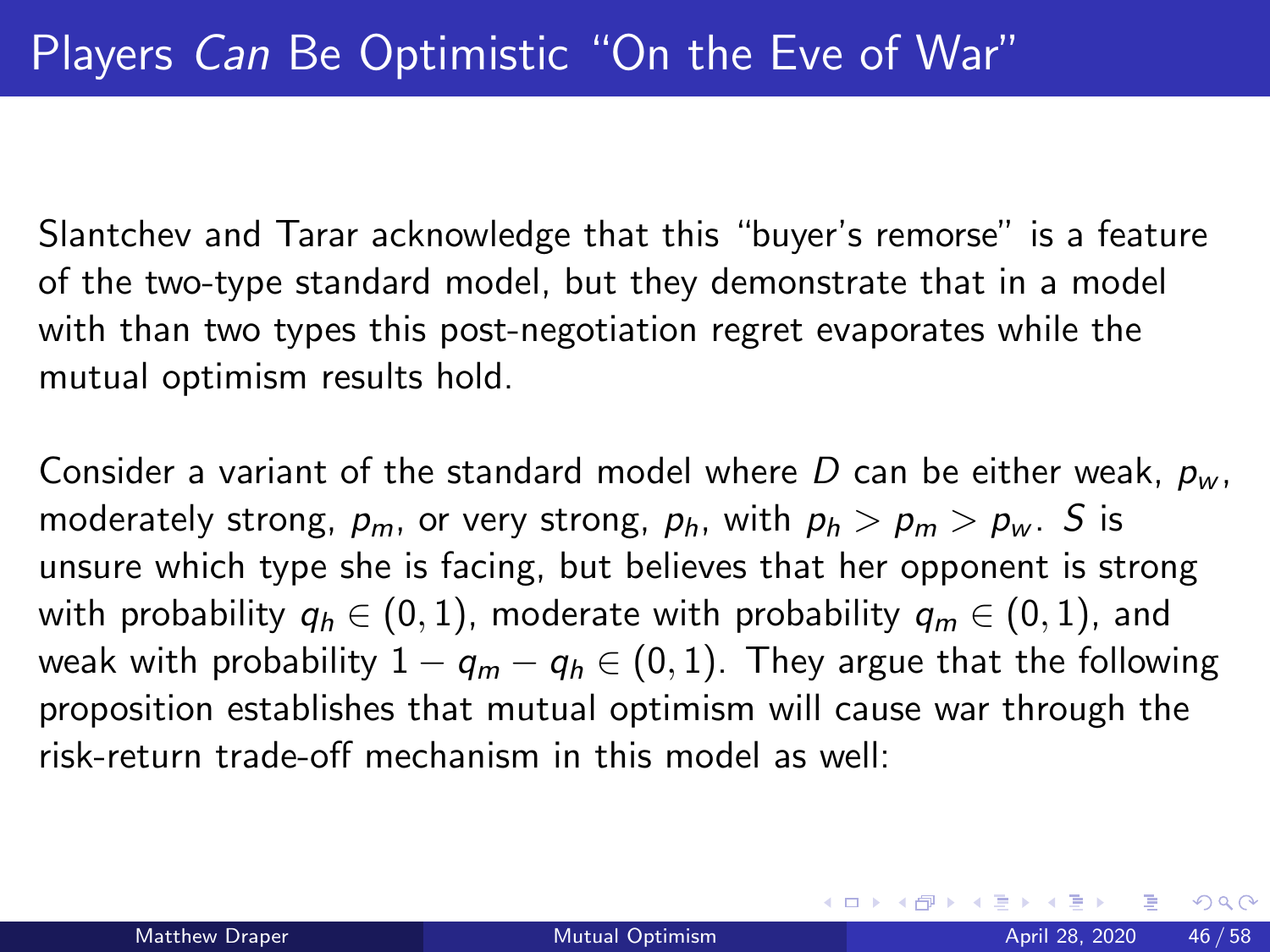# Proposition 2: Mutual Optimism with Three Types

In all PBE, D accepts any  $y \ge y_h = p_h - c_D$  if very strong, any  $y > y_m = p_m - c_D$  if moderately strong, any  $y > y_w = p_w - c_D$  if weak, and rejects any other offer. The offer S makes depends on the critical belief thresholds:

$$
k_1 = 1 - q_m \left( 1 + \frac{C}{p_m - p_w} \right)
$$
  
\n
$$
k_2 = \frac{p_h - p_m}{p_h - p_m + C}
$$
  
\n
$$
k_3 = \frac{p_h - p_w - q_m (p_m - p_w + C)}{p_h - p_w + C}
$$

where  $C = c_D + c_S$ , as follows:

- **1** if  $q_h > max\{k_2, k_3\}$ , then S offers  $y_h$ , which D always accepts;
- **2** if  $q_b < min\{k_1, k_3\}$ , then S offers  $y_w$ , which D accepts only if weak;
- **3** if  $k_1 < q_h < k_2$ , then S offers  $y_m$ , which D accepts only if weak or moderately strong.

War occurs iff S is sufficiently optimistic and  $D$  sufficiently strong.

( □ ) ( <sub>□</sub>

 $\equiv$   $\rightarrow$   $\equiv$   $\land$   $\land$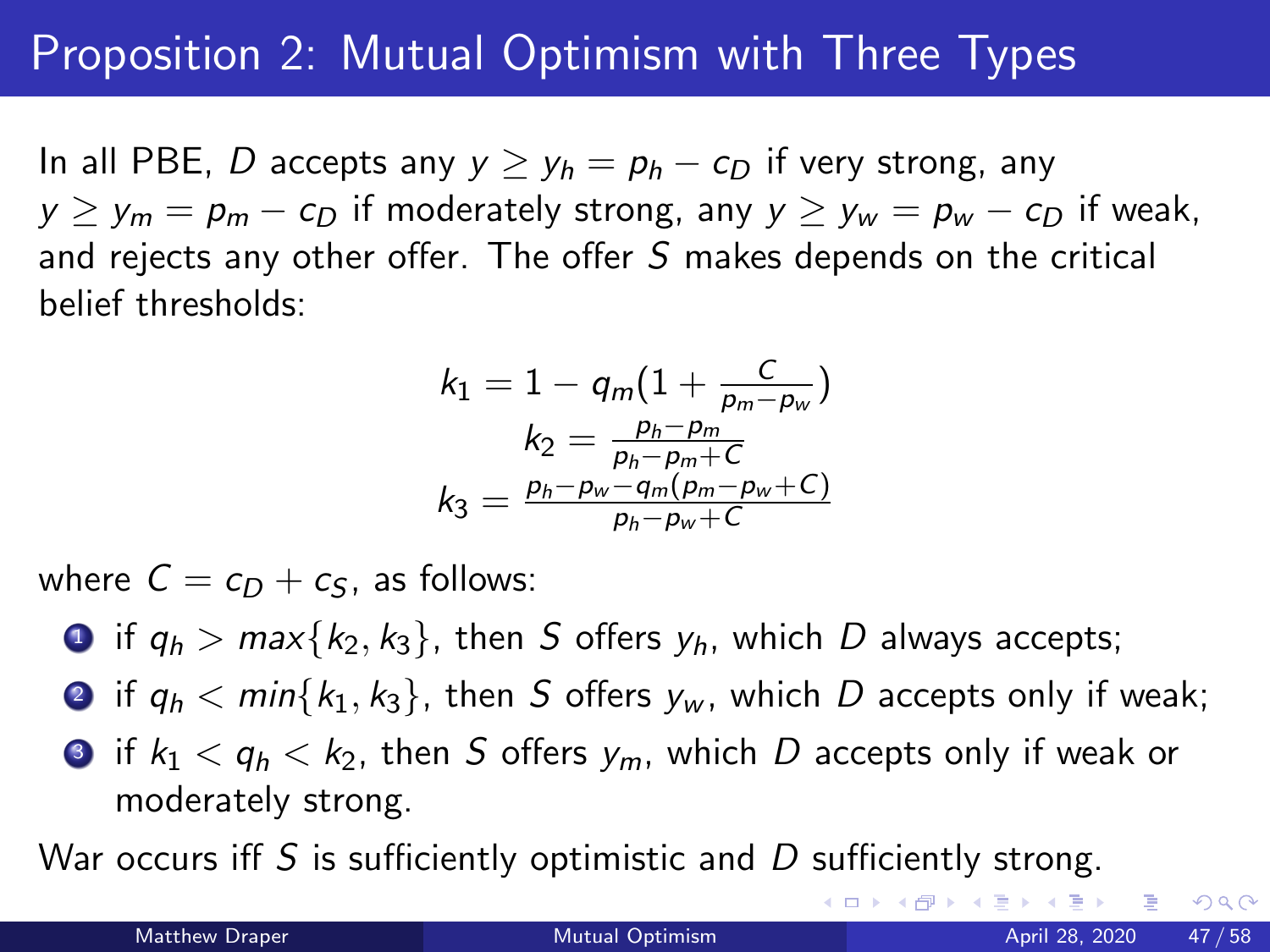Sketch of the Proof: Observe that if  $p_h$  accepts some offer y, then so will  $p_m$  and  $p_w$ , and if  $p_m$  accepts some offer, then so will  $p_w$ . This means that  $S$  will never have a reason to offer  $y^\prime < y_w$ , so we need only consider her preferences among these three offers. Ignoring knife-edge conditions, we can show that S prefers  $y_w$  to  $y_m$  when  $q_h < k_1$ , prefers  $y_m$  to  $y_h$  when  $q_h < k_2$ , and prefers  $y_w$  to  $y_h$  when  $q_h < k_3$ . Conditions (1), (2), and (3) follow.

つへへ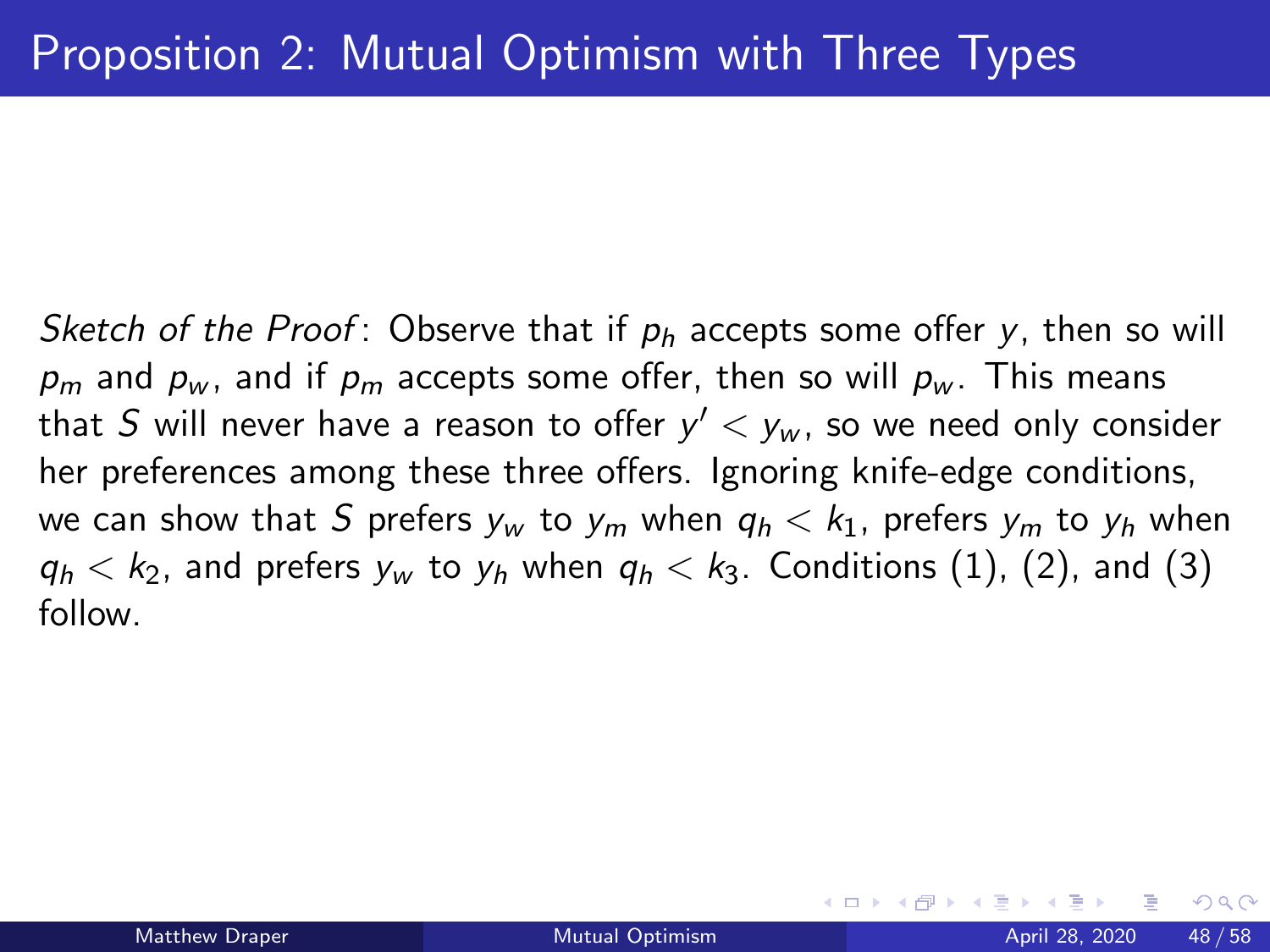Responding to a conjecture by Fey and Ramsay that in the standard family of models at least one player enters war with regret (the "hotline" argument (751)), Slantchev and Tarar propose amending the standard model to allow for a reintroduction of the bargaining procedure by S after D has chosen to fight. They derive the following proposition: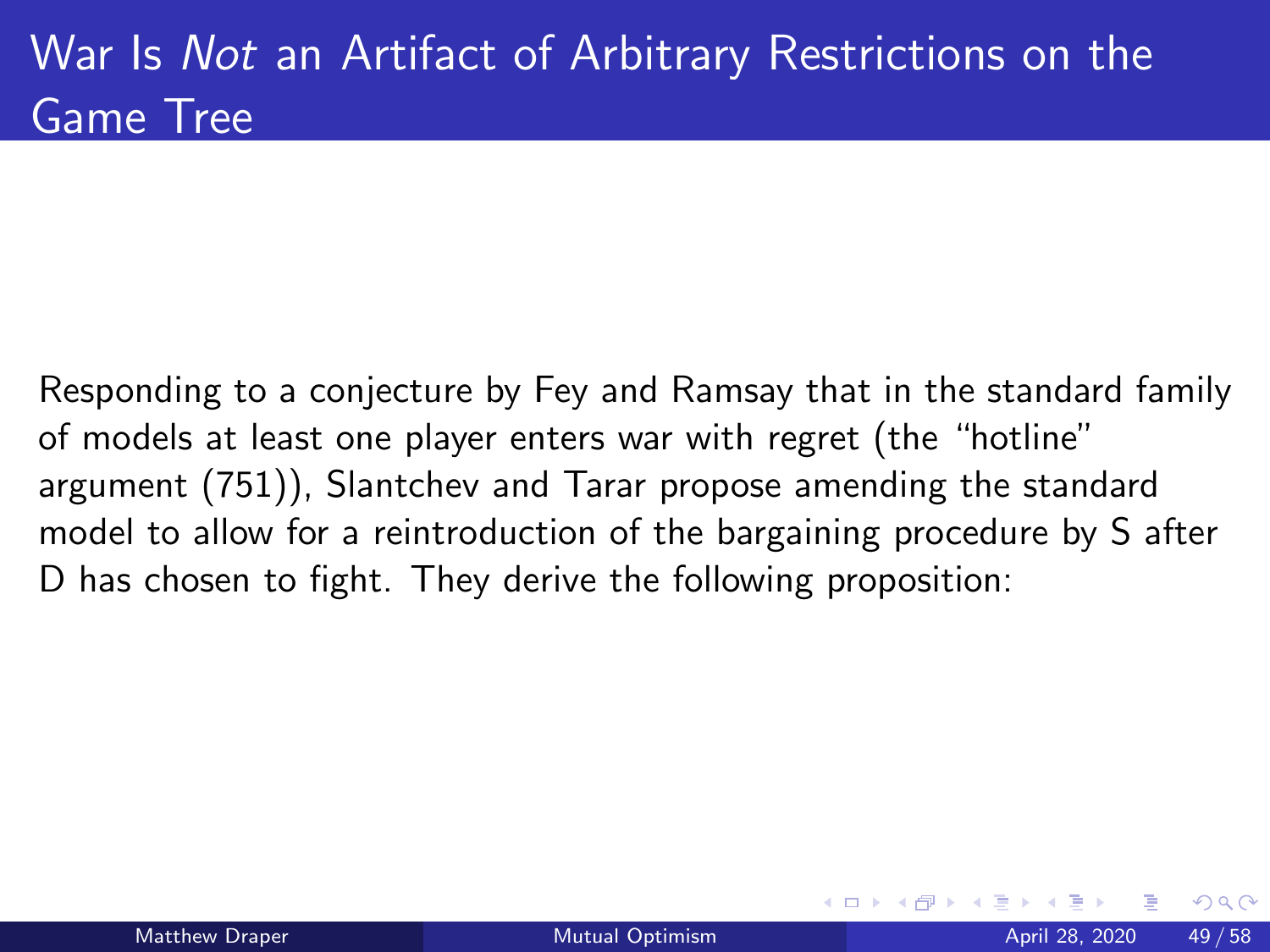Every subgame-perfect equilibrium of the modified infinite-horizon game is peaceful and the status quo is never revised.

Sketch of the Proof: Because war can only occur if S let's D's rejection stand, S must prefer her expected war payoff to the status quo. But recall that S is the "satisfied" player, defined as preferring the status quo payoff to the war payoff. Therefore there can be no war.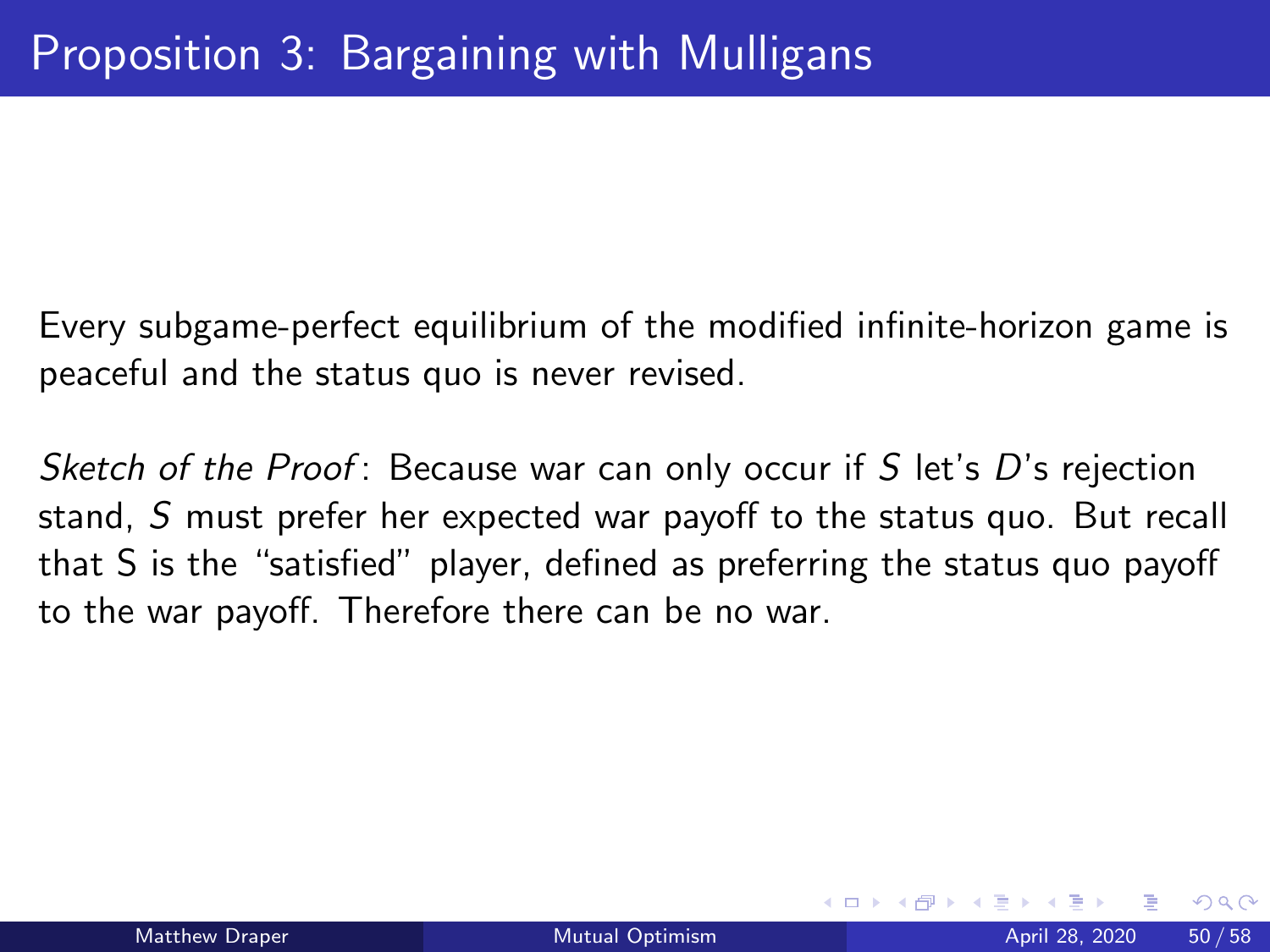Slantchev and Tarar point out that despite considering an entire class of models, Fey and Ramsay never give a specific example of an actual model that meets their requirements. Slantchev and Tarar construct one, and demonstrate that Fey and Ramsay's result is an artifact of their assumption that one side can (unilaterally) impose peace terms that the other side finds worse than war.

Consider two states  $S$  and  $D$  engaged in crisis bargaining, with only two actions available to them: "stand firm"  $(F)$  and "negotiate"  $(N)$ . As we have said several times, Fey and Ramsay believe that both sides must choose  $F$  for war to occur. Assume that the remaining strategy profiles have identical payoffs. Specify a state's war payoff  $W_i(\omega) = p_i(\omega) - c_i(\omega)$ . Importing the rest of Fey and Ramsay's model considered above, we can populate the following table: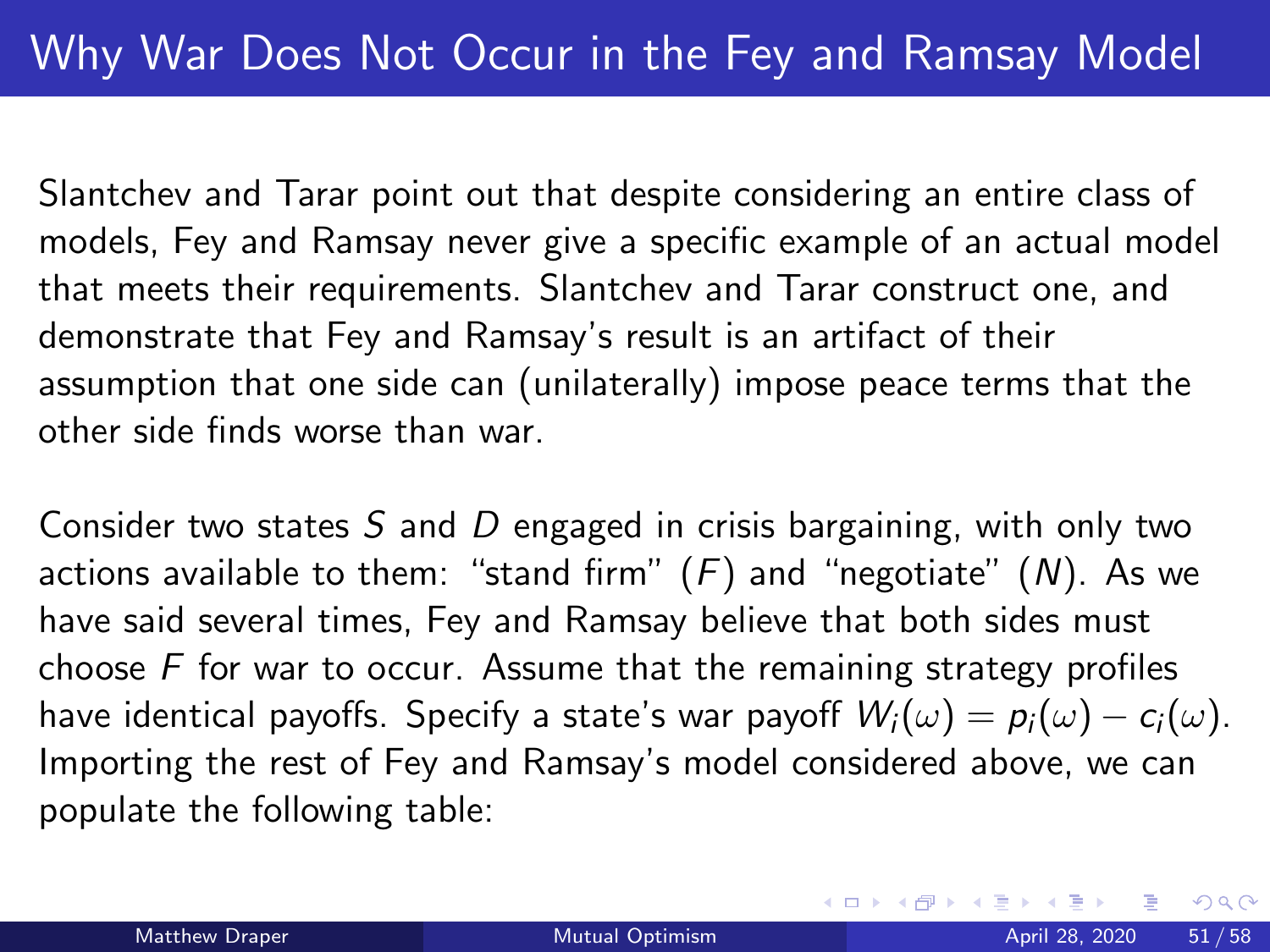#### FIGURE 1 Fey-Ramsay's Basic Model



イロト

Matthew Draper **[Mutual Optimism](#page-0-0)** April 28, 2020 52 / 58

Þ

 $299$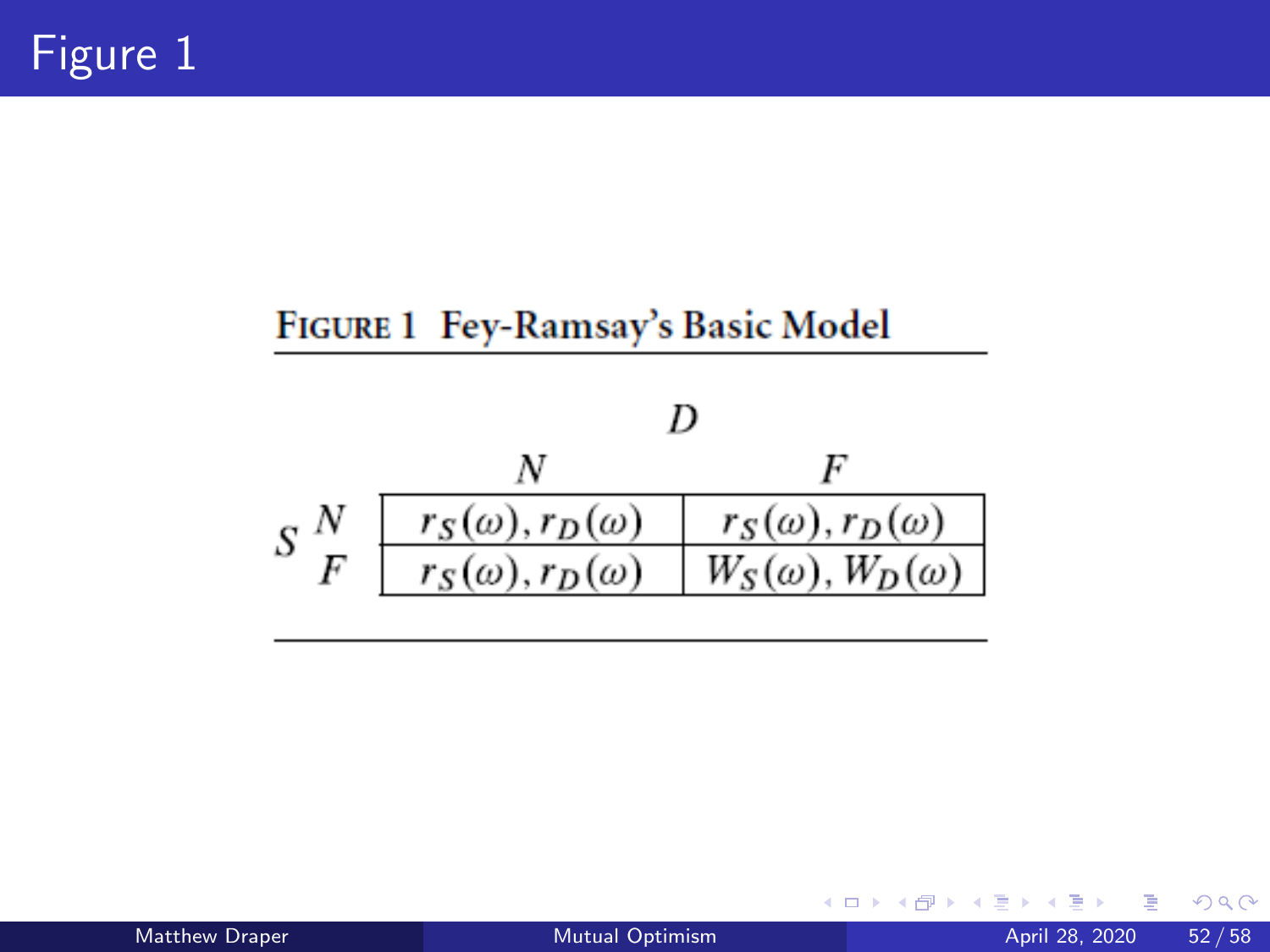Supposing only one state of the world  $\omega_1$ , and  $p_i(\omega_i) = \frac{1}{2}$  and  $c_i = \frac{1}{4}$  $\frac{1}{4}$ , so that  $W_i(\omega_1) = \frac{1}{4}$ . Assume that bargaining is efficient and that  $r_i(\omega_1) = \frac{1}{2}$ , so both actors prefer negotiated settlements to war (Figure 2a). Fey and Ramsay's finding appears to hold:  $(F, F)$  is not a Nash equilibrium.

 $200$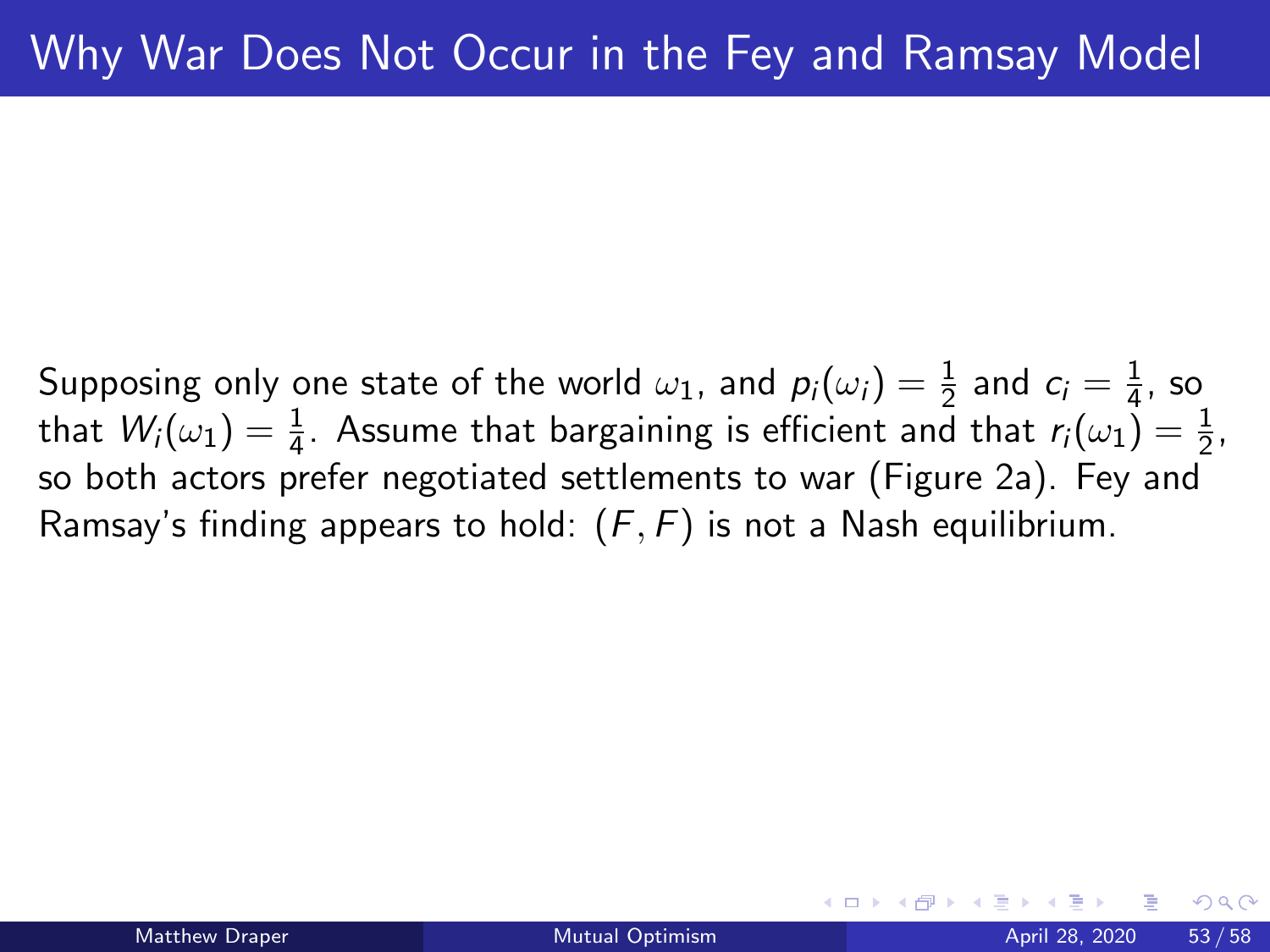#### FIGURE 2 Parameterized Specifications of Fey-Ramsay's Model



4 D F

 $QQ$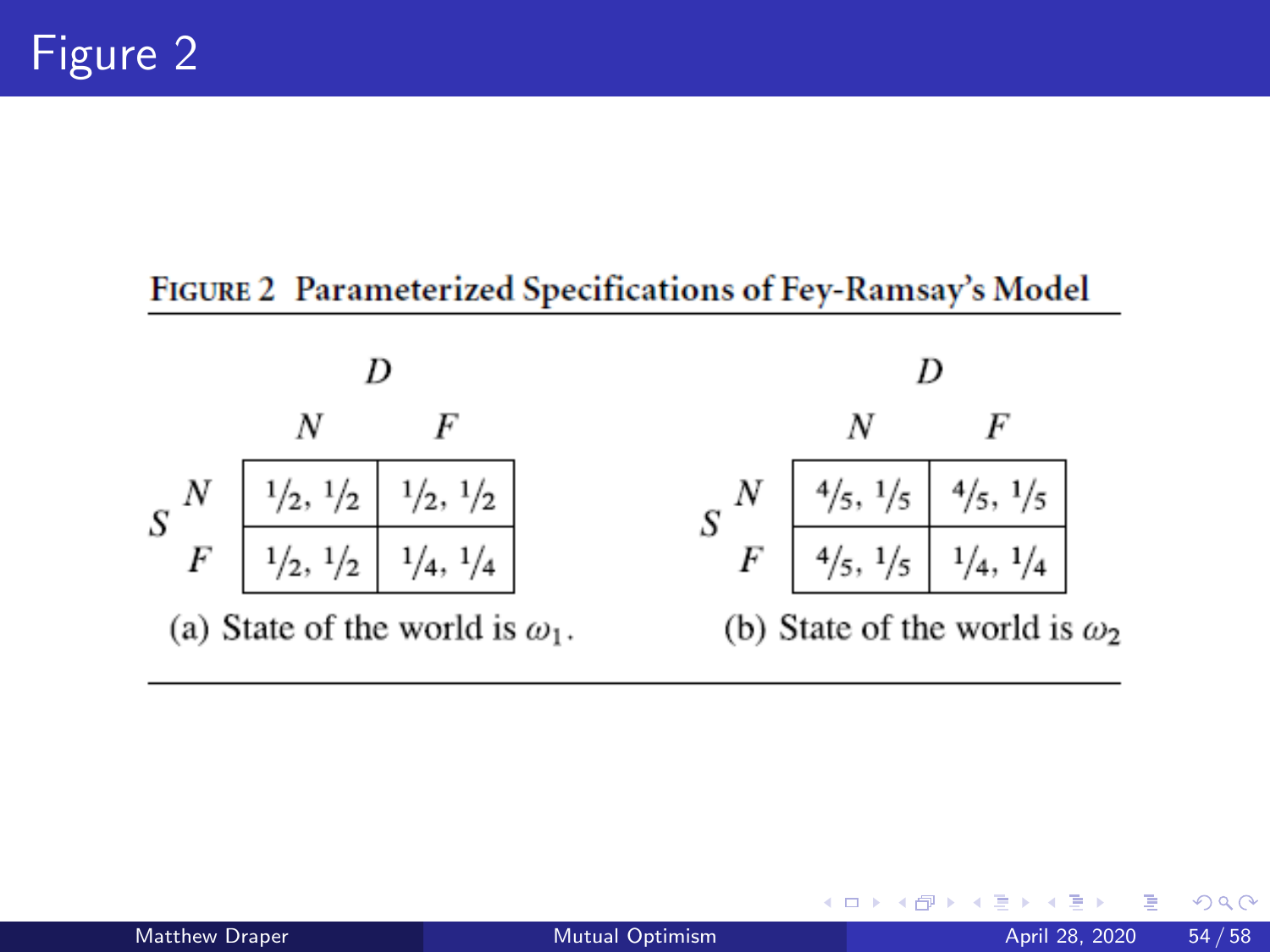But suppose we change the payoff to a negotiated settlement and make it asymmetrical:  $r_S(\omega_2)=\frac{4}{5}$ , and  $r_D(\omega_2)=\frac{1}{5}$ . We can easily see that  $(\digamma,\digamma)$ is still not a Nash equilibrium. But Slantchev and Tarar point out that war should occur in this scenario because  $D$  is accepting a peace settlement that is strictly worse that what he could gain by fighting. They conclude that the model "artificially precludes war through structural assumptions that have nothing to do with information or mutual optimism" (145).

つひひ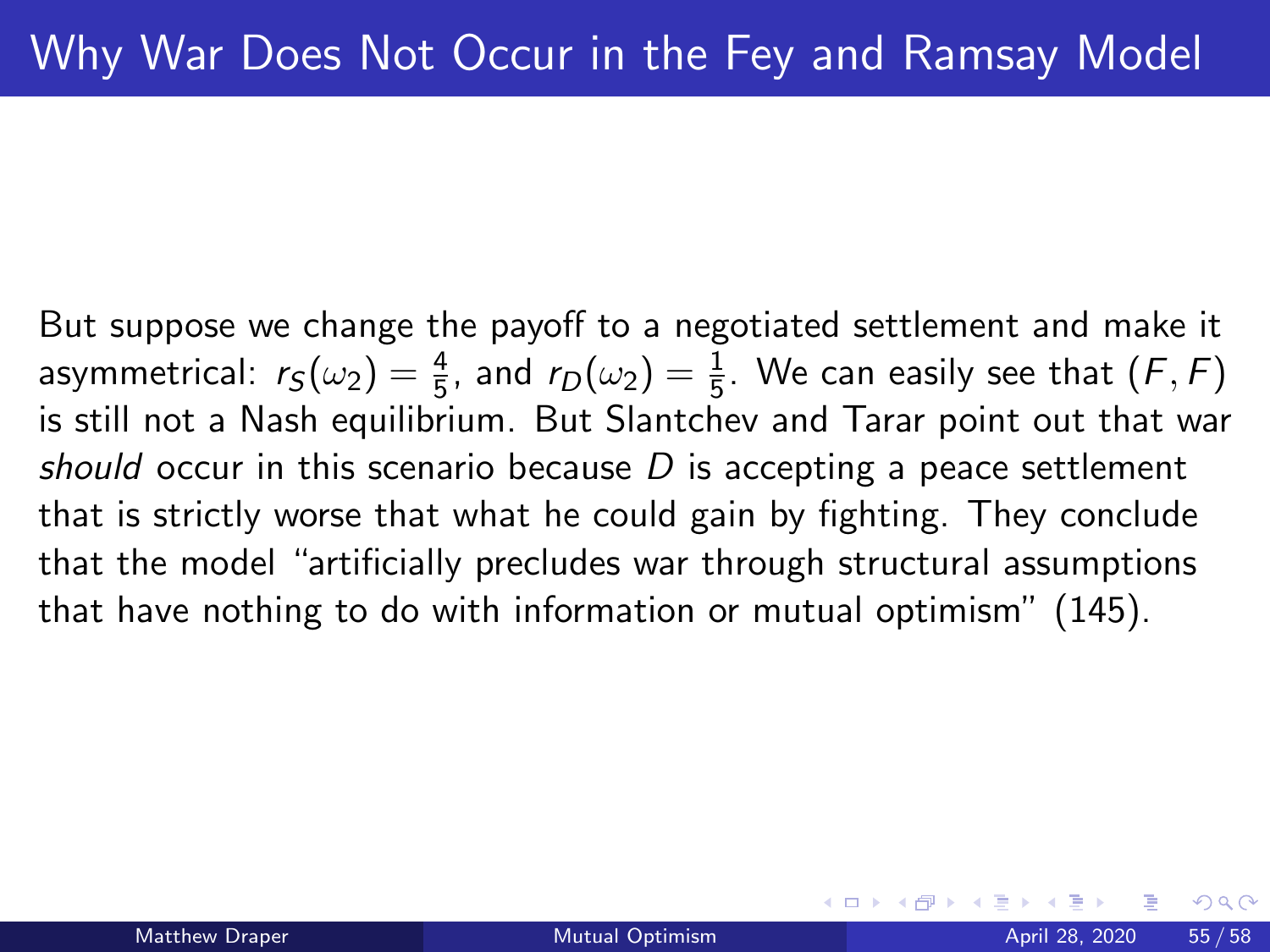In a response to Slantchev and Tarar (2011), Fey and Ramsay (2016) examine what would happen to Slantchev and Tarar's model if they reintroduce incomplete information for the second player. They find that "[e]ven very small amounts of private information for the second country in the crisis bargaining game undoes their result that mutual optimism is necessary and sufficient for war" (3). They then examine three different ways of conceptualizing mutual optimism, and they find that mutual optimism is either not necessary for war, not sufficient, or both.

 $200$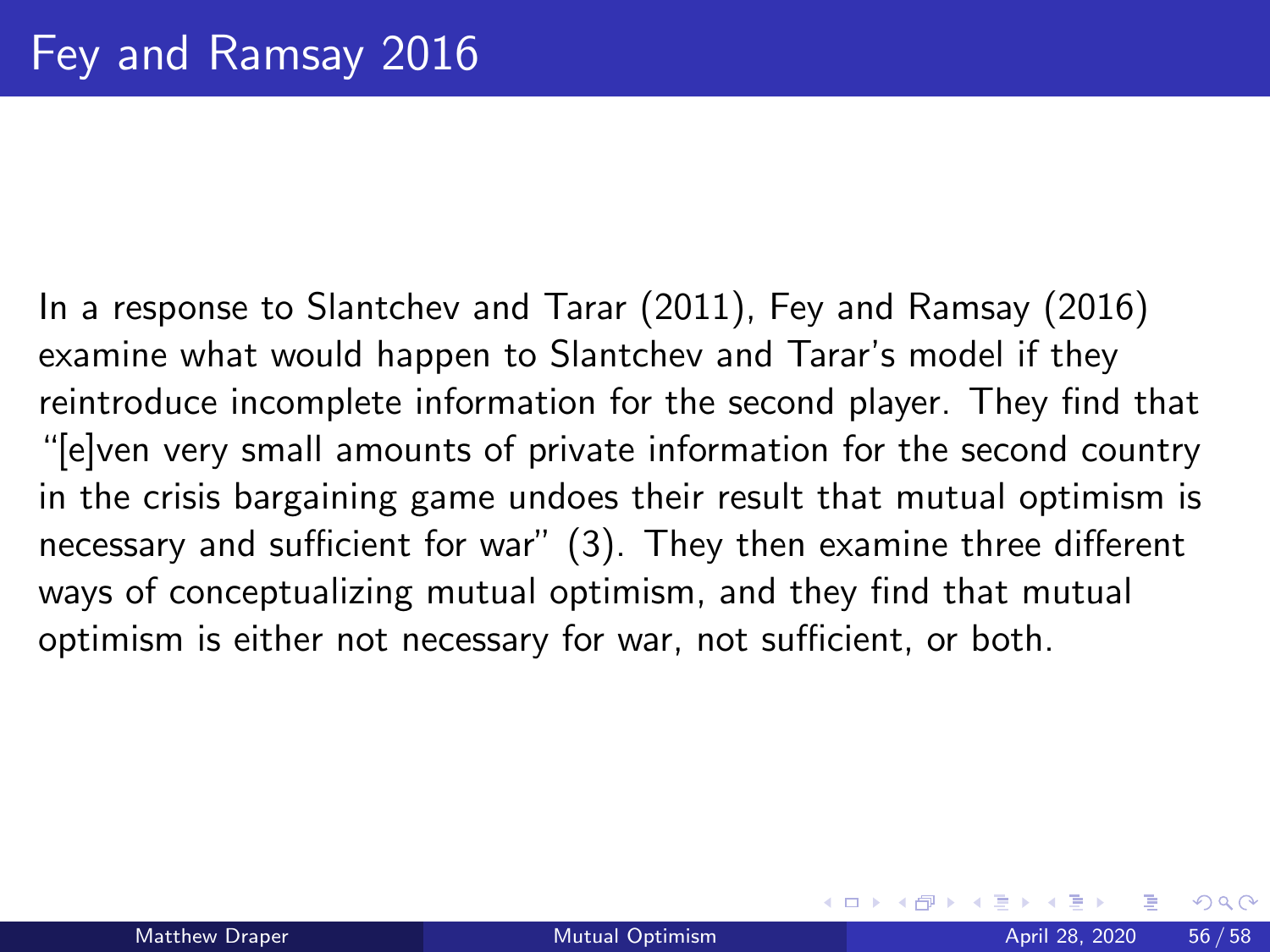"the conclusion of Slantchev and Tarar (2011) that mutual optimism is both necessary and sufficient for war in their model is a very special and non-robust case given their definition of 'mutual optimism'" (4).

"Moreover, we show that if we take their model with one-sided incomplete information and add an arbitrarily small amount of private information to the second side, the conclusion that mutual optimism is necessary and sufficient for war no longer holds. This fact is important because it means we cannot interpret the Slantchev and Tarar (2011) results as an approximation of a mutual optimism model with 'almost' one-sided incomplete information" (4).